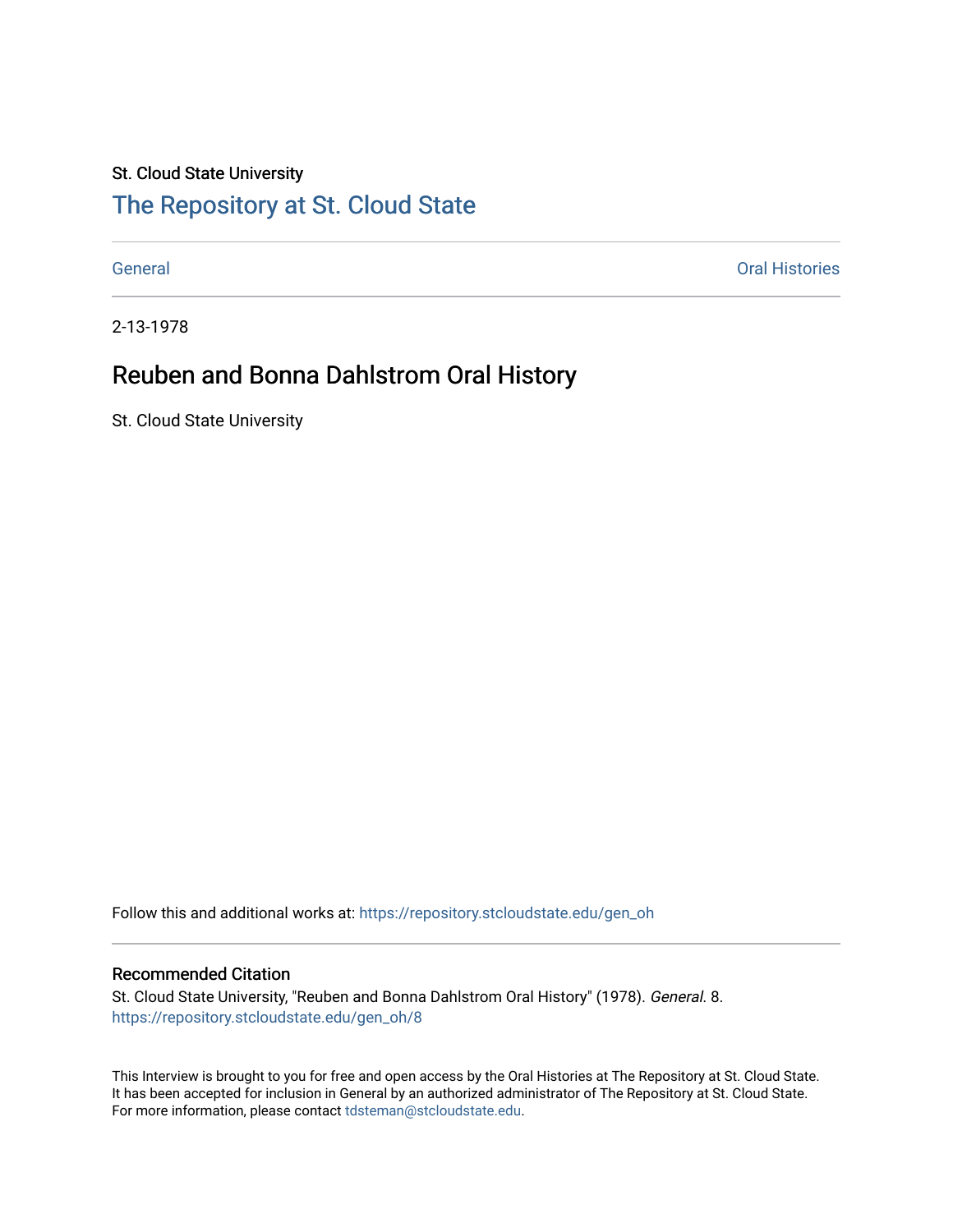# **Interview with Reuben and Bonna (Wilkes) Dahlstrom**

# **February 13, 1978**

# **Central Minnesota Historical Oral History Collection**

**St. Cloud State University Archives**

# **Interview by Cal Gower and John LeDoux**

# **Gower** (00:00:01):

This is an interview conducted by Calvin Gower and John LeDoux for the Central Minnesota Historical Center. Today, which is February 13, 1978, we're interviewing Mrs. Reuben Dahlstrom, and what is your first name?

**Bonna** (00:00:26):

Bonna.

**Gower** (00:00:26):

Bonna?

**Gower** (00:00:26):

B-O-N-N-A, Bonna.

**Gower** (00:00:28):

Mrs., B-O-N- N-A, Bonna, and later we will be interviewing her husband, Reuben Dahlstrom, in Milaca, Minnesota. Okay, let's start out here by asking you, Mrs. Dahlstrom, where your ancestors came from, where they settled in Minnesota and how you came to be here in Milaca and so on there. Then we can carry it on from there.

#### **Bonna** (00:00:56):

Well, how far back do you want me to go now?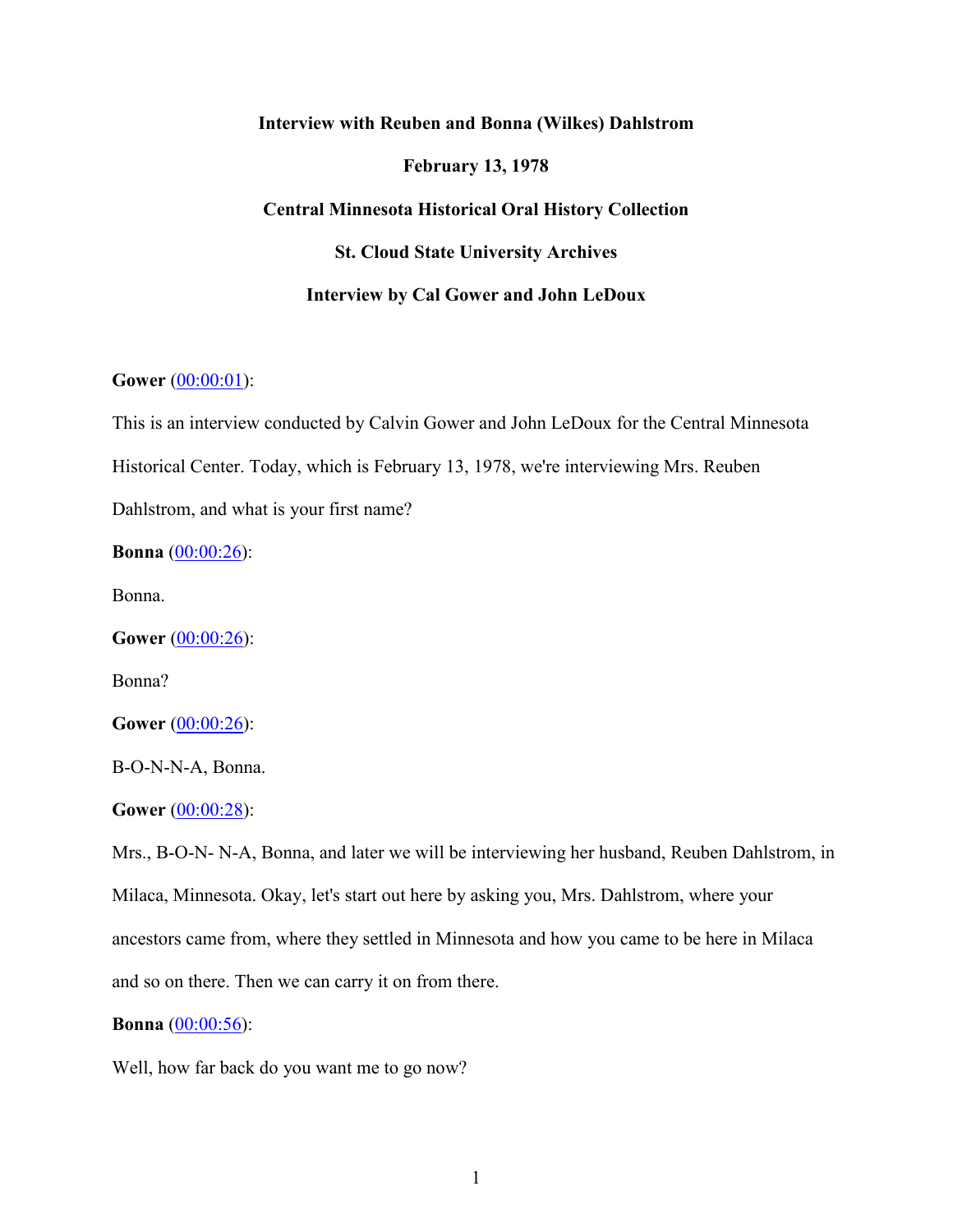# **Gower** (00:00:59):

Go back to your grandparents at least.

# **Bonna** (00:01:03):

My grandparents came from the state of New York on one side and from France on the other, and the ones from New York came here in around 1860 from Sardinia, Erie County, New York. They went to Sunrise, Minnesota, which was the one little place there, at that time, on the St. Croix River. It had a mill, so that they had a place to grind their grain, and that was one of the attractions of the place.

# **Gower** (00:01:46):

 $Is - -$ 

# **Bonna** (00:01:47):

But they weren't there too awfully long, because North Branch, which you've perhaps heard of, wasn't there at that time, but the railroads finally went through there and I think it was perhaps in the middle '60s.

# **Gower** (00:02:07):

What was that railroad? Do you know?

#### **Bonna** (00:02:09):

Well, Route between Minneapolis and Duluth, now--

#### **Gower** (00:02:13):

Oh that railroad, sure, okay.

# **Bonna** (00:02:13):

That railroad went through North Branch and that started the town of North Branch. At that time, they moved from Sunrise to a farm near North Branch, and there was where my father was born.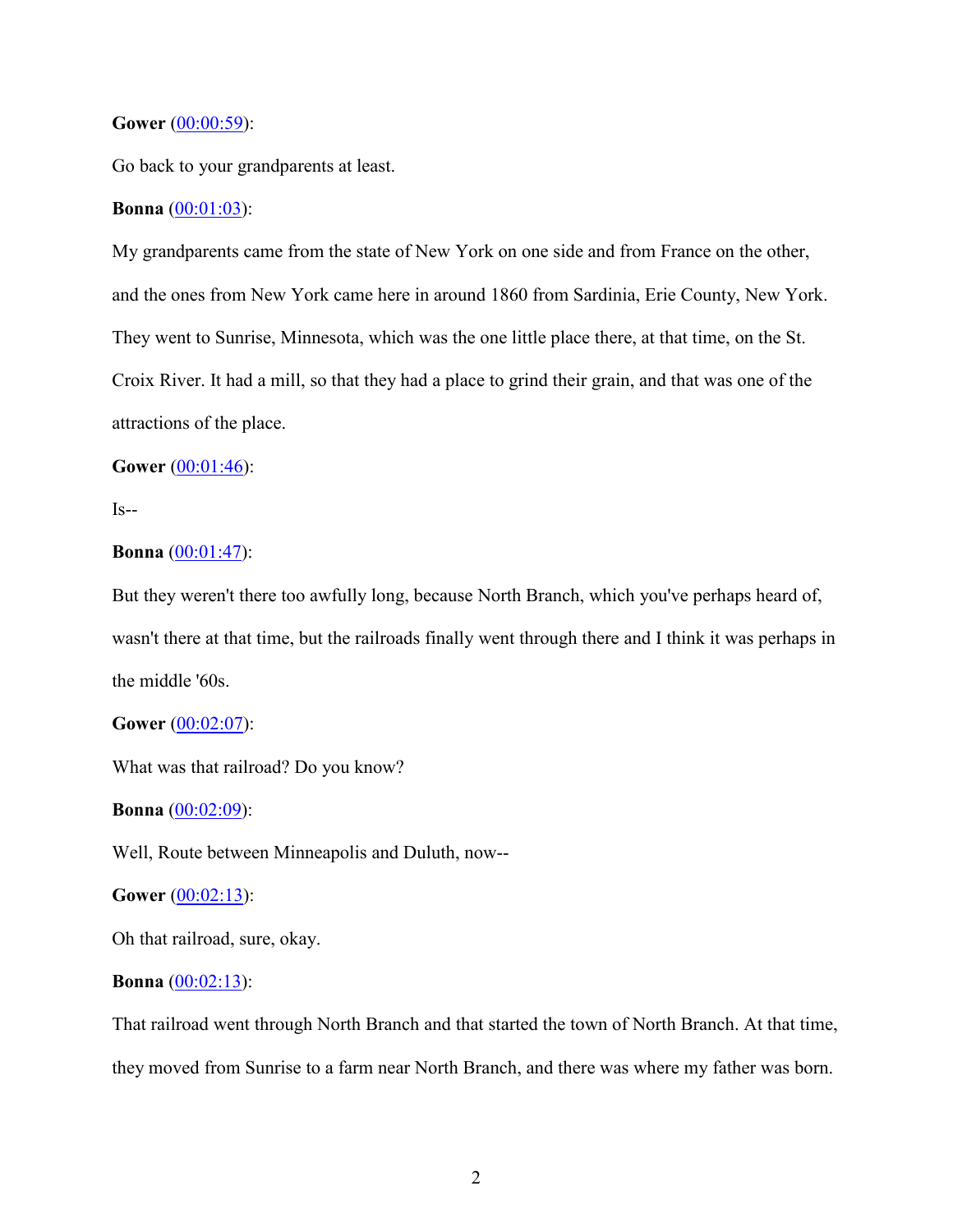**Gower** (00:02:29):

Now is Sunrise on the St. Croix?

# **Bonna** (00:02:32):

Sunrise is not too far from the St. Croix, but it's not right on the St. Croix.

**Gower** (00:02:39):

No, I didn't think it was. What year was your father born?

**Bonna** (00:02:41):

In 1865.

**Gower** (00:02:43):

1865 in North Branch?

**Bonna** (00:02:46):

In North Branch, the town of Branch, which he was on a farm.

**Gower** (00:02:51):

Yeah, sure.

**Bonna** (00:02:52):

Not right in the town.

**Gower** (00:02:52):

But he was born on a farm near North Branch.

**Bonna** (00:02:55):

Right.

**Gower** (00:02:58):

His background then was, his parents were both from the United States?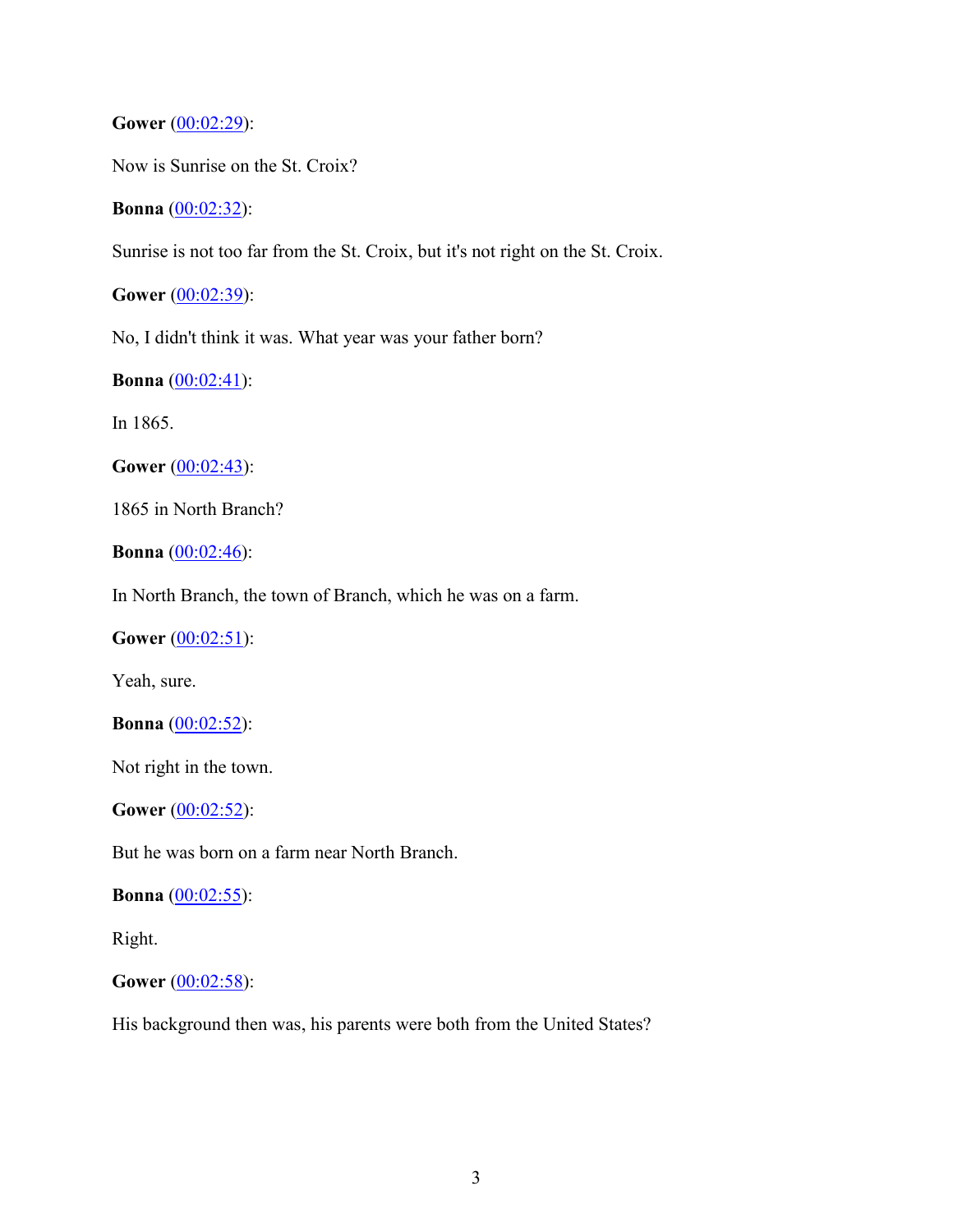# **Bonna** (00:03:03):

Yes, right, in New York state.

# **Gower** (00:03:06):

Uh-huh (affirmative), and your mother then, her parents were from which?

**Bonna**  $(00:03:13)$ :

From France.

# **Gower** (00:03:13):

They were from France. When did they come to the United States?

# **Bonna** (00:03:16):

They came about the same time, but they came up through New Orleans by boat and up the river

to St. Paul. They didn't especially like it at St. Paul, so they went farther up the St. Croix to this

little town of Sunrise. There, they had a farm and raised their family.

**Gower** [\(00:03:39\)](https://www.rev.com/transcript-editor/Edit?token=nKuiTG89EgLuB8SgzL9rCLLX0Z2pFSgSMqNWls__I3KGfTlwsbMzfa9rqmWt8zyyQmnB3OdOAj40YYVsGSiWBWk-Dd4&loadFrom=DocumentDeeplink&ts=219.83):

What was their name?

**Bonna** (00:03:41):

Their name was Simon. In French, it's called Simon.

**Gower** (00:03:47):

S-I-M-O-N though?

**Bonna** (00:03:48):

Right, he was Francois Simon.

**Gower** (00:03:51):

What was your father's name?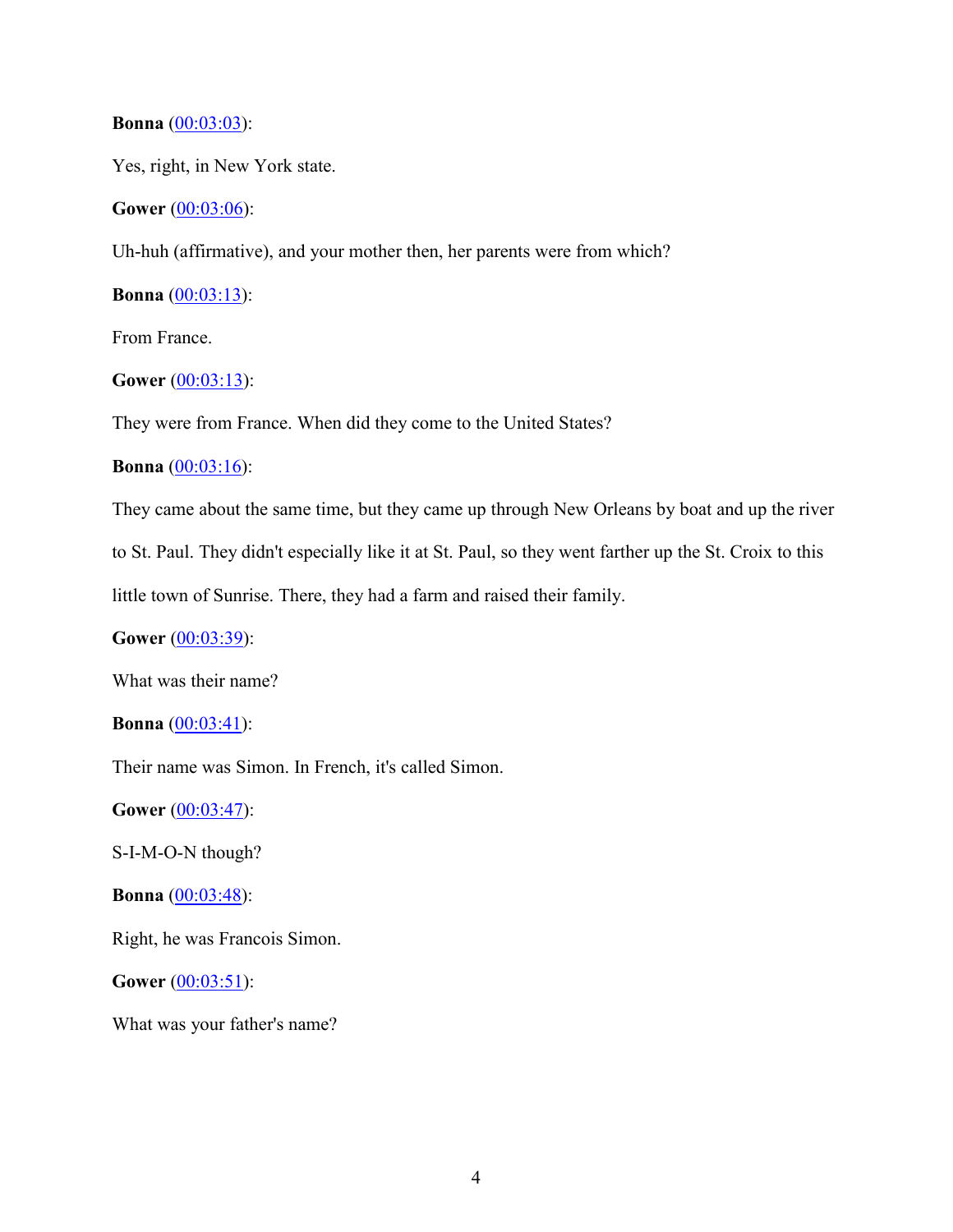## **Bonna** (00:03:53):

My father's name was Wilkes.

**Gower** (00:03:56):

W-I-L-K-E-S?

**Bonna** (00:03:57):

K-E-S. His father's name was Leonard.

**Gower** [\(00:04:01\)](https://www.rev.com/transcript-editor/Edit?token=wDl3iUs73HUxAYJ3Hn8vrkJDj1ABg-kowGv3vjahdGQZMFBe6VttR9PeuC1J00vDworWAcdZUbSAhLWSuU1AtZ2iFSA&loadFrom=DocumentDeeplink&ts=241.34):

Mm-hmm (affirmative), okay, and what did your father do then in-- Did he stay in the North Branch area or did he come to Milaca or what?

# **Bonna** (00:04:10):

Well, he stayed there, and he was married in that area to my mother because they lived in the same area. I believe he farmed with his brother for just a short time, maybe one season. Then he decided to come here to Milaca. Milaca was a young town, it wasn't very old, and that time there, he was looking for promising places like that to settle. He came here in 1888, I believe in the fall.

**Gower** (00:04:52):

In 1888?

### **Bonna** (00:04:53):

Mm-hmm (affirmative).

# **LeDoux** (00:04:54):

Now, [inaudible 00:04:55], your parents were married. What was the date? Do you remember the year?

**Bonna** (00:04:59):

Yes, they were married April 20, 1886.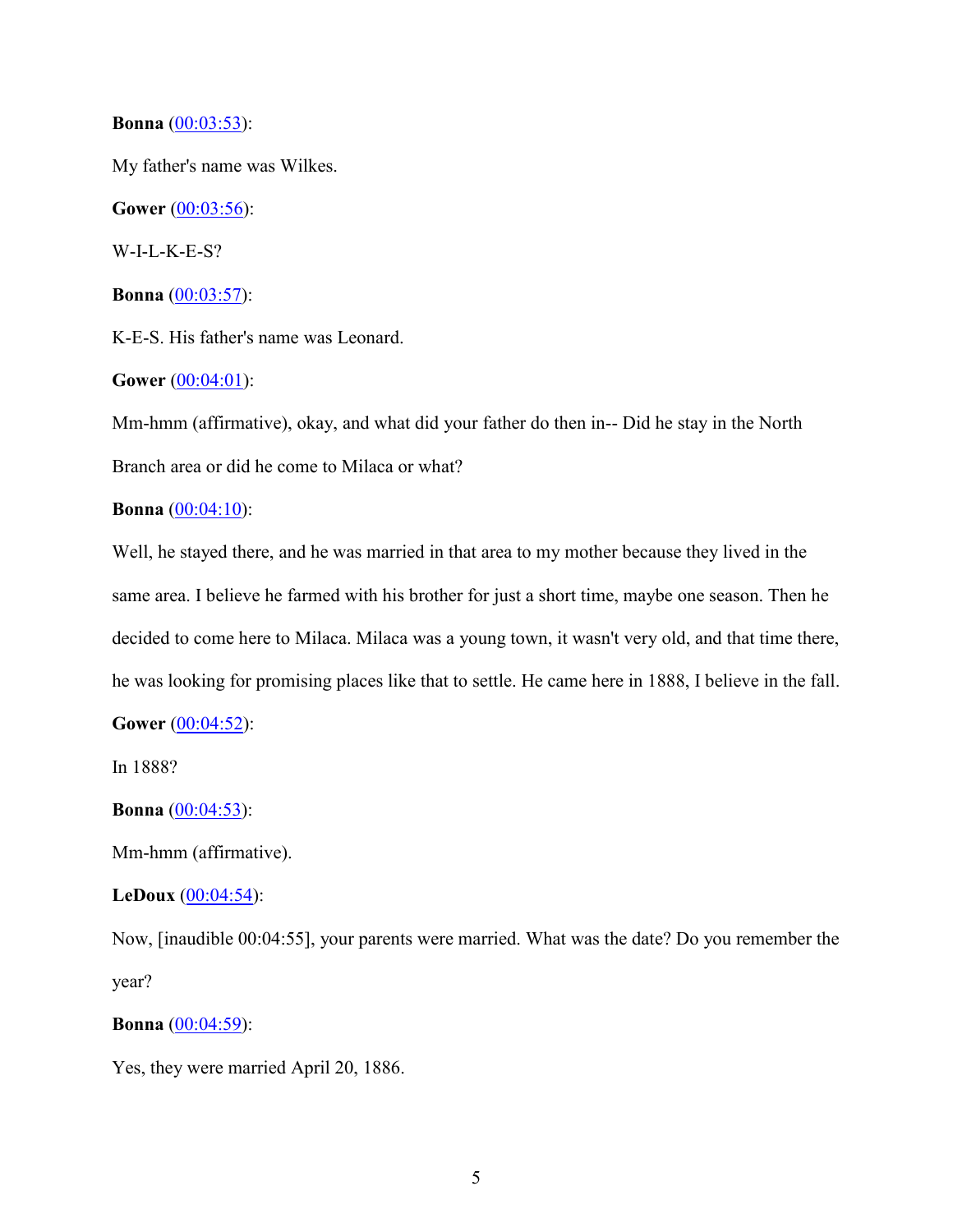# **Gower** (00:05:03):

1886, and then they moved two years later?

# **Bonna** (00:05:09):

Got married at Taylor's Falls.

**Gower** (00:05:10):

Oh, Taylor's Falls, and then two years later they moved to Milaca?

# **Bonna** (00:05:10):

Yes.

# **LeDoux** (00:05:10):

Now--

# **Bonna** (00:05:13):

Two or three. Now wait, they were married in six--

**Gower** (00:05:19):

Almost three maybe.

# **Bonna** (00:05:20):

It was almost three, because--

# **Gower** (00:05:23):

Because it was near the end of 1888.

# **Bonna** (00:05:24):

Let's see. It would be two and a half, because Essie a year and a half, that's how I figured. My oldest sister, I've gotten a lot from her, and she was a year and a half when they came here and the only child.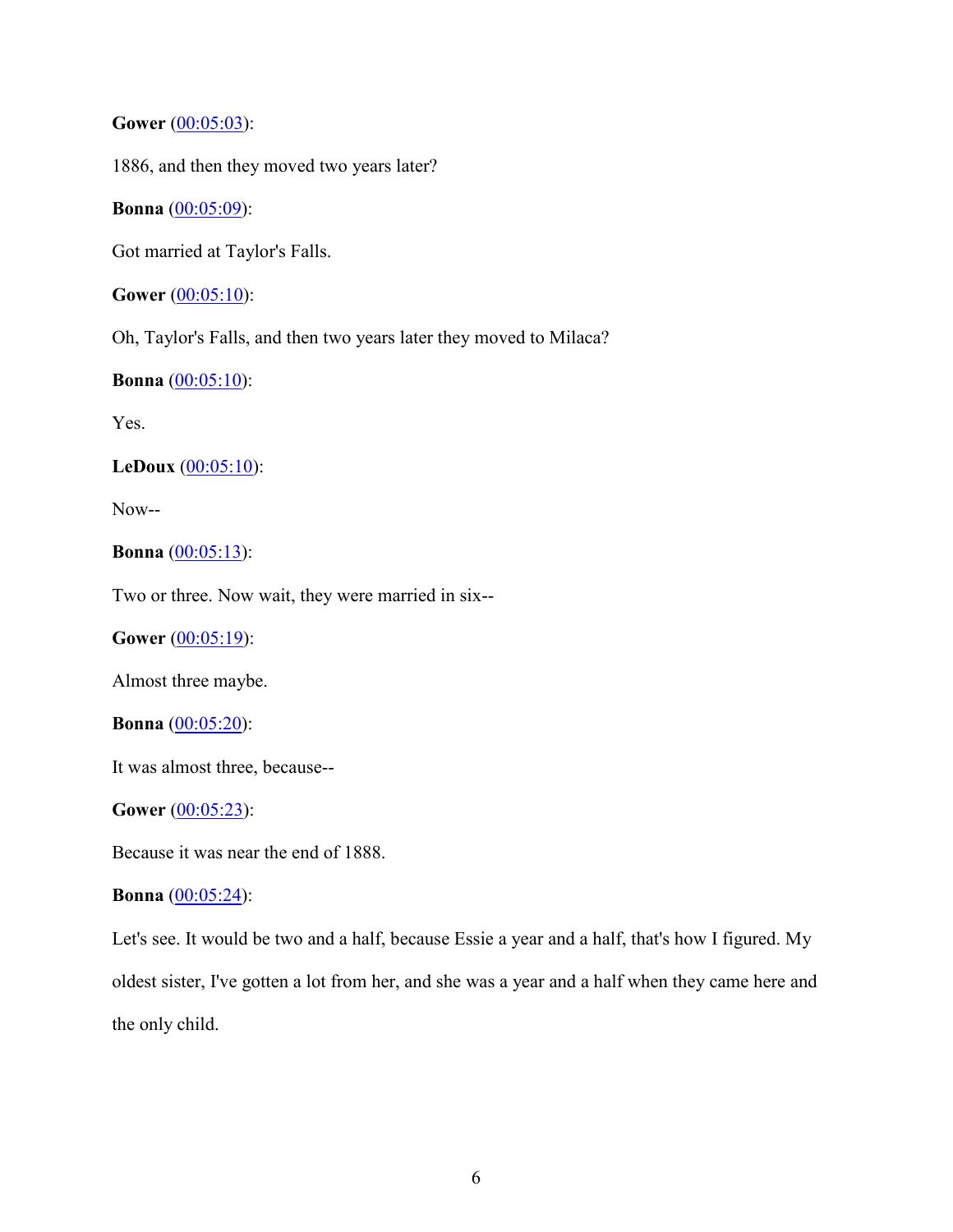#### **Gower** (00:05:38):

Oh, sure, mm-hmm (affirmative).

# **LeDoux** (00:05:42):

Now is, after you mentioned that your father farmed for a while. Now, did he take up for surveying? The occupation he took up after this, or what did he do after he quit farming? **Bonna** (00:05:53):

I don't know really when he started to survey. He's always some of that as long as I could remember, but I don't think that was his initial occupation in any way.

# **Gower** (00:06:08):

Was there still lumbering going on here in Milaca when he came?

# **Bonna** (00:06:10):

He worked in the lumber mill. He couldn't find a place to live. When he came here, there was no available house. There's a little town, Foreston, you went through a coming, which is much older than Milaca. It was called Bridgman, originally.

# **Gower** (00:06:27):

#### Bridgman?

### **Bonna** (00:06:30):

Bridgman, right, and he went there and he bought a house and they lived there until after my brother was born. He was born in '90. It was after '90 that he finally found a place to live here, and I think he came here perhaps when he bought the hotel. There was a hotel here called the Arlington Hotel, and I don't think it had been here too long, maybe more than a year or two. He bought that and there was a little house beside it where they lived.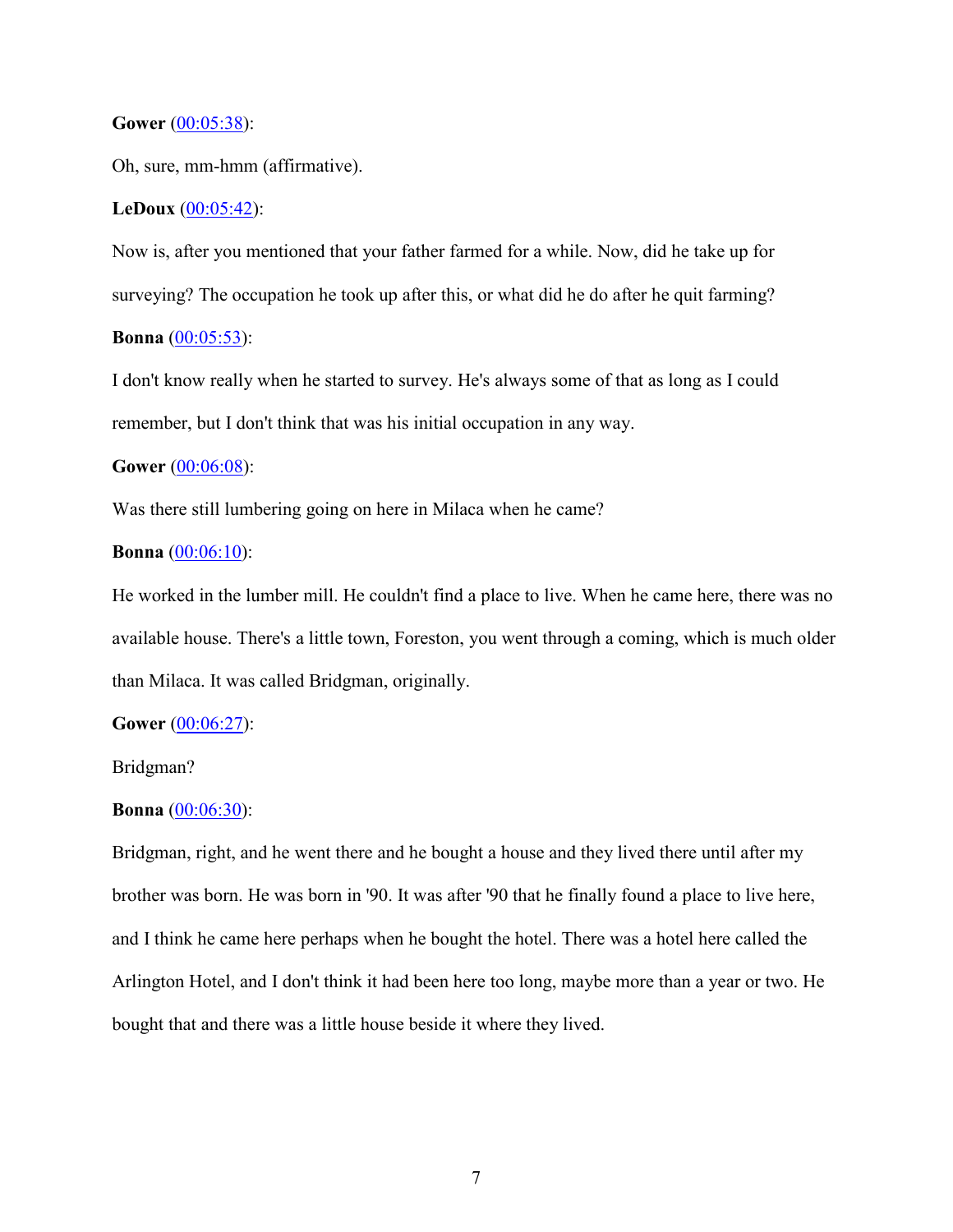**Gower** (00:07:13):

Do you have any idea what the size of Milaca was in 1890?

**Bonna** (00:07:19):

Well, you got me there.

**Gower** (00:07:21):

It's okay. Was this the very large hotel at your father bought?

**Bonna** (00:07:26):

Yeah. I have a picture of it.

**Gower** (00:07:28):

Oh, had a number of rooms in it then?

**Bonna** (00:07:30):

Yes, sir, quite a few rooms in it.

**Gower** (00:07:30):

Now was Milaca--

**Bonna** (00:07:35):

It had a drug drugstore in part of it, and it had a saloon on the other corner. It was quite an active hotel.

**Gower** (00:07:42):

Did it have a pretty nice--

**Bonna** (00:07:43):

They served meals.

**Gower** (00:07:44):

Oh, yeah. Was Milaca a railroad town too, as well as lumbering?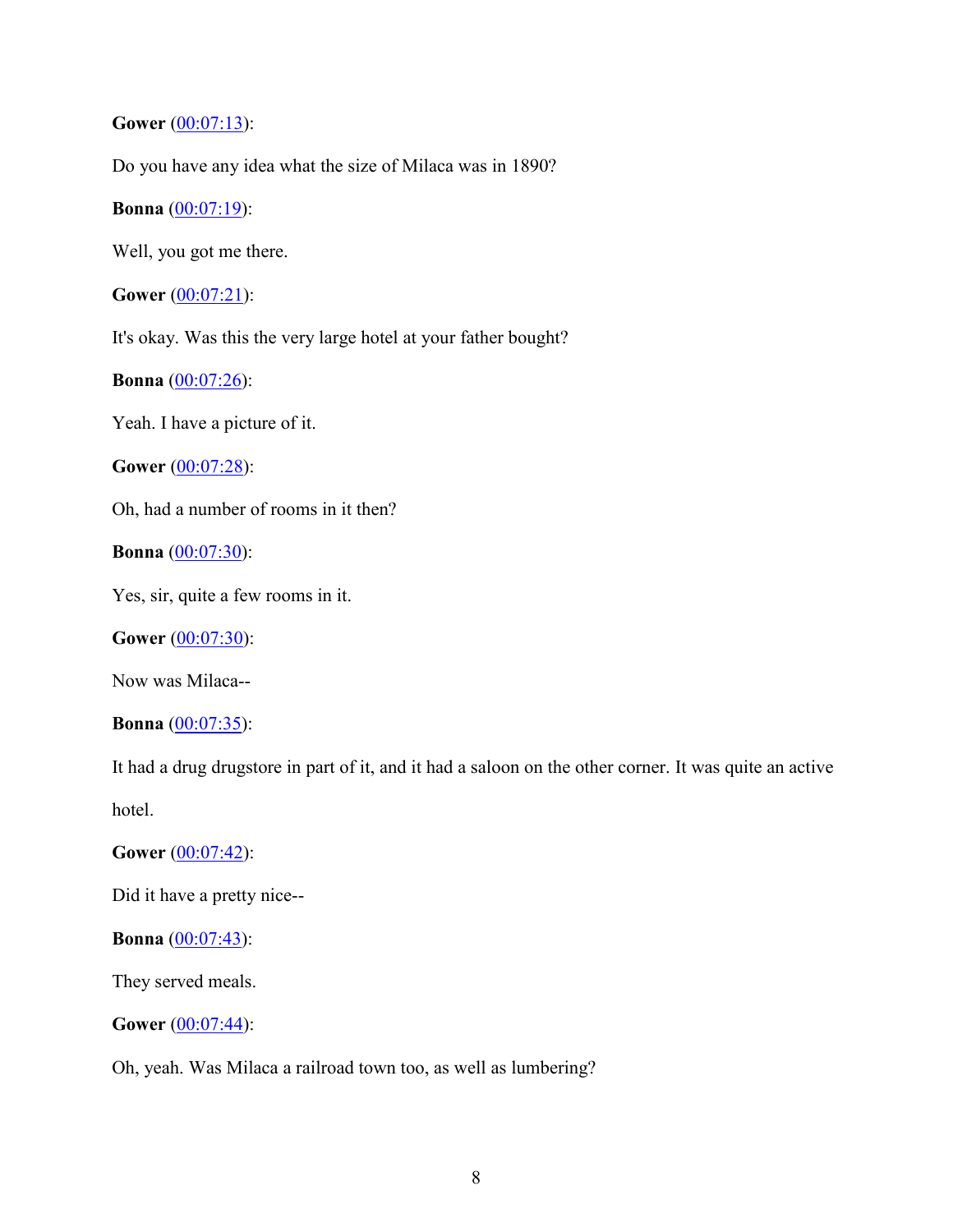# **Bonna** (00:07:51):

I don't really know, but you could find that out--

**Gower** (00:07:55):

Sure, [crosstalk 00:07:56].

**Bonna** (00:07:55):

--exactly when that railroad came through here. But I think, because the town site was filed up here in 1886.

**Gower** (00:08:09):

1886?

**Bonna** (00:08:11):

Yeah, and it was filed, and through the railroad some way, because I think Jim Hill had

something to do with it.

**Gower** (00:08:24):

Milaca was much younger-

**Bonna** (00:08:26):

Maybe it didn't have any plant of any kind until after the railroad came through.

**Gower** (00:08:31):

Yeah, I wonder if it didn't, sure.

**Bonna** (00:08:34):

I suppose that could be--

**Gower** (00:08:36):

Yeah, we could find that out. Sure.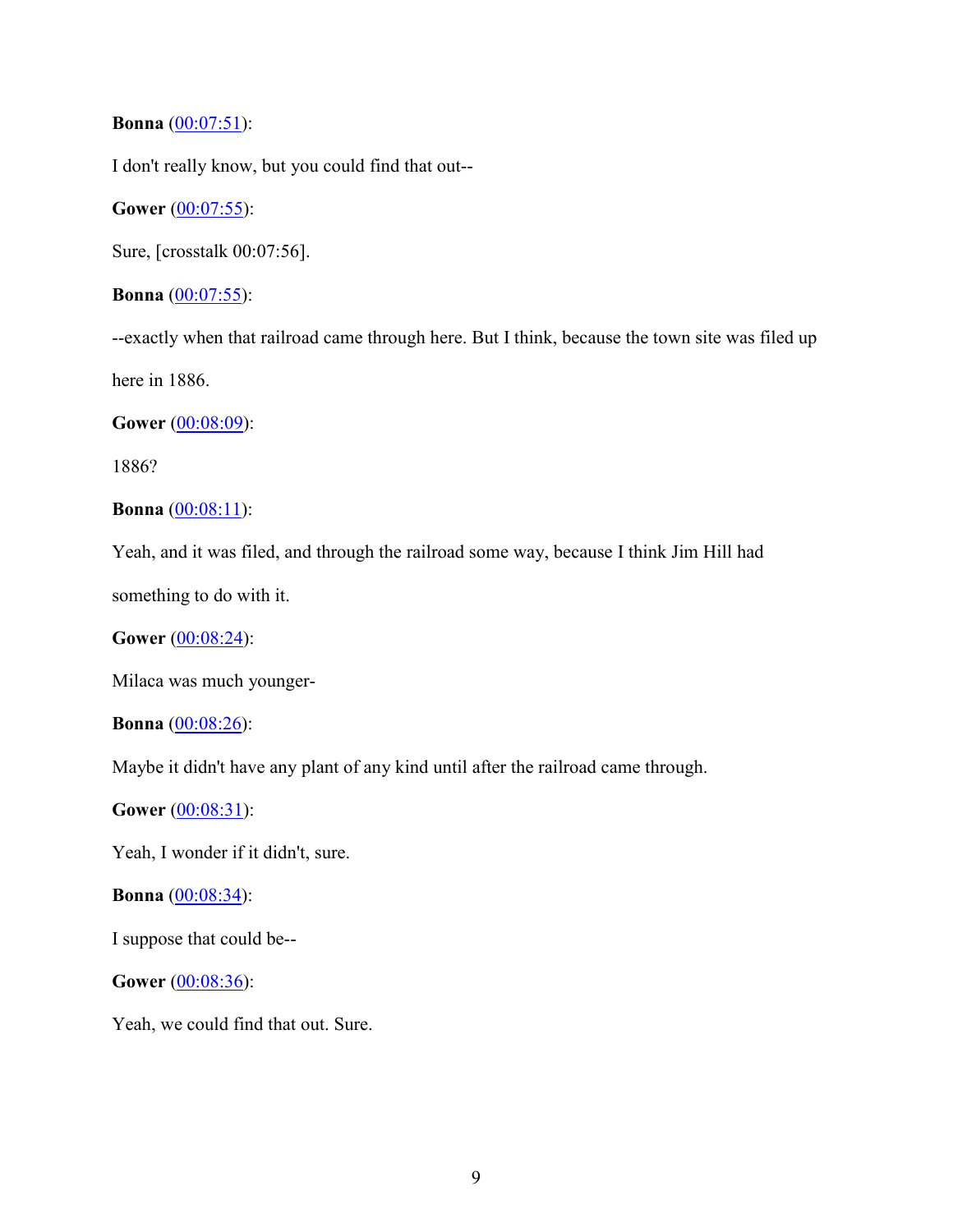### **Bonna** (00:08:37):

Find out. I think maybe I have some books here that might-- If I could, I will look it up later.

**Gower** (00:08:43):

Well, we've got that book by Herman Nelson and our senator.

**Bonna** (00:08:47):

Yeah, but there's another one.

**Gower** (00:08:50):

Oh, we can check on that, sure.

**Bonna** (00:08:52):

I don't know whether I took that back to the museum [crosstalk 00:08:54]

**Gower** (00:08:54):

Okay, now, did your father, was he in this hotel business for some time then, or?

**Bonna** (00:09:01):

Well, I don't know the exact number of years, but on the picture that I have, it was taken in 1895.

# **LeDoux** (00:09:13):

Now at the same time, was he also working with the lumbering industry while he was owning

this hotel? You don't know if this was before or after.

#### **Bonna** (00:09:25):

No. I think when he first came here, he did work in the lumber mill, because they all did.

**Gower** (00:09:29):

But that was from Foreston and so on.

**Bonna** (00:09:31):

You see, there's from '88 until he got in the hotel, I'm sure.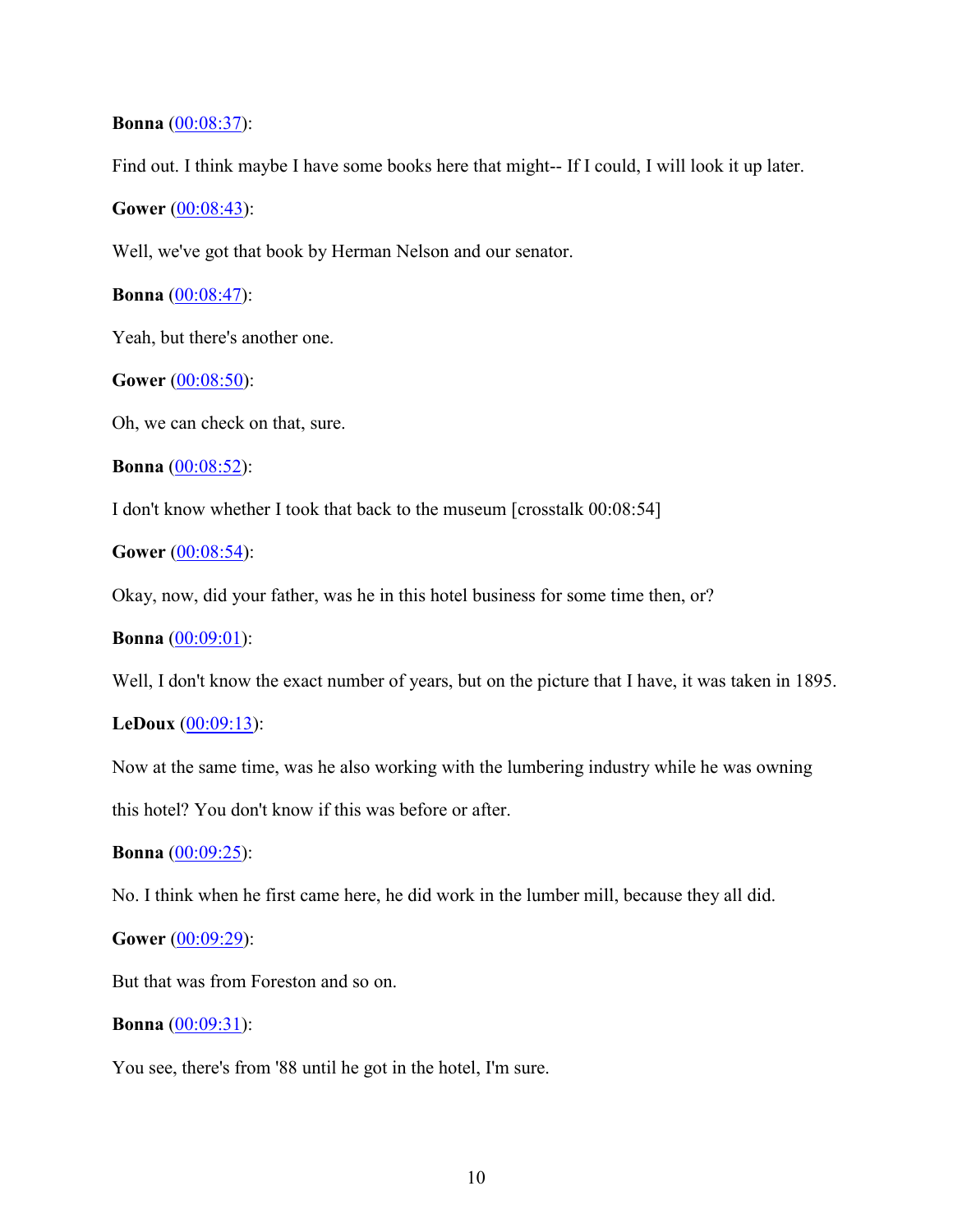**Gower** (00:09:37):

Then he was in the [crosstalk 00:09:39].

**Bonna** (00:09:39):

In fact, he was the-- They called it the saw filer.

**Gower** (00:09:47):

Oh sure.

**Bonna** (00:09:48):

Sharpen the saw. That was his position in the saw mill.

**Gower** (00:09:51):

Mm-hmm (affirmative), sure.

# **LeDoux** (00:09:52):

So do you recall what he did after? What did he do after the hotel? Did he own this for some time and then go into other business or?

#### **Bonna** (00:10:01):

Well, he sold it to somebody, I believe by the name of Clark or Warren. No, Clark. He was there for a while, but he couldn't seem to handle it, so he took it back for a while. Now, that much I know, but then he took it again and he had it, this Warren Clark, I think had it for many, many years. Then my dad had a store on the other side of the street.

#### **Gower** (00:10:33):

What kind of a store?

**Bonna** (00:10:37):

Mercantile store with Grant McClure.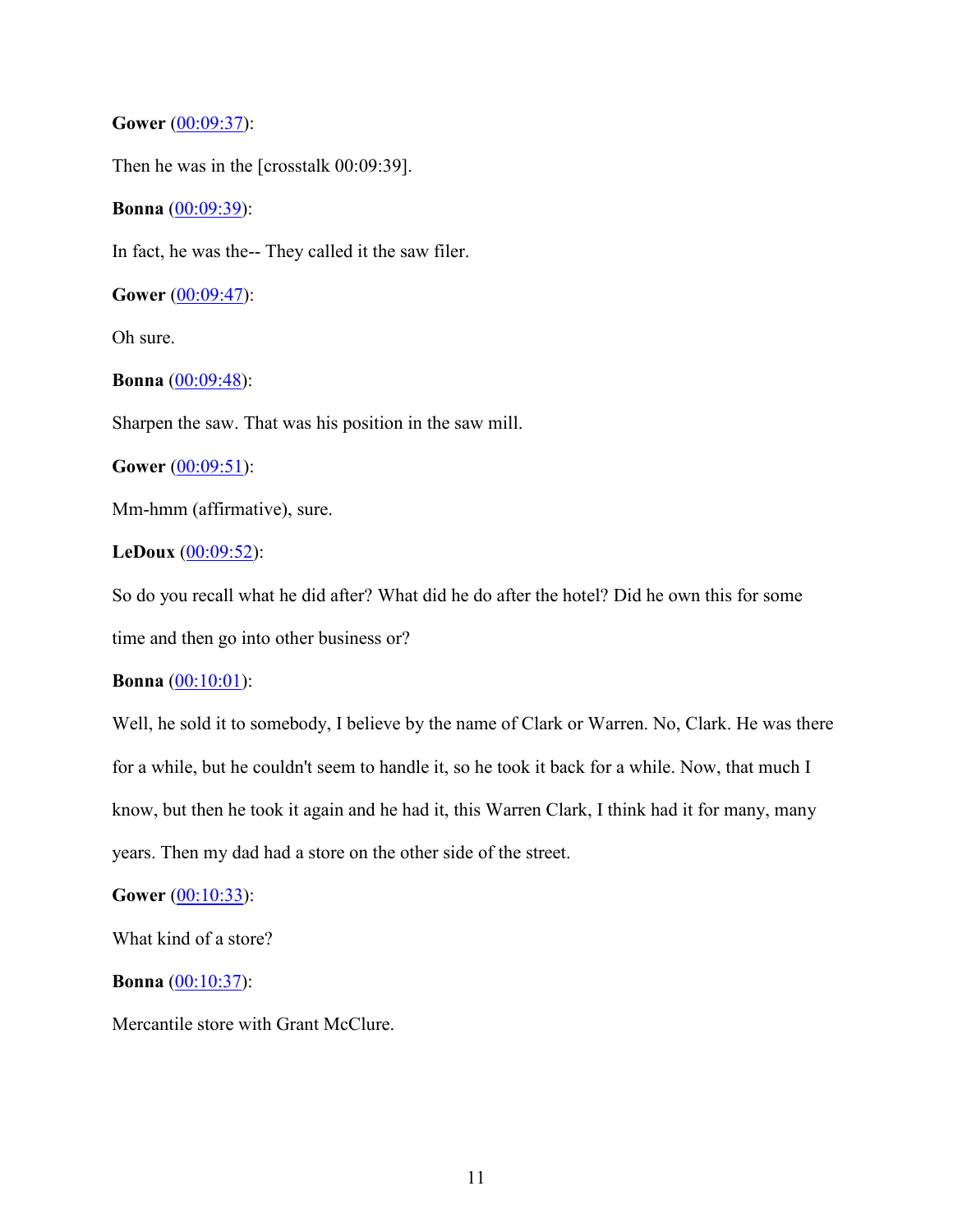**Gower** (00:10:40):

Grant McClure?

**Bonna** (00:10:40):

Yes. They were together in the store.

**LeDoux** (00:10:44):

Was business always pretty good, as far as retail in that time, as far as--

**Bonna** (00:10:50):

I don't know. I guess it wasn't too bad.

**Gower** (00:10:54):

Then, what year and month and day were you born?

**Bonna** (00:10:57):

I was born February 14, 1906.

**Gower** (00:11:01):

1906. Here in Milaca?

**Bonna** (00:11:01):

In Milaca.

**Gower** (00:11:04):

Mm-hmm (affirmative), and you've lived here all of your life then?

**Bonna** (00:11:07):

Right.

# **Gower** (00:11:09):

Okay. Now, what do you remember as what your father was doing? What kind of work he was doing when you were a young girl?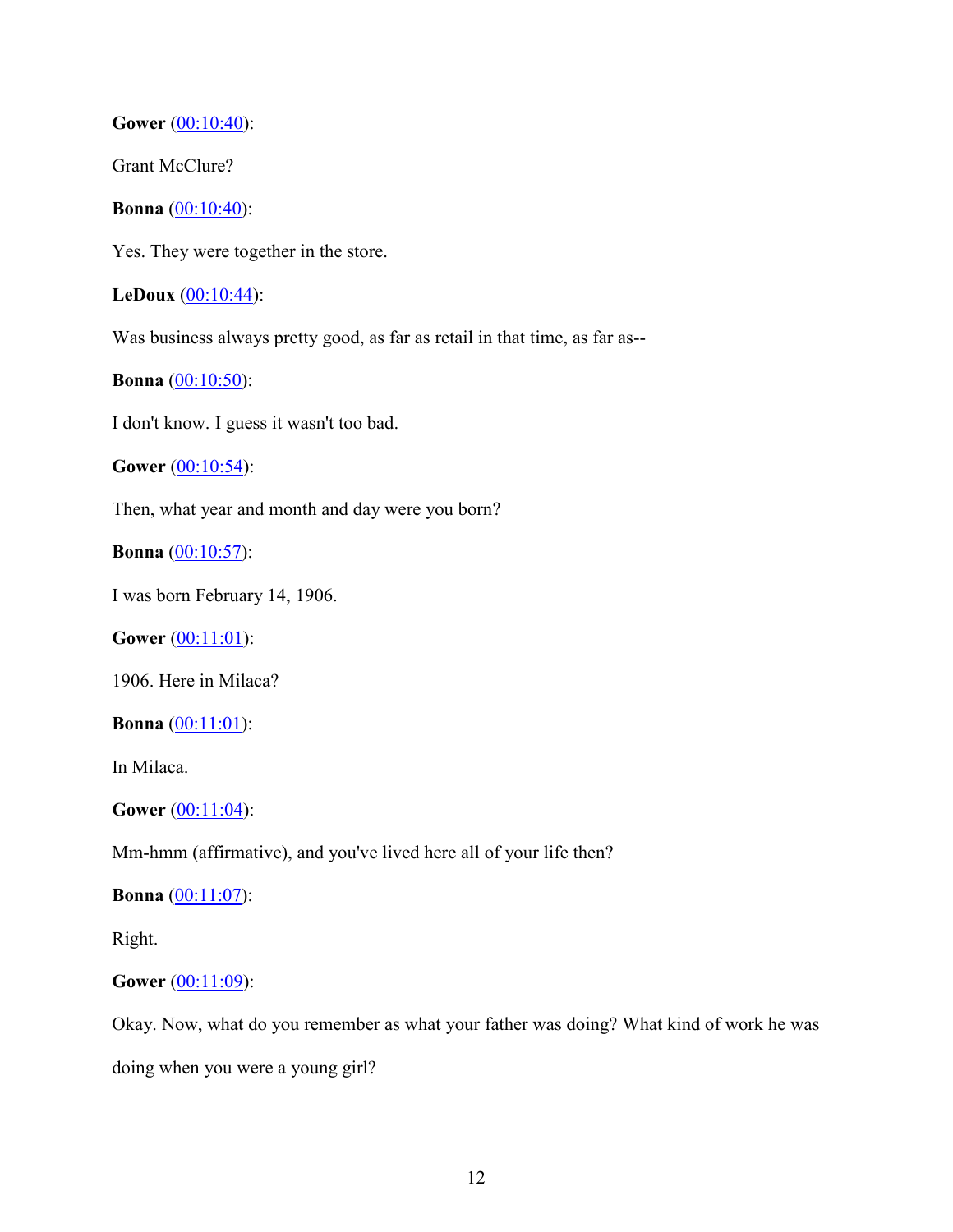## **Bonna** (00:11:18):

Oh, a lot of things. Let's see.

#### **Gower** (00:11:23):

Was he still in that store?

# **Bonna** (00:11:24):

He comes to [crosstalk 00:11:25]. No, no. Well, he might've been in a [jiff 00:11:28] when I was born. Maybe, yeah, I think he was. I think on my birth certificate, it says mercantile dealer. I think that's where I got it.

# **Gower** (00:11:42):

Sure.

# **Bonna** (00:11:44):

I know it wasn't very long after that, and let's see. [inaudible 00:11:58] He had a farm out here, but he didn't live on it. He was very much into things in town. We have over here on the first school was over here, Westerns, and I have a picture of that, and he is on that as a board member. That was taken before the school was built where it is now on the corner of 23 and 169. I don't know if you came that way.

#### **Gower** (00:12:35):

Yeah, we came that way. Well, we turned off.

#### **Bonna** (00:12:36):

It's called the middle school now, but there was a school built there. See, I think, excuse me, I think it was 1901, something like that. At that time, we had built a house across the street from it, and that's where I was born.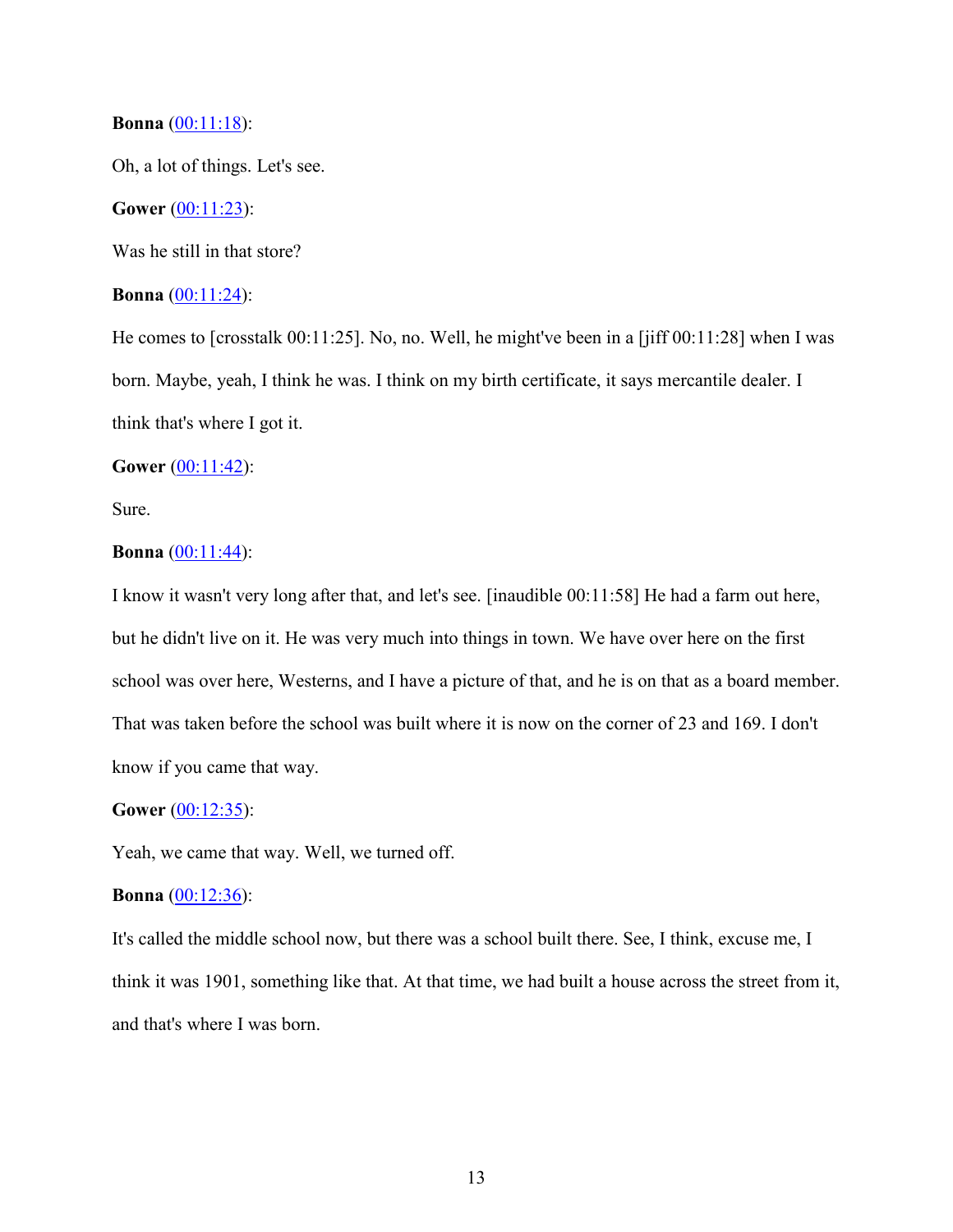**Gower** (00:13:01):

Oh, you were born there, okay, sweet.

**Bonna** (00:13:06):

That school burned down in 1915.

**Gower** (00:13:10):

1915? Gosh, it wasn't there very long.

**Bonna** (00:13:12):

No. It wasn't.

**Gower** (00:13:18):

Your father then was doing all manner of things throughout his adult years.

**Bonna** (00:13:20):

Well, he was farming and he was lumbering.

**Gower** (00:13:20):

Did you--

**Bonna** (00:13:27):

He had the first garage here.

**Gower** (00:13:29):

The first automobile garage.

**Bonna** (00:13:33):

It was.

**Gower** (00:13:33):

When was that? Do you have any idea? 1910 or so or--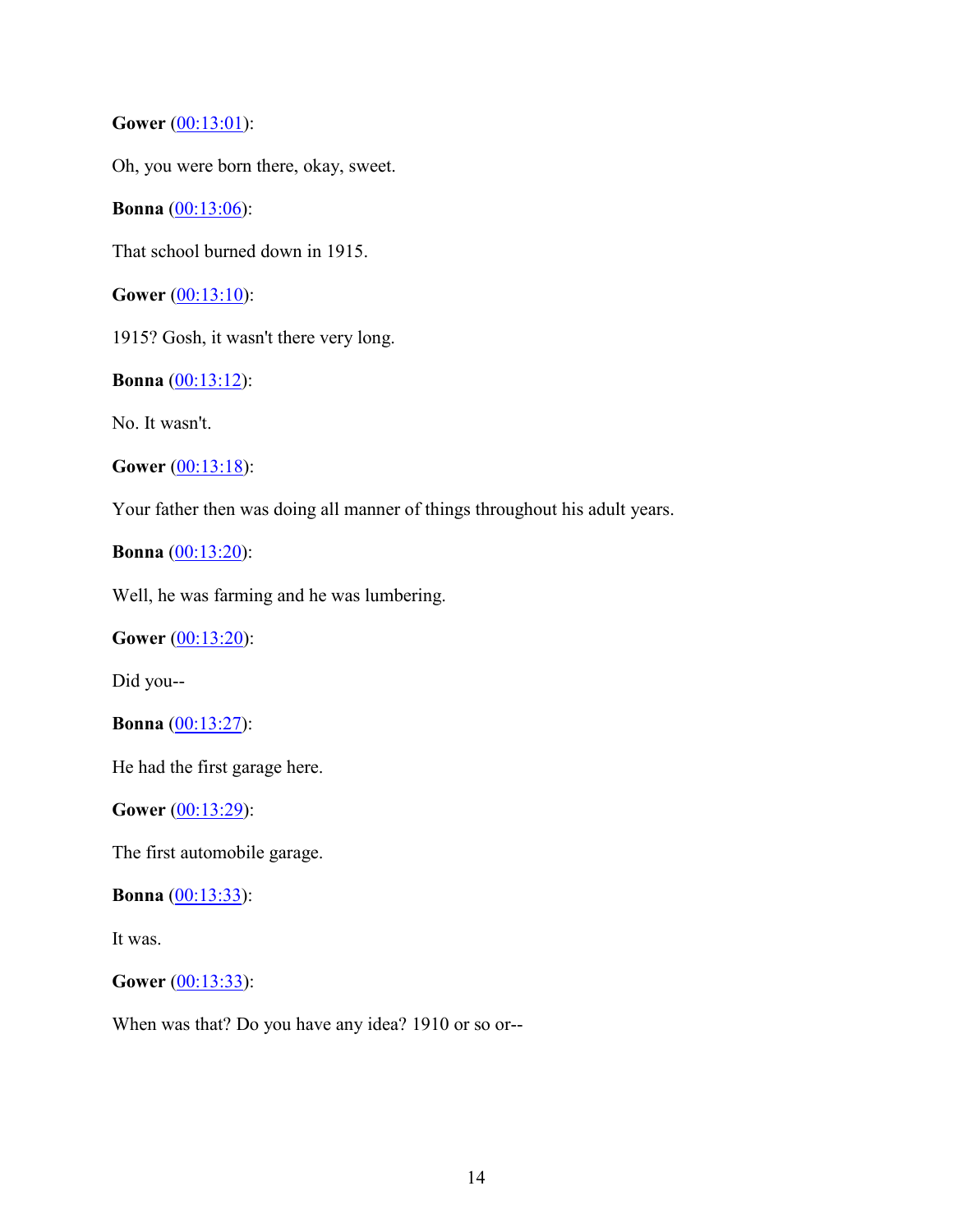# **Bonna** (00:13:37):

Reb would know, I think. Maybe around 1910.

**Gower** (00:13:43):

About 1910. Did he have a dealership?

**Bonna** (00:13:45):

He had the dealership for the Imperial car.

**Gower** (00:13:48):

The Imperial car.

**Bonna** (00:13:49):

Right.

# **LeDoux** (00:13:50):

Were there a lot of cars around at this time, or were there still comparatively few, as far as--

**Bonna** (00:13:56):

Well, you can get all that car stuff from Reb, because he was here and very interested, of course, and that was the time when cars first were on the market with [crosstalk 00:14:11]. My father had the first garage except the little, behind one of RL Cram's hardware store. I believe they worked on Fords, because Reb can tell you about that.

**Gower** (00:13:56):

Okay, fine.

**Bonna** (00:13:56):

We'll skip that for me.

**Gower** (00:13:56):

We'll ask that, sure.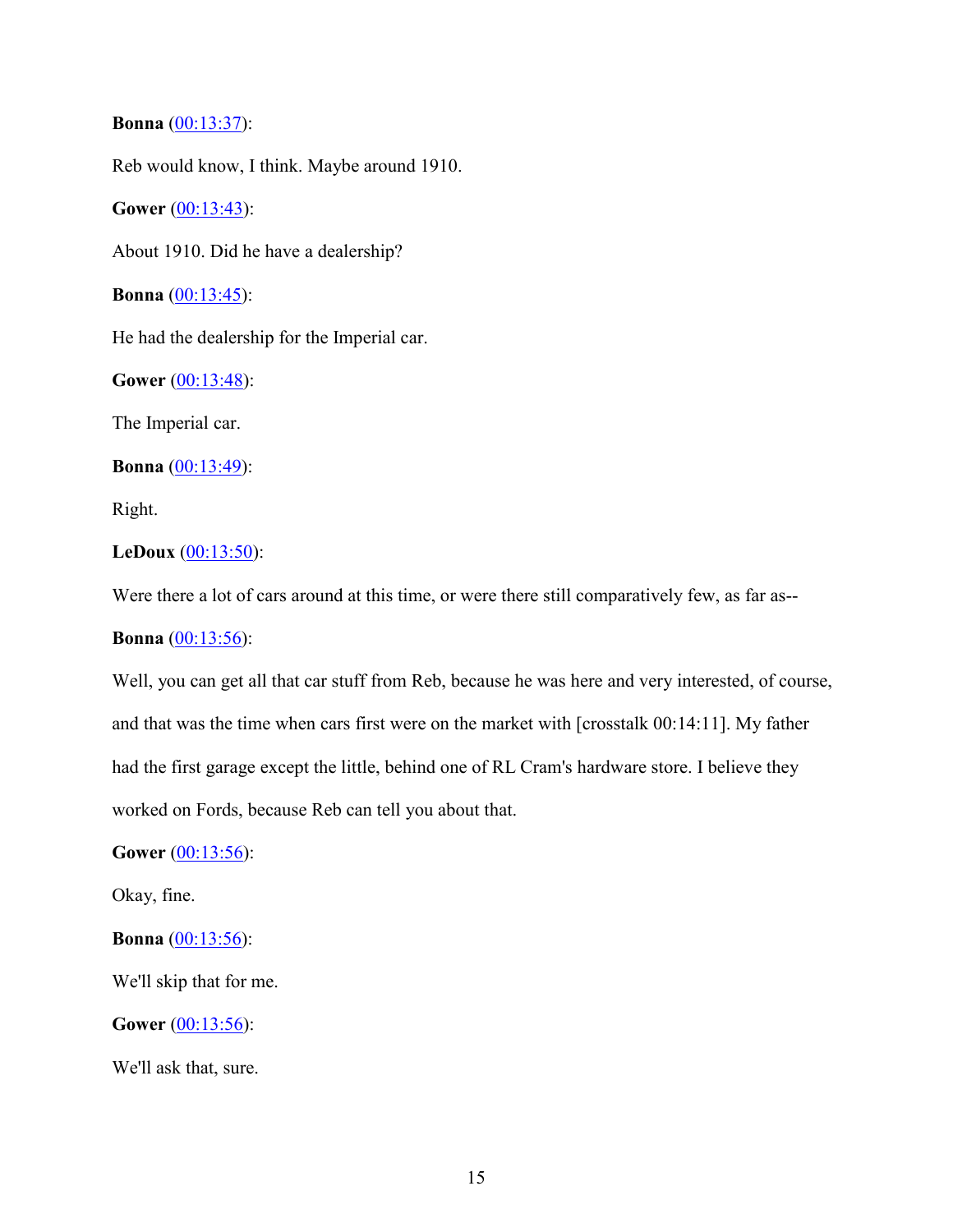# **Bonna** (00:14:31):

You can get more out of him.

# **Gower** (00:14:32):

Sure, and then you said, I understand your father was the mayor of Milaca at one time?

# **Bonna** (00:14:38):

Yes, he was but I don't know the year. I was going to go and find out, but I know he was because my mother had it in his obituary. But he was--

# **Gower** (00:14:38):

It was only one year or so that he was the mayor?

# **Bonna** (00:14:49):

No, I think perhaps it was more than that. He also was the first fire chief and started the first fire

department here. He and my oldest brother were both fireman for many, many years.

# **Gower** (00:15:05):

Oh, was that a volunteer fire department?

# **Bonna** (00:15:07):

Yes, it was.

#### **Gower** (00:15:08):

Yeah, sure. It just sounds as if he did many different things, your father.

# **Bonna** (00:15:13):

Yes. He was very interested and took part in a lot of things.

# **LeDoux** (00:15:13):

Pretty much a community leader.

**Bonna** (00:15:19):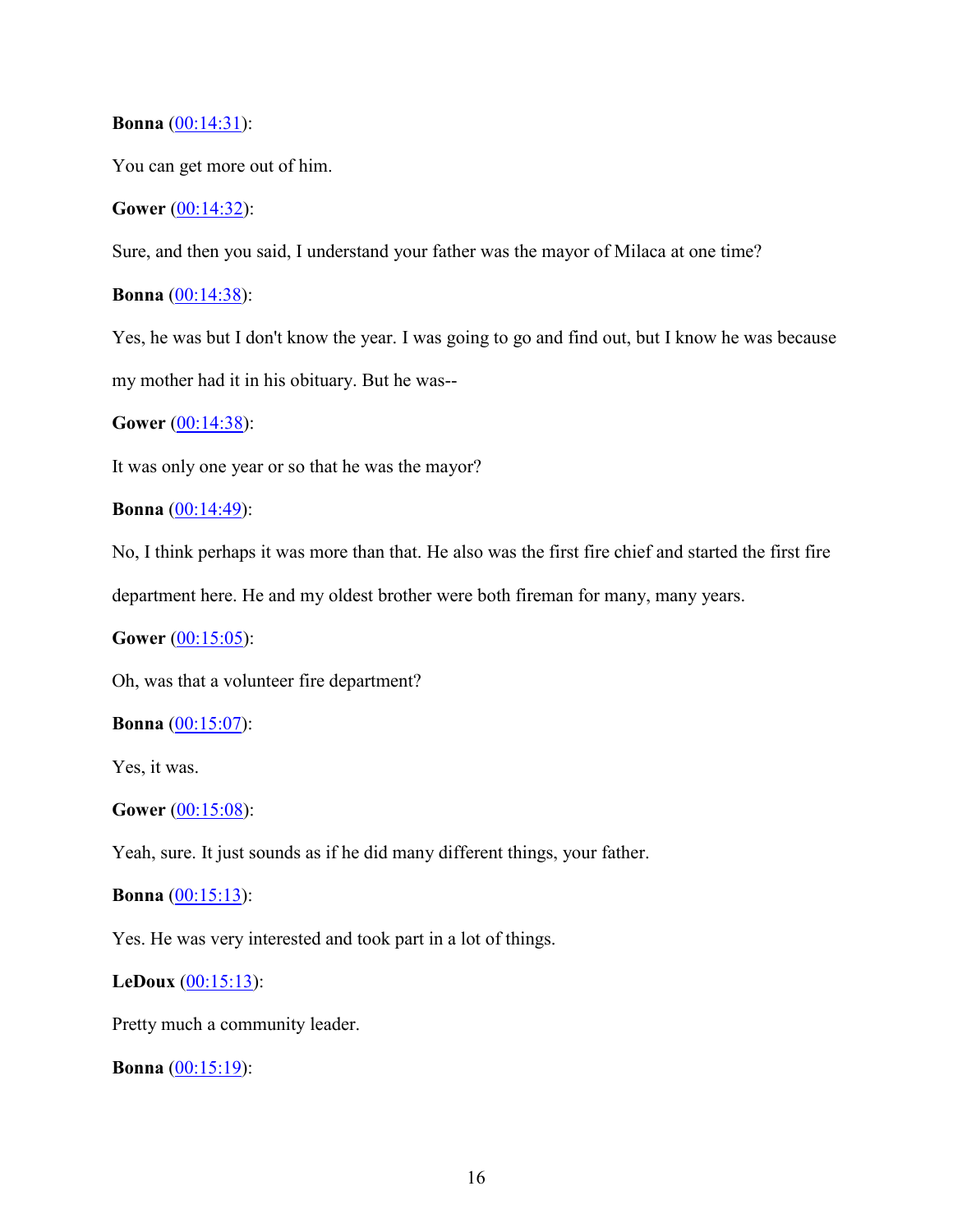He was on a school board for many years. I know he was on the school board, and he probably was on the council too. I don't know, but I know he was mayor because that I found out from my mother.

# **Gower** (00:15:33):

Was the mayor and elected position as far as you know?

# **Bonna** (00:15:38):

I think it was at that time, but I'm not sure about it.

# **Gower** (00:15:44):

Yep, sure. Did your father ever talk much about how it was like here in those earlier years that you recall?

# **Bonna** (00:15:52):

Oh yeah, he did a lot of talk-- He was a person that could tell his stories, and you could sit around by the hour and listen. He was a hunter and he always had lots of hunting stories. He was a lumberman. He worked in the lumber mills, and he took out a claim-- What do you call it? Homestead?

#### **Gower** (00:16:14):

Homestead, yeah.

**Bonna** (00:16:14):

Up here in what's called Cove now on Mille Lacs Lake.

# **Gower** (00:16:18):

Cove, C-O-V-E?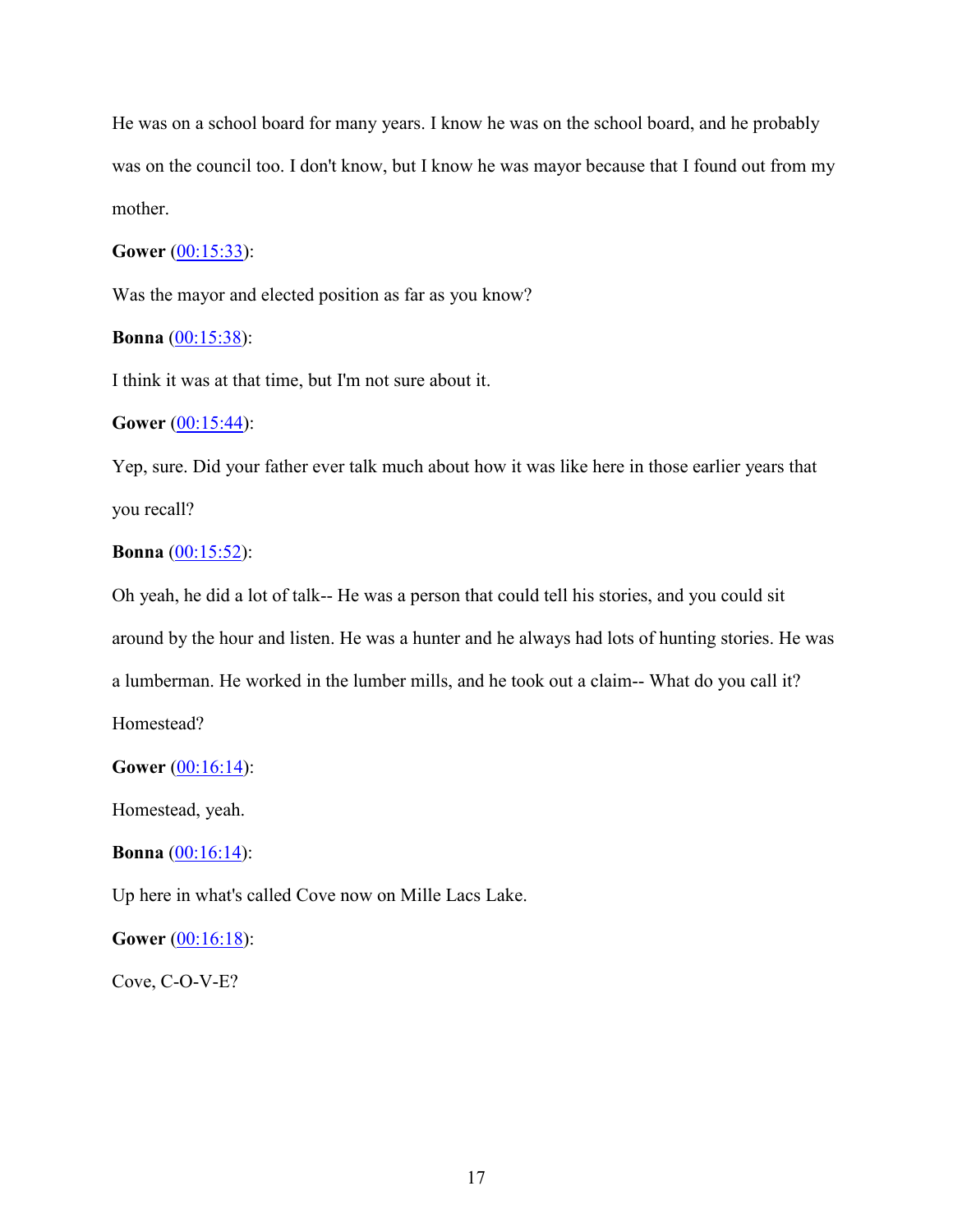### **Bonna** (00:16:20):

Right. It's close in there. I have a paper on it. I think it's 160 acres, but I can't recall. I probably better look before I say that. But I know he ended the family, which included two children at that time, my sister Essie and brother Lloyd. They stayed up there and worked that claim until they had the land proved, so it was theirs. Then later I know he sold it, because they didn't stay up there any longer than that. He was well acquainted with the Indians at that time. He could converse with the Indians.

# **Gower** (00:17:05):

These were the Chippewa or Ojibwe Indians.

#### **Bonna** (00:17:07):

Right. He knew their old chief, what was his name? [Moosomine 00:17:12], Chief Moosomine.

# **Gower** (00:17:17):

Moosomine?

#### **Bonna** (00:17:17):

There's one point that comes out Mille Lacs Lake there that's named after him, and I have a medal that was given to this chief. It's interesting the way he got the medal, and I don't know the year that he got it, but this little cold store, the store is still up there. He went in there one day and this-- Okay.

# **Gower** (00:17:43):

It's okay.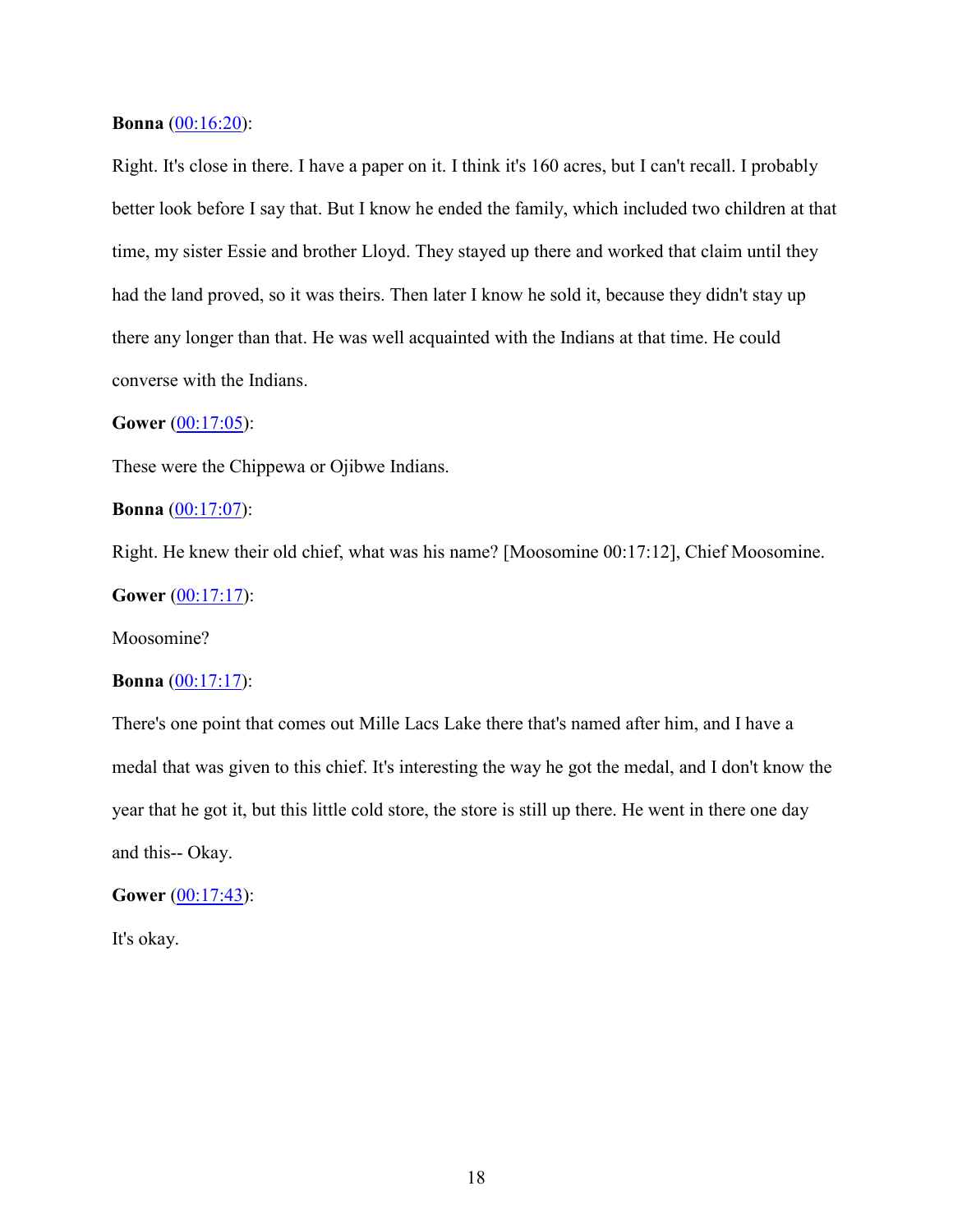# **Bonna** (00:17:48):

This owner of the store had just taken the medal in for some groceries that an Indian had brought in. My father paid him for it and gave him the money for it. He took the medal. He had it for years, and I believe it has a peace pipe on one side and then hands clasped on the other.

# **LeDoux** (00:18:16):

Now, during the different parts of his life, then your father was involved in surveying throughout the city.

# **Bonna** (00:18:25):

Yes. He always--

# **LeDoux** (00:18:26):

Now, this involved moving around?

**Bonna** (00:18:27):

He always had this surveyor outfit, and I think we still have it.

# **Gower** (00:18:30):

Did he move around quite a bit doing the surveying or was it almost always right in this

immediate area?

### **Bonna** (00:18:35):

Well, it was in his later years that he was our county surveyor.

# **Gower** (00:18:39):

Oh, he was the county surveyor?

#### **Bonna** (00:18:40):

Yeah, and in later years he was a boiler inspector too.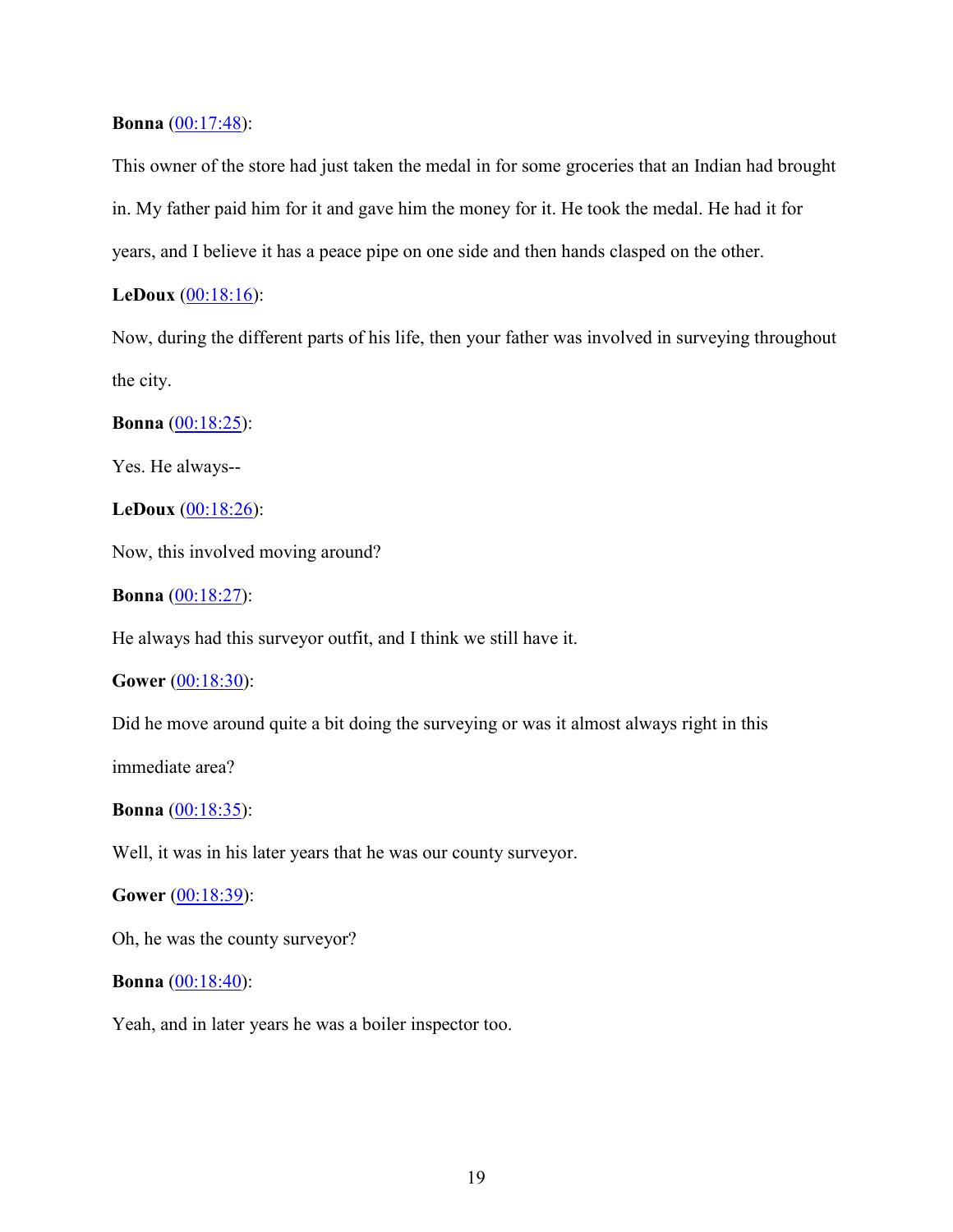# **LeDoux** (00:18:46):

Did he follow the railroad pretty much when he was a younger man then?

# **Bonna** (00:18:50):

No, I don't think so.

**LeDoux** (00:18:52):

Stayed pretty much in this area.

**Bonna** (00:18:53):

He came here with his family, and he stayed here.

**Gower** (00:18:56):

Did he leave any of his records as a county surveyor or not?

# **Bonna** (00:19:01):

Those are in the courthouse. I don't know.

# **Gower** (00:19:03):

We've got a bunch of records of John Morgan, who was the Stearns County surveyor for many

years.

# **Bonna** (00:19:11):

Well, now--

**Gower** (00:19:12):

These were his own records, as far as I know.

# **Bonna** (00:19:15):

Well, they weren't--

**Gower** (00:19:15):

That's my understanding. We got them from his son, Arthur Morgan.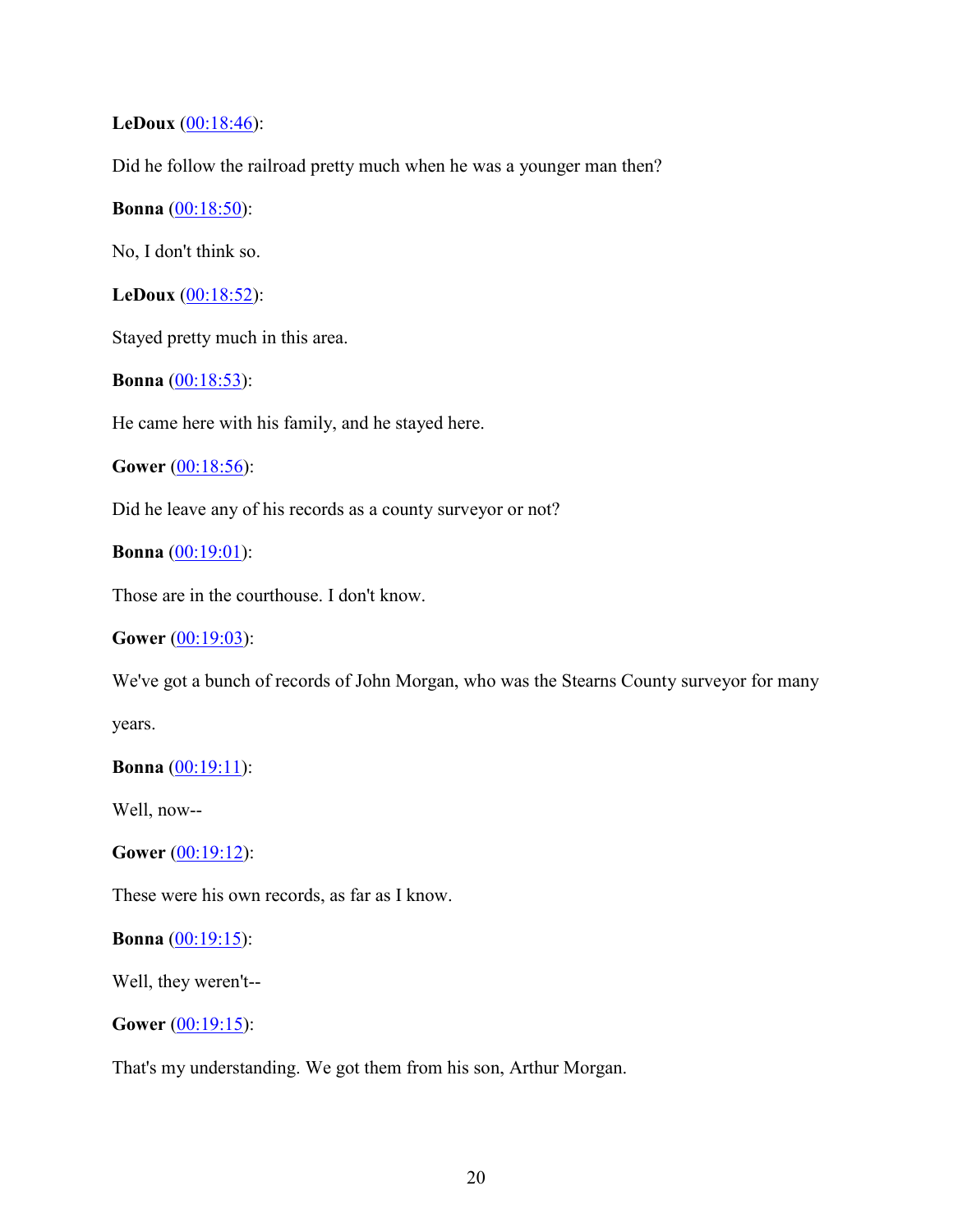# **Bonna** (00:19:21):

I don't have that, and I wouldn't know where it-- I don't think he had it because I never saw it. He had a satchel that he had all these papers in, and I never seen anything like that in that.

**Gower** (00:19:32):

Well, how many brothers and sisters do you have then?

**Bonna** (00:19:35):

I had two brothers and three sisters.

**Gower** (00:19:35):

And three sisters.

**Bonna** (00:19:36):

There were six of us.

**Gower** (00:19:39):

Okay, four girls and two boys.

**Bonna** (00:19:43):

Two boys.

**Gower** (00:19:47):

You're--

**Bonna** (00:19:48):

I'm the trailer.

**Gower** (00:19:48):

You're the youngest one.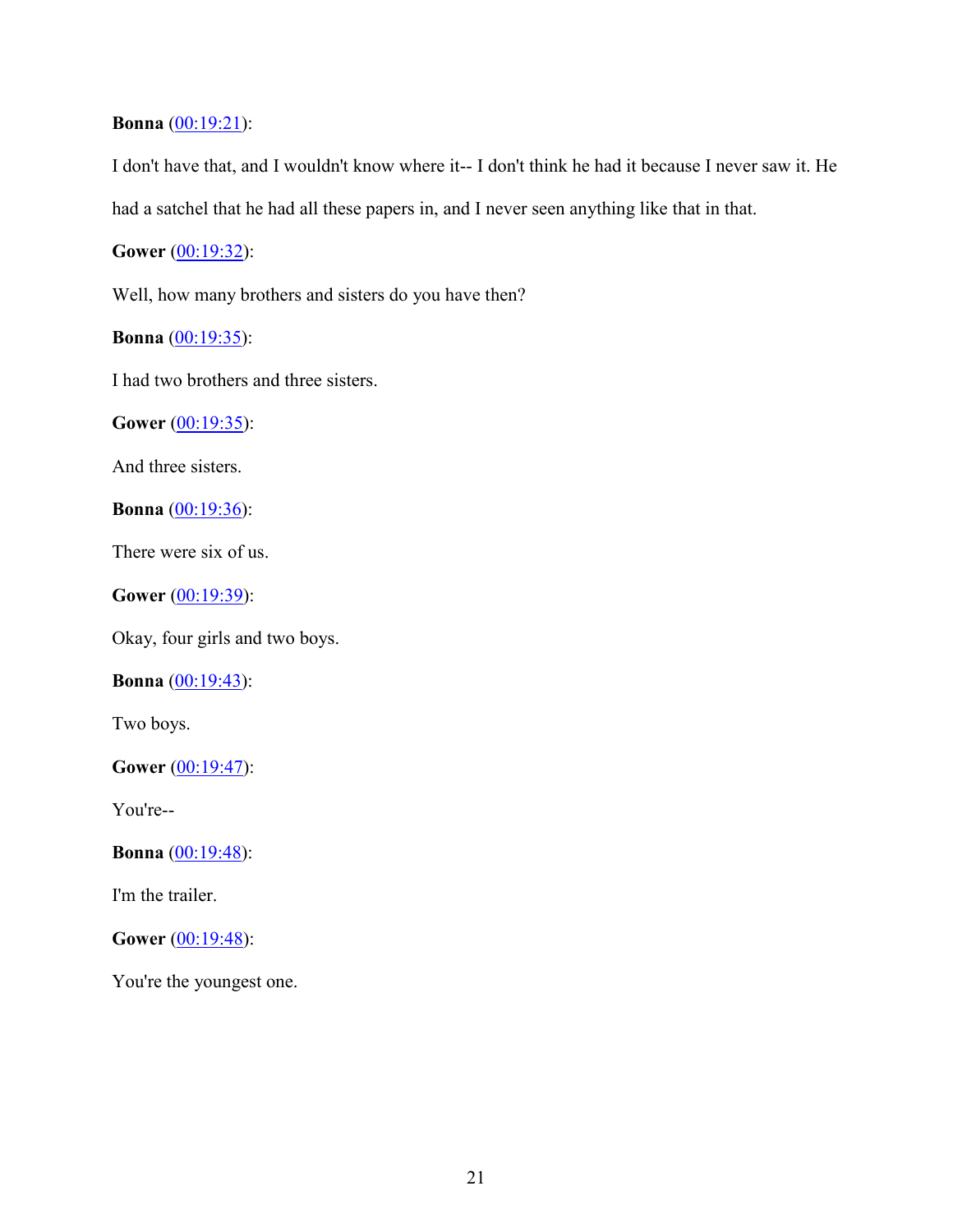# **Bonna** (00:19:49):

Mm-hmm (affirmative). My oldest sister's 20 years older than I, so all my information has come because I was a good listener in a family of grownups, and that, besides being teased, I learned a lot.

# **Gower** (00:20:05):

Yeah, that's right. That's right I was the fourth in a family of six, but I did a lot of the teasing too.

# **Bonna** (00:20:17):

Oh, you did? You were probably like the brother that was close to me, six years older.

**Gower** (00:20:17):

Right. Yeah, I think I was. I was--

**Bonna** (00:20:17):

He was the limit, really.

**Gower** (00:20:19):

Yeah, I'm afraid I was that way. My two younger sisters tell me that, see.

#### **Bonna** (00:20:19):

I see that.

#### **Gower** (00:20:25):

Well, did you go to a school here then, all through the grade school and high school and so on, in

Milaca or what?

# **Bonna** (00:20:25):

I went to grade school here, just grade school.

**Gower** (00:20:35):

Just grade school.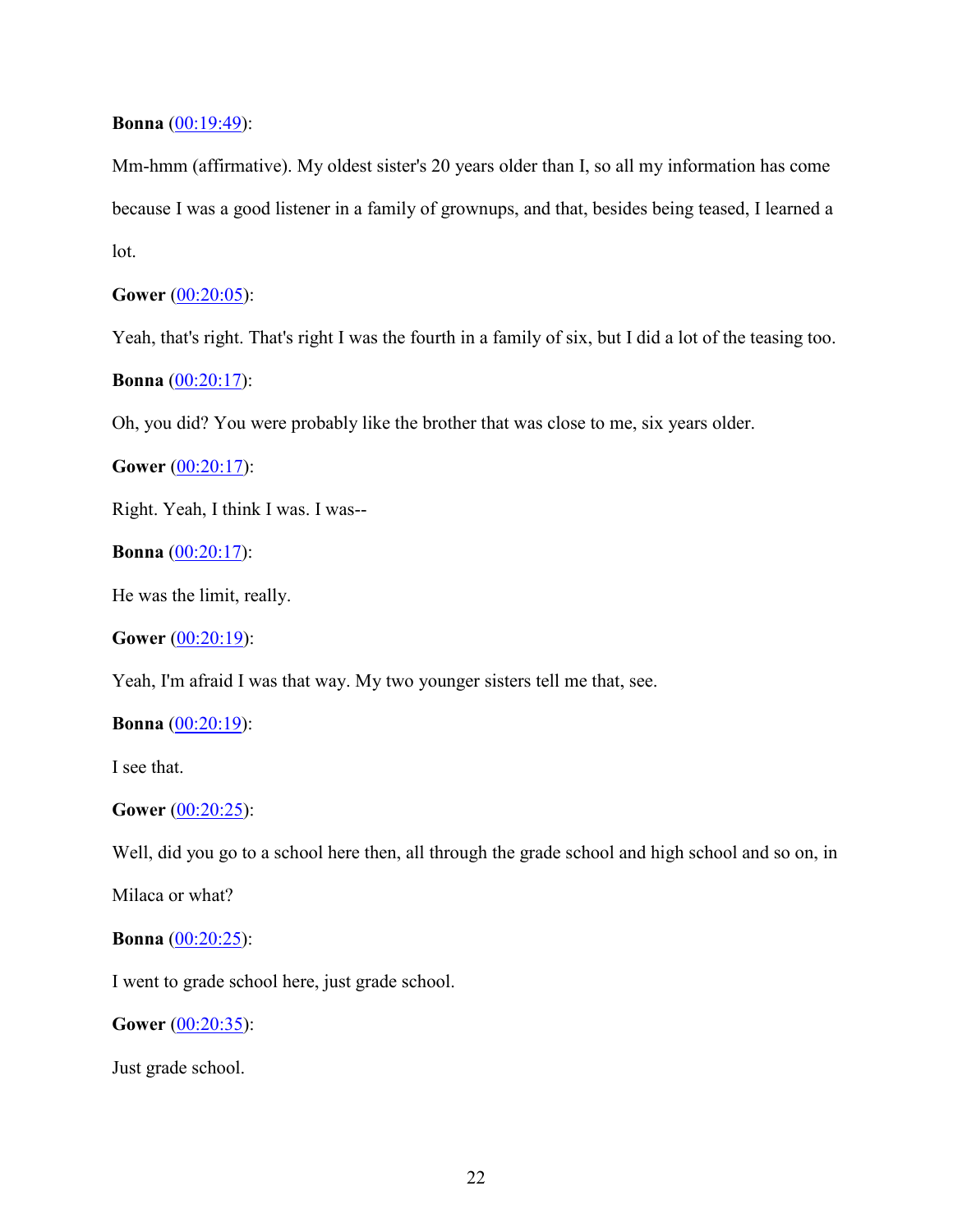### **Bonna** (00:20:37):

Then my father sold the house and he did different things. It seems like he worked up in Duluth for a while that summer. Well, that was after the school burned, and I went down to Princeton. No, that isn't right either. I was on the fourth grade that the school burned.

**Gower** (00:21:00):

School burned in 1915.

**Bonna** (00:21:01):

'15 and I think I was in the fourth grade.

**Gower** (00:21:04):

You were born in 1906?

**Bonna** (00:21:04):

Six.

**Gower** (00:21:04):

Yeah. Yeah, that'd be about right.

# **Bonna** [\(00:21:09\)](https://www.rev.com/transcript-editor/Edit?token=HCeeUg2EZXafrbTGSVgYvVtKBhiDrEjriziJD-lBMJHMH5MnYdMw2onPUR_bWVIqnbtSUO52p88TSwcwAxe52ArQ96o&loadFrom=DocumentDeeplink&ts=1269.68):

I went to Princeton and lived with my sister and finished that year. Then I came back here, and my family and they were all married. Then I was the only one left. Well, except a brother who was in the service, but let's see.

#### **Gower** (00:21:31):

Did you finish grade school here in Milaca then?

# **Bonna** (00:21:32):

Yes. I finished grade school, and then my father sold-- He left here and went to Princeton to work, and he was chief of police there. It's one of the things he did there. He always had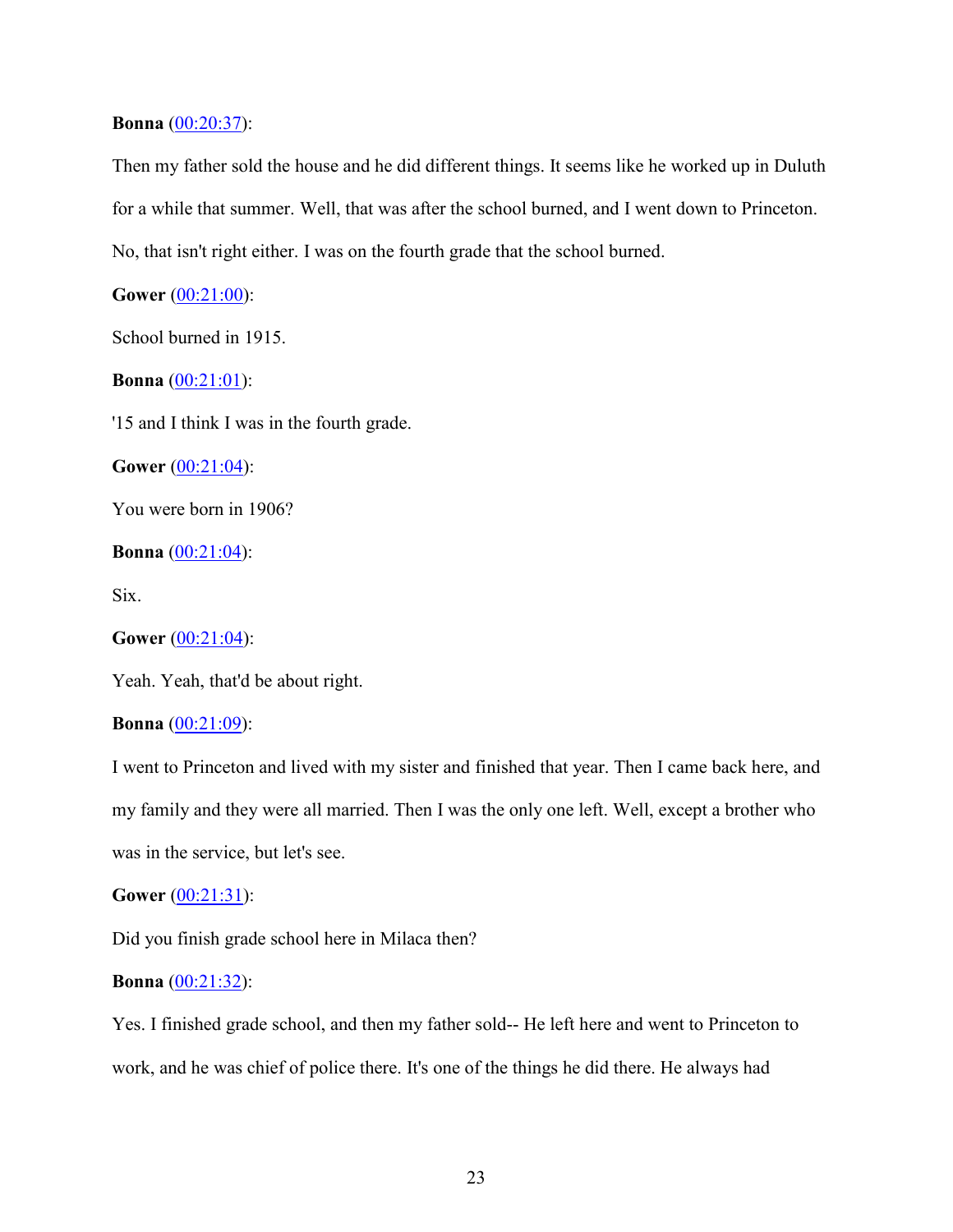lumbering that he did up in Mudgett Township here someplace, and he had his farm and he would take care of the hay on that.

**Gower** (00:22:02):

How long were you in Princeton?

**Bonna** (00:22:04):

I was there long enough to go to high school.

**Gower** (00:22:06):

Did you graduate from Princeton High School?

**Bonna** (00:22:08):

I graduated from Princeton.

**Gower** (00:22:10):

This was about--

# **Bonna** (00:22:12):

I was gone from here six years, because my father sold the house there and they decided to try out West. My sister was out there, and so I went out there and lived for two years. Then I came back to Mora.

**Gower** (00:22:12):

This was-

**Bonna** (00:22:32):

My folks both came back to Mora.

**Gower** (00:22:36):

They came back here too. Yeah, this was-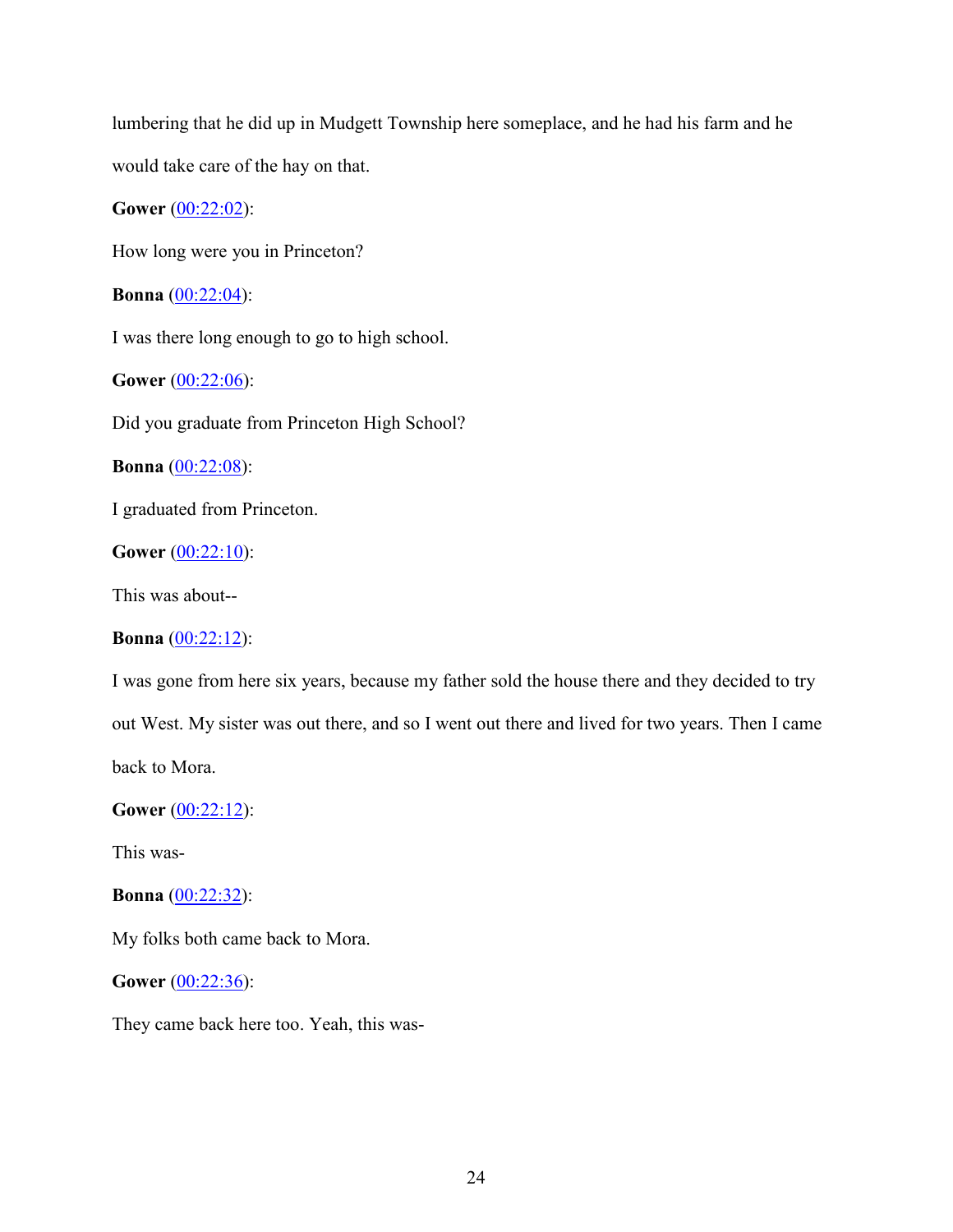# **Bonna** (00:22:38):

They stayed here until they died here.

# **Gower** (00:22:40):

This was about what year then? 1924 or '26?

**Bonna** (00:22:42):

'25 I came back here.

**Gower** (00:22:46):

1925, okay.

**Bonna** (00:22:49):

Two years later, we were married.

**Gower** (00:22:51):

Okay. Had you known him before, your husband to-be or?

**Bonna** (00:22:56):

No, not till I come back. Well, I kind of--

**Gower** (00:22:59):

Even though you both were in this town?

**Bonna** (00:23:00):

He was my brother's age more and I probably--

# **Bonna** (00:23:00):

He was my brother's age more and I probably saw him, but I didn't--

**Gower** (00:23:05):

But you had not known each other in that period?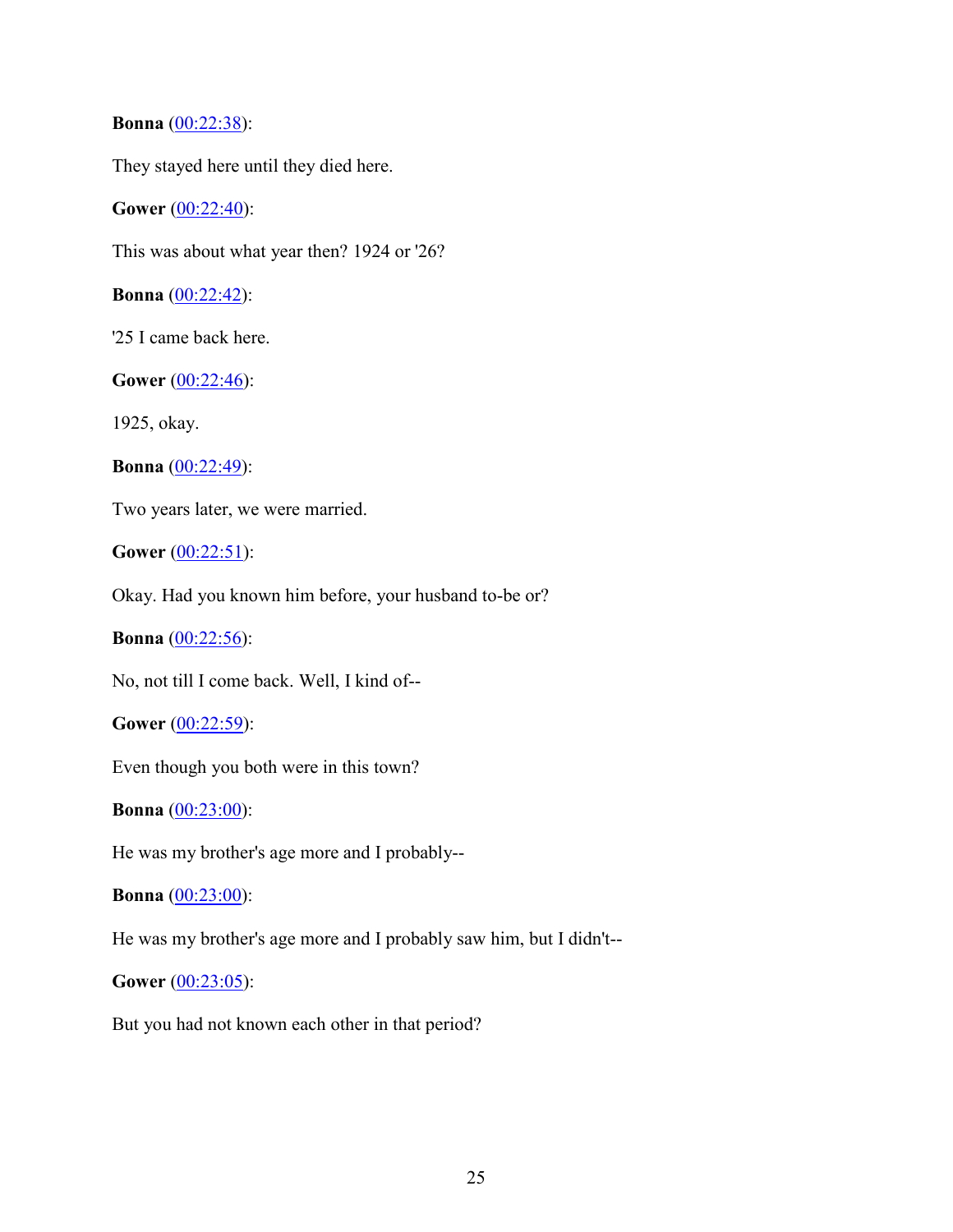**Bonna** (00:23:08):

It didn't seem-- I didn't remember him too.

**Gower** (00:23:12):

What kind of work did you--

**Bonna** (00:23:13):

I remember the family, though.

**Gower** (00:23:17):

Oh. What kind of work did you do before you got married, then? You were out of high school and--

**Bonna** (00:23:19):

Well, I was a stenographer. I did that out in Seattle for two years.

**Gower** (00:23:24):

Was this from training you had gotten in high school?

**Bonna** (00:23:28):

Yes. [crosstalk 00:23:28] Then I worked at the courthouse up here in the auditor's office for

about six years.

**Gower** (00:23:35):

About six years. Was this back in your early married years?

**Bonna** (00:23:39):

That was before and after I got married.

**Gower** (00:23:39):

After you got married. Yeah. Before you had a family?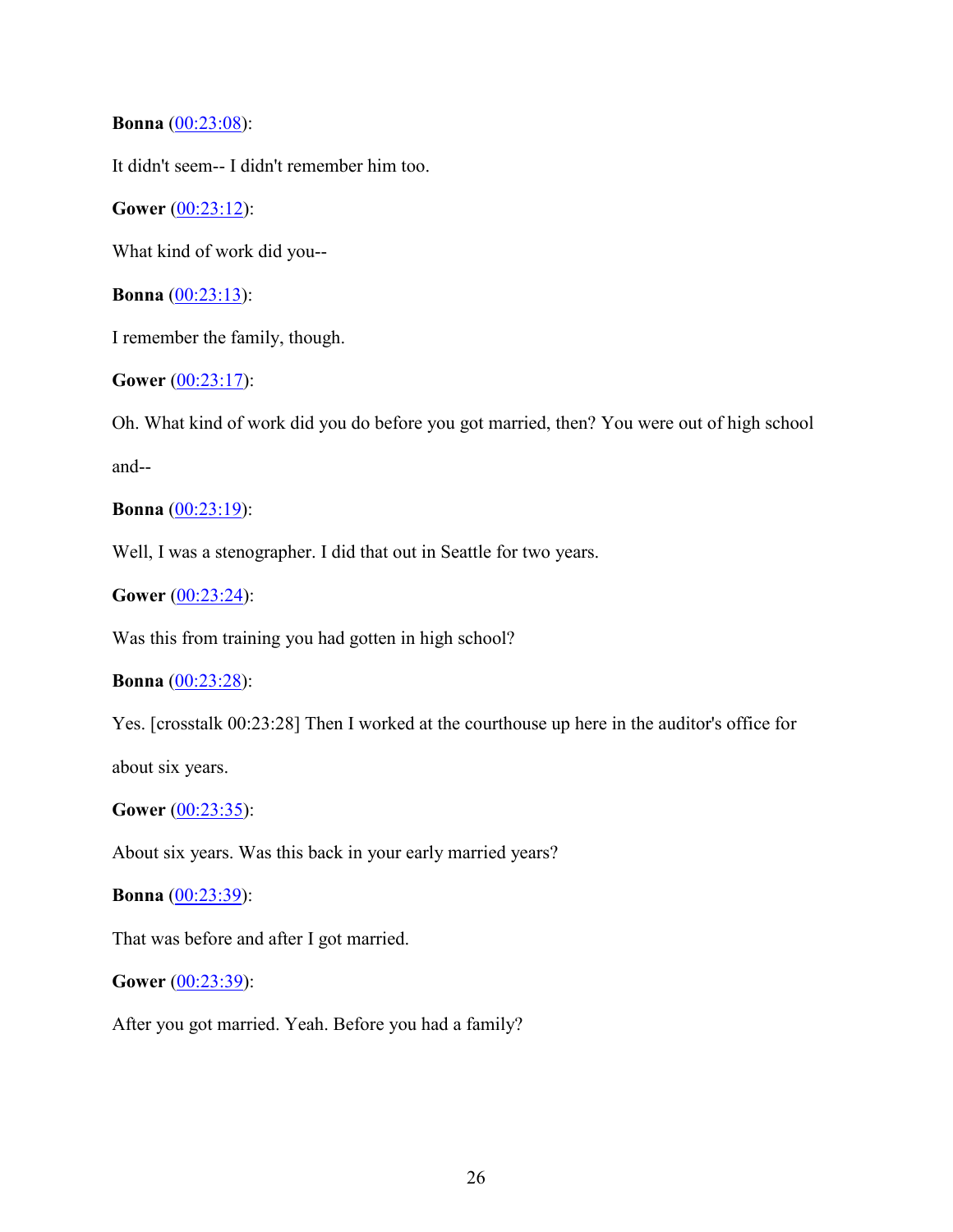**Bonna** (00:23:42):

Before we had a family.

**Gower** (00:23:44):

Sure. Okay.

**Bonna** (00:23:44):

I never worked after we had a family.

**Gower** (00:23:48):

This would take us over to about maybe 1932 or something like that, huh?

**Bonna** (00:23:54):

David was born in '35.

**Gower** (00:23:56):

Oh, okay. Sure. Okay. And so then, how many children did you have?

**Bonna** (00:24:03):

I had four boys.

**Gower** (00:24:04):

Four boys. The first one was born in 19--

**Bonna** (00:24:04):

'35.

**Gower** (00:24:13):

'35.

**Bonna** (00:24:14):

And '39, Peter. '40 John. And then we had another little trailer in '47. Old enough to quit, but we still had one.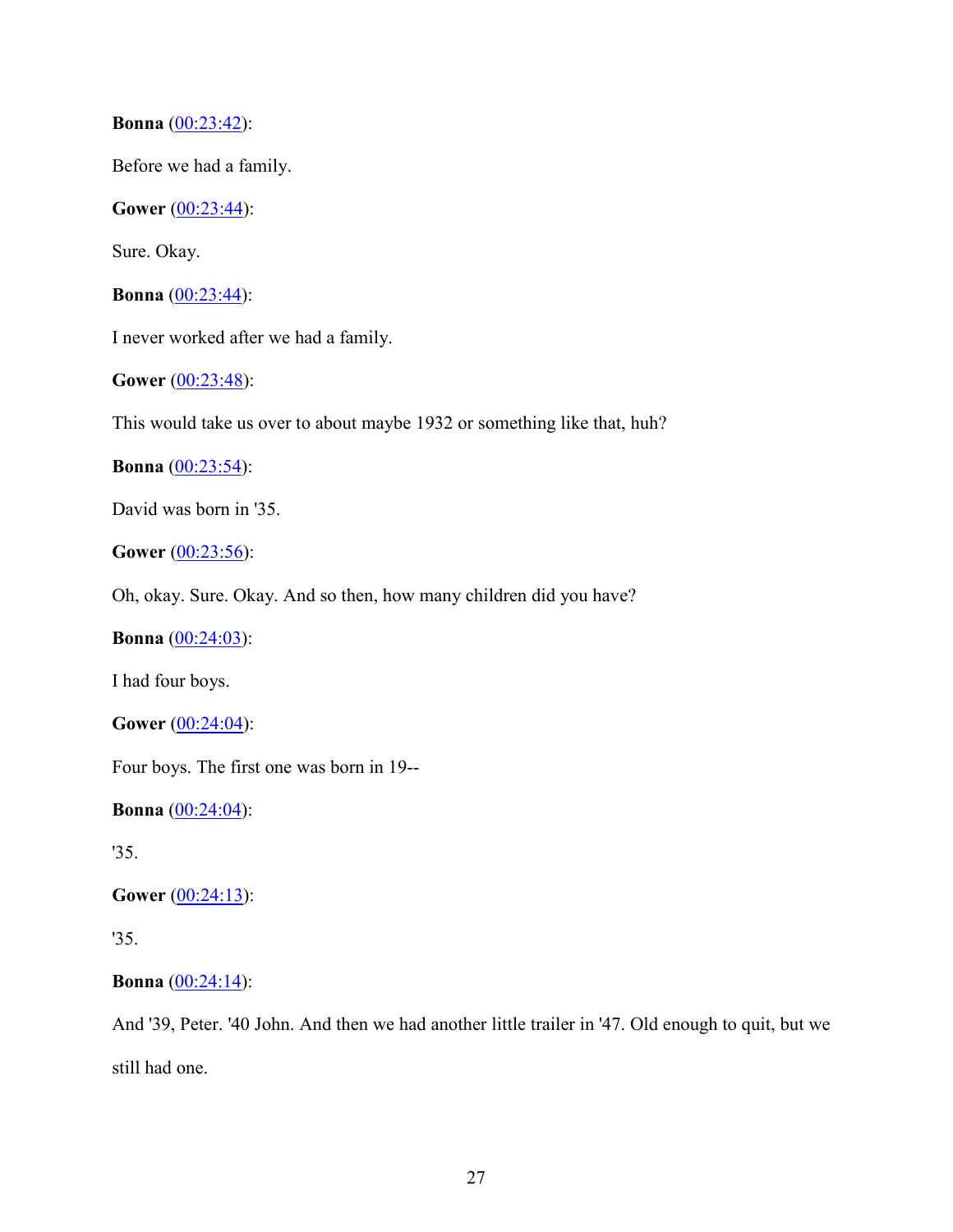**Gower** (00:24:22):

Okay. Let me just turn this off for a second. Okay. Then, after your family was started, you've been a housewife from then on?

**Bonna** (00:24:37):

Yes, I've been a housewife ever since.

**Gower** (00:24:39):

Have you been involved in a number of organizations of some kind? Outside your home?

**Bonna** (00:24:46):

Right now I belong to the Civic Club and I work with the museum down here.

**Gower** (00:24:51):

With the historical museum?

**Bonna**  $(00:24:53)$ :

Museum.

```
Gower (00:24:53):
```
Yeah. Uh-huh (affirmative).

**Bonna** (00:24:54):

We have a very interesting village hall. Have you seen that?

**Gower** (00:24:58):

No. I really don't know much about Milaca. I've just been through here a few times.

# **Bonna** (00:25:01):

Well, that is something that you should see.

**Gower** (00:25:01):

Oh, I'll have to--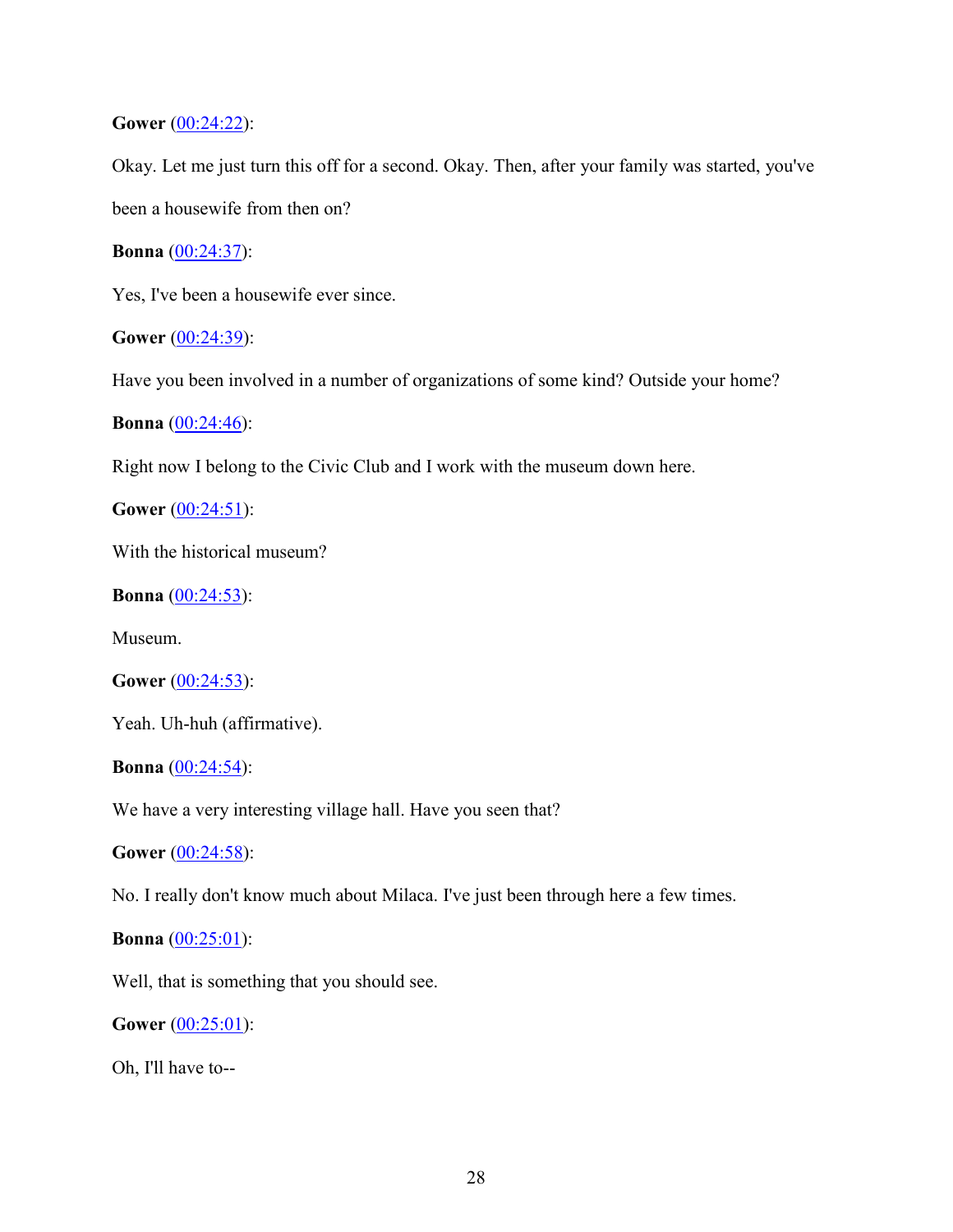# **Bonna** (00:25:04):

Now you remember, perhaps in your work here, the WPA artists that went-- Well, they brought their showing of it. I don't know whether it was the Minnesota Historical Society.

# **Gower** (00:25:21):

Yes, I think it was.

# **Bonna** (00:25:24):

They brought it all here because they couldn't take ours. The village hall has murals all around it of our lumbering industry, and they're very good. In life size, if even bigger.

# **Gower** (00:25:41):

This was in connection with the show last year about the art of Minnesota?

# **Bonna** (00:25:48):

Yeah.

**Gower** (00:25:48):

Oh, I see. Great.

**Bonna** (00:25:49):

This year up until in December.

**Gower** (00:25:51):

Yes.

#### **Bonna** (00:25:52):

They were here for about a month.

# **Gower** (00:25:54):

[crosstalk 00:25:54] Part of the bicentennial. Sure. Did you belong to any women's groups during your--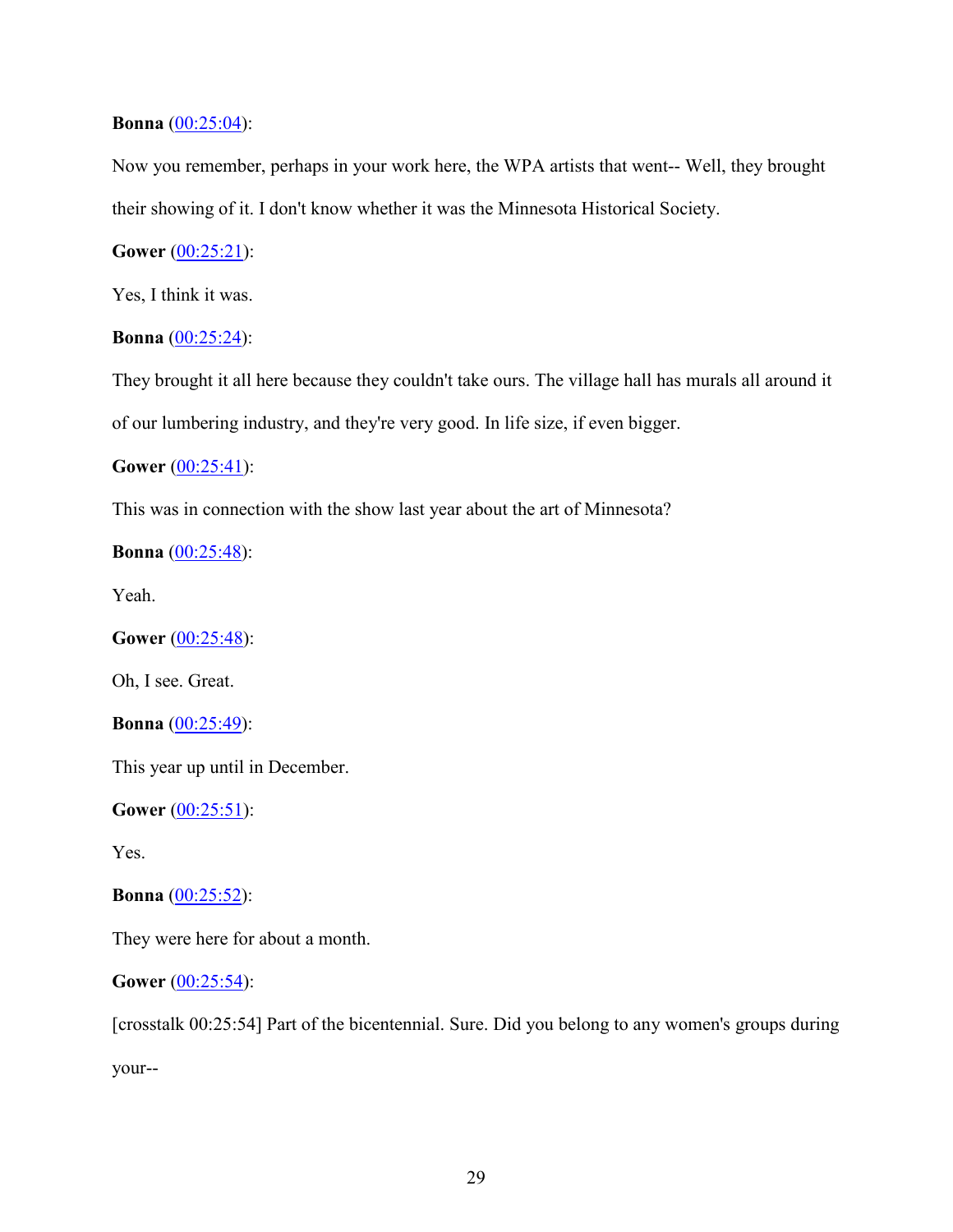**Bonna** (00:26:05):

Well, I was in Eastern Star.

**Gower** (00:26:08):

Sure.

**Bonna** (00:26:09):

Well, I'm a 50-year member.

**Gower** (00:26:11):

Oh, yeah. Sure.

**Bonna** (00:26:13):

My father was a Mason. I [inaudible 00:26:17] him when I was about 18.

**Gower** (00:26:17):

Sure. Okay.

**Bonna** (00:26:24):

Outside of that, I guess I just raised my boys.

**Gower** (00:26:29):

Do you think there have been very many changes there in Milaca during the time you've lived

here?

**Bonna** (00:26:35):

Well, some, but I don't think-- I think we're still a nice little small town.

**Gower** (00:26:45):

Fairly stable all the way through?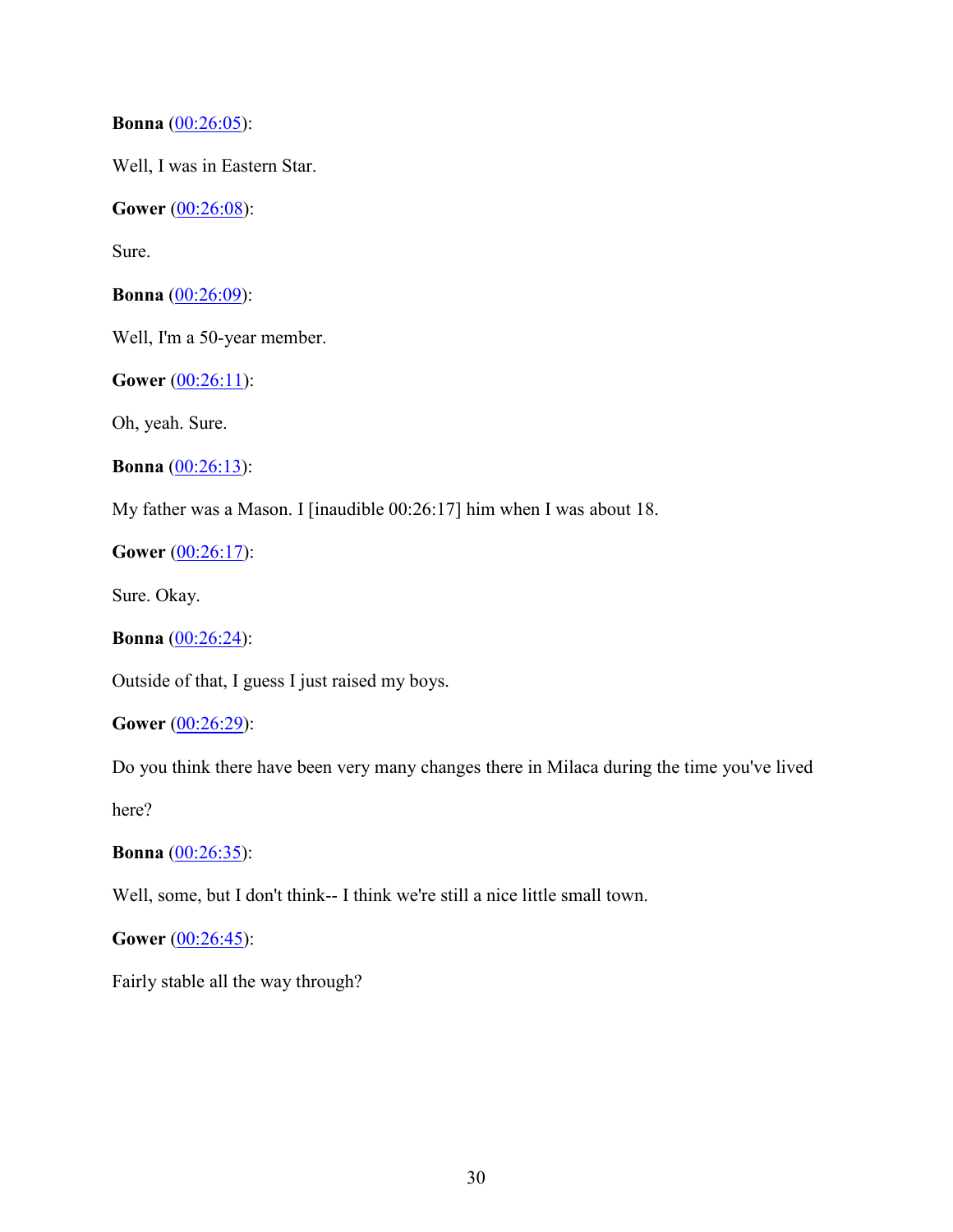## **Bonna** [\(00:26:49\)](https://www.rev.com/transcript-editor/Edit?token=kzl6p921RG2fwDws_7pmtUcwzr6q06Qh5Ib8wQ59Fl-0imZPQtrjLWstGYi22aCIrAbptRmYPQzvri5rMGEARotLCeI&loadFrom=DocumentDeeplink&ts=1609.33):

Lots of people that run the businesses here have been like us. They've been here, born here. There are some new, of course, new names all the time.

# **Gower** (00:27:01):

Do the children stay around here very much? Or did they move on?

# **Bonna** (00:27:06):

I have two sons here, and you can get that from Rub, because they worked with him in his business. He was a body man.

# **Gower** (00:27:18):

Okay. Fine.

# **Bonna** (00:27:18):

And then I have one boy who took up music and he's an instructor in band in Anoka [inaudible 00:27:32]. And then the youngest one, Jim, is an electrical engineer, graduated from University of Minnesota, and he works for Control Data down in Omaha. And John is teaching bodywork in the body shop that used to be ours.

# **Gower** (00:27:58):

Oh, is this through the vocational school?

**Bonna** (00:28:00):

Vocational

# **Gower** (00:28:00):

Sure, sure. Okay. John, did you want to ask her anything else here?

# **LeDoux** (00:28:05):

No.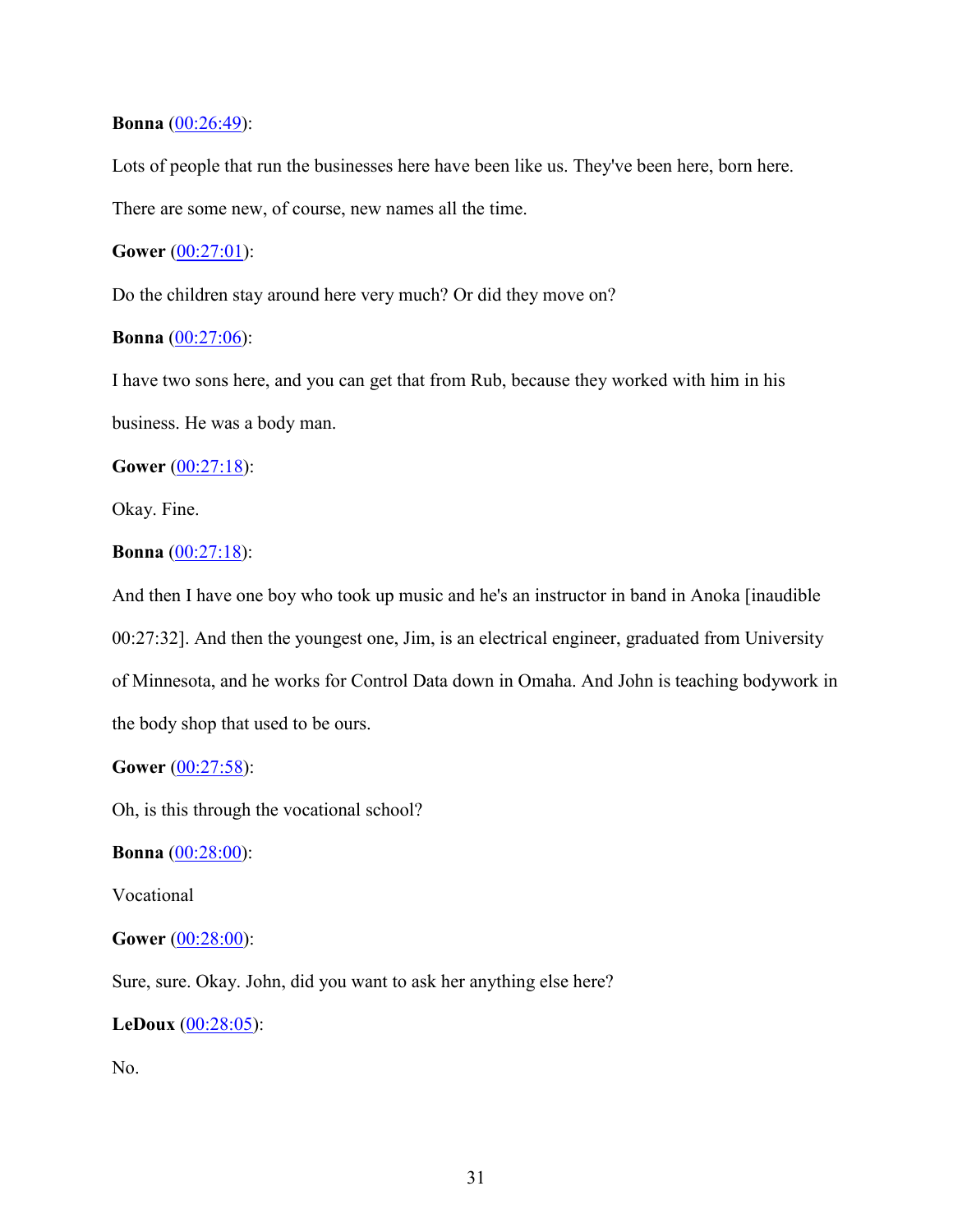# **Gower** (00:28:07):

Okay. Very good. We'll just turn this off now then.

Now we are talking with Reuben Dahlstrom. That's D-A-H-L-S-T-R-O-M?

**Reuben** (00:28:20):

Right.

**Gower** (00:28:21):

And your wife said that your nickname was Rub?

**Reuben** (00:28:24):

Right.

**Gower** (00:28:25):

Like R-U-B?

**Reuben** (00:28:26):

R-U-B.

**Gower** (00:28:27):

Okay. Would you tell us about your grandparents, where they came from and where they lived?

And then your parents and then yourself and so on, please?

**Reuben** (00:28:41):

Well, my dad and mother, they both come from Sweden.

**Gower** (00:28:45):

Both your dad and mother came from Sweden?

# **Reuben** (00:28:51):

Yes. You probably better be close on that trigger because this is going to be a little bit difficult for me to get these details down the way you want them. [crosstalk 00:29:01]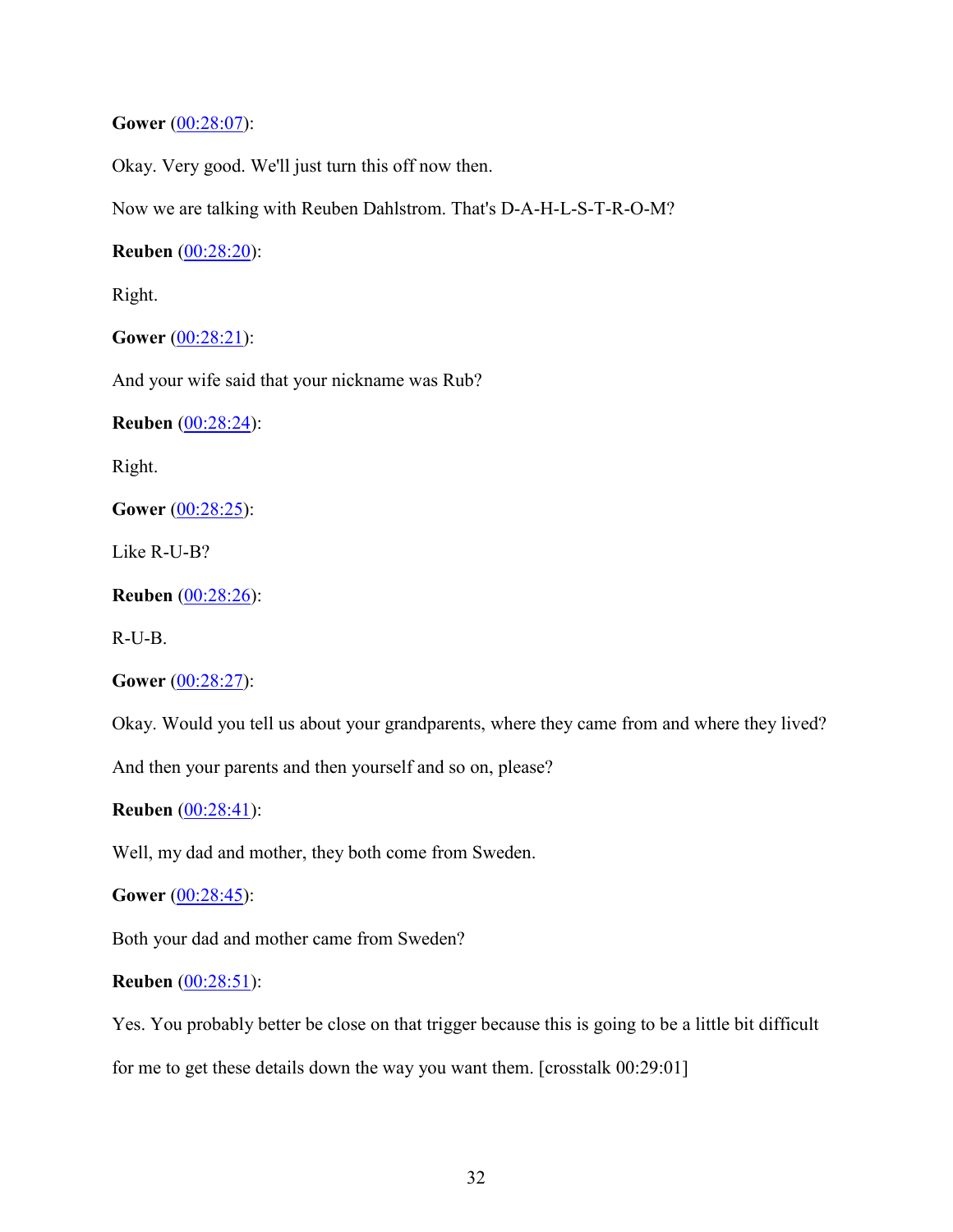**Gower** (00:29:02):

No, no, it doesn't matter. Uh-uh (negative). If it's just approximate, that's okay too.

**Reuben** (00:29:08):

And my dad come here about 1891. You probably gave him some of that.

**Bonna** (00:29:20):

No, I didn't. I [crosstalk 00:29:20].

**Reuben** (00:29:22):

All right. But they did. And when he come to this country, they picked him up down in Zimmerman. And a couple of guys brought him up here on a hand car.

**Gower** (00:29:32):

Who were these--

**Reuben** (00:29:34):

One of the fellows was a guy by the name of Bless.

**Gower** (00:29:39):

Did he know them before?

# **Reuben** (00:29:42):

I don't think so. They had some distant relatives, I suppose, around here, but I can't give you the complete detail of it. But anyway, when they brought dad up here from Zimmerman, they used one of these old pump hand cars, like they had then, and they brought him up here to Milaca.

# **Gower** (00:30:10):

How old was your father then, would you guess?

**Reuben** (00:30:20):

Well.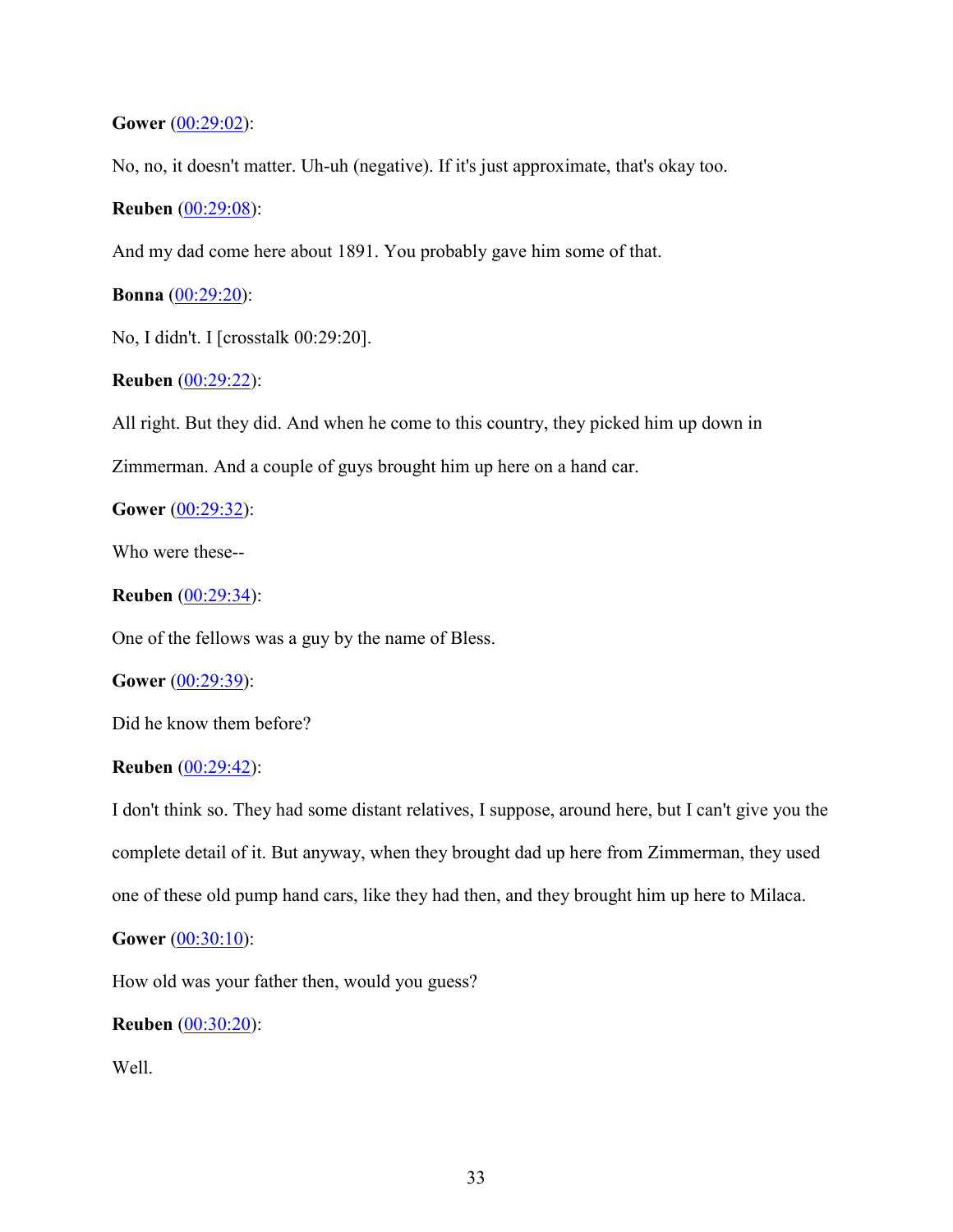#### **Bonna** (00:30:20):

He was married and had two little boys.

**Gower** (00:30:20):

Oh, he was married and had two little boys?

**Bonna** (00:30:21):

Two little boys.

#### **Gower** (00:30:23):

So he must have been into his mid-twenties at least, maybe?

## **Reuben** (00:30:27):

Yes. I would say so. Probably up to 30, as far as that goes. At least that much because Dad was a professional shoe maker over in the old country, and he had several men that worked for him when they went out from farm to farm, and they made new shoes for the whole family when they went out. So when he come to this country, why, that was the one point that I know he started from was Zimmerman, and then they brought him up here on the hand car, like I told you.

# **Gower** (00:31:07):

Now, did he come on his own without his wife and children?

# **Reuben** (00:31:12):

I don't believe he did. I think they all come together, because this wife died soon after they got here, and he had a black diphtheria and one thing and another. The wife died and one of his sons died. And my dad was also sick during that particular time, and they tolled the bell in the church up there for him, too. Same deal, but he come out of it. It was my dad and this one son. And then my mother, evidently, she had a sister living in this country and she'd come here and their sister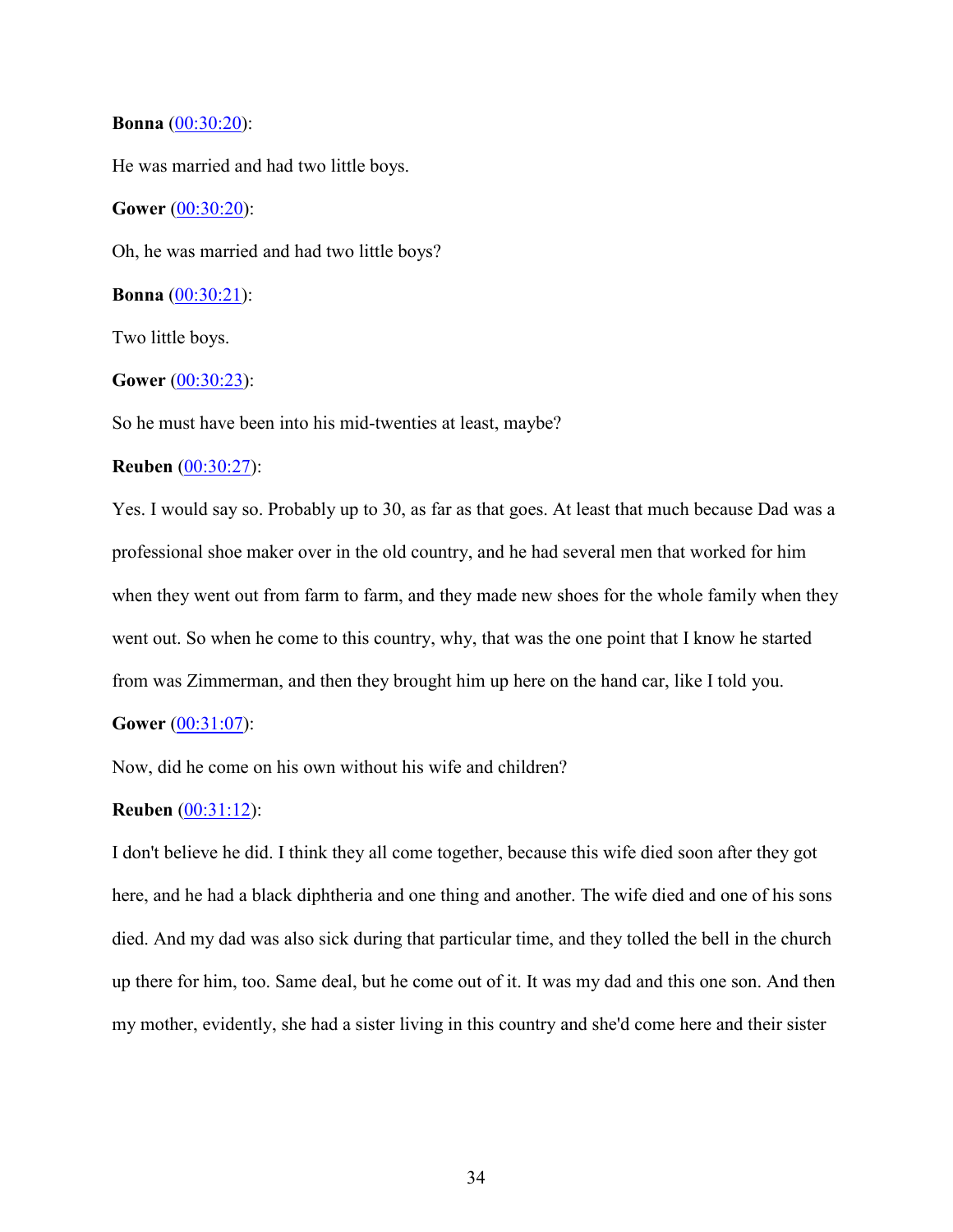and her husband had a tailor shop in this particular town. And well, dad evidently courted this gal and they were married and that's where our particular bunch of boys come from on that side.

**Gower** (00:32:26):

Was this in Minnesota that her sister lived?

**Reuben** (00:32:31):

Right.

**Gower** (00:32:32):

But it wasn't here in Milaca?

**Reuben** (00:32:32):

Yes, it was.

# **Gower** (00:32:34):

Oh, it was here in Milaca? Oh, I see. Sure. Okay. But she was Swedish also, though.

**Reuben** (00:32:38):

Right.

**Gower** (00:32:39):

She had come over from Sweden. Okay.

**Reuben** (00:32:42):

Couldn't talk English, either one of them, so it was Swede just from the word go.

**Gower** (00:32:51):

And your father then went into a shoe making business right away here?

# **Reuben** (00:32:54):

Well, not right away. No. They worked on the section because I remember they always talked about it, where they got about 90 cents or a dollar a day when they worked on the section until he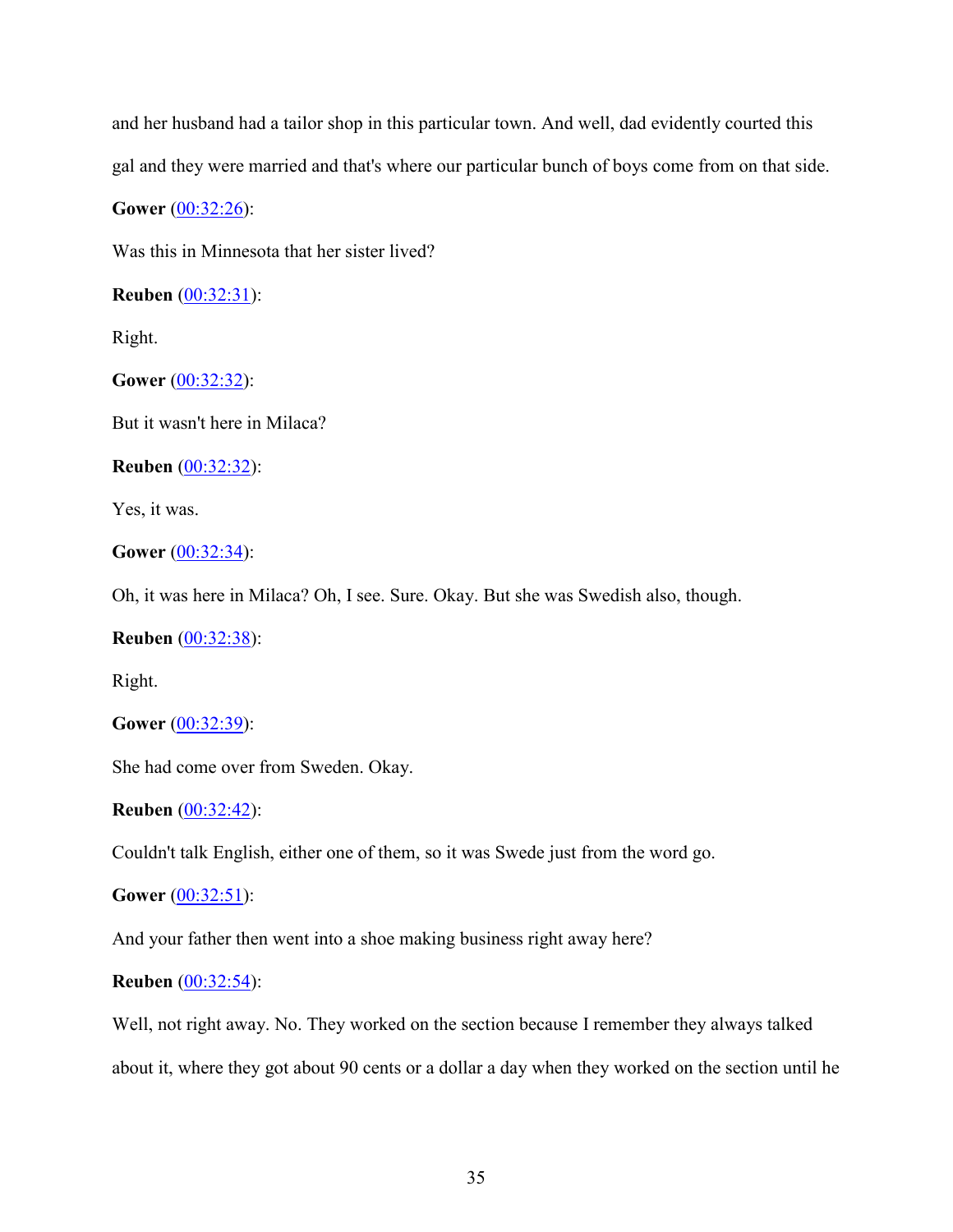got things going. And then he started up a shoe shop of his own at that time and made new shoes, made driving boots and things for these loggers that-- This was all logging country right through here.

## **Gower** (00:33:25):

What were driving boots?

#### **Reuben** (00:33:26):

Driving boots, the fellows that drove the logs down the river, and they'd have big steel spikes or corks that were driven into the soles of the shoes so they could ride the log. Otherwise they would slip off. And dad did that type of thing.

## **Gower** (00:33:55):

He repaired shoes and made new shoes both?

#### **Reuben** (00:34:00):

He made new shoes. And in the early days, the loggers used to wear just a plain rubber. You've seen these boats where they have the leather top and the rubber bottoms on them? You've seen those, where they sew the tops onto the rubbers. Well, the loggers used to wear just those rubber bottoms and then they had several pair of socks on, of course. Well, Dad designed the tops that went on those rubbers and sewed them on there for the loggers. So he started that, that boot, I mean, that has that leather top on. That was one of his ideas in this country when he come here. So he made new shoes and then boots and all those leather tops that run clear down. That got to be quite a fad then.

#### **Gower** (00:34:58):

Sure. Now let's see, John, were you going to ask something there?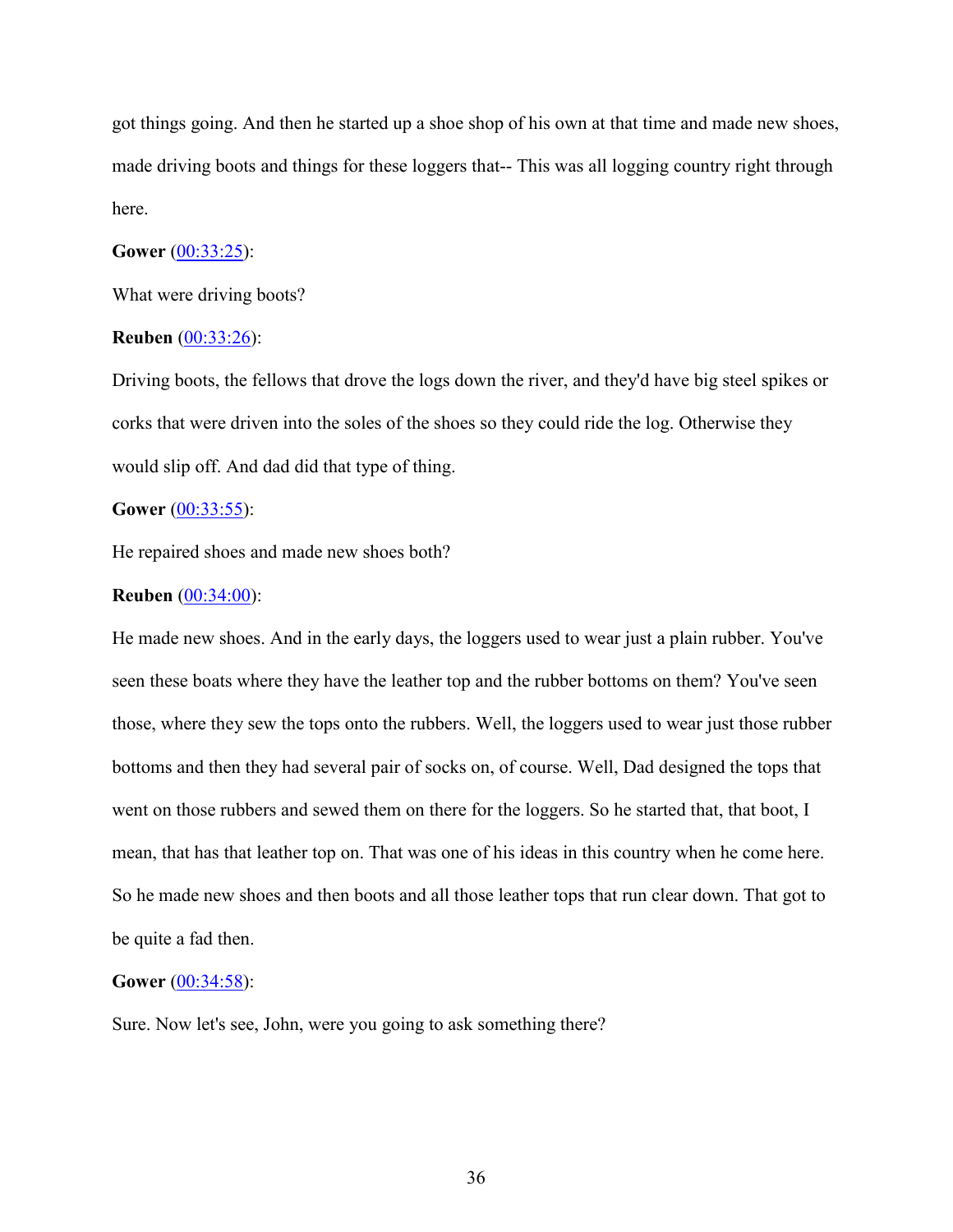## **LeDoux** (00:35:03):

No, I know it's different [inaudible 00:35:05]. Did your father have his shop downtown?

# **Reuben** (00:35:07):

Yes.

```
Gower (00:35:09):
```
Is this what he did then, all the rest of the time that he lived here in Milaca?

# **Reuben** (00:35:14):

All his life. Yes, right.

**Gower** (00:35:15):

Was it a pretty good business, do you think? Or--

## **Reuben** (00:35:18):

Well, he was really a professional in his trade. It was good enough so that he was able to raise his family and one thing another. We always lived, I would say, like ordinary people, not suffering any, that's for sure. We had everything we needed.

## **Gower** (00:35:46):

So it was a pretty good business, then, apparently?

## **Reuben** (00:35:48):

I would say it was decent business.

**Gower** (00:35:48):

Sure.

# **LeDoux** (00:35:52):

Now you were born in what year?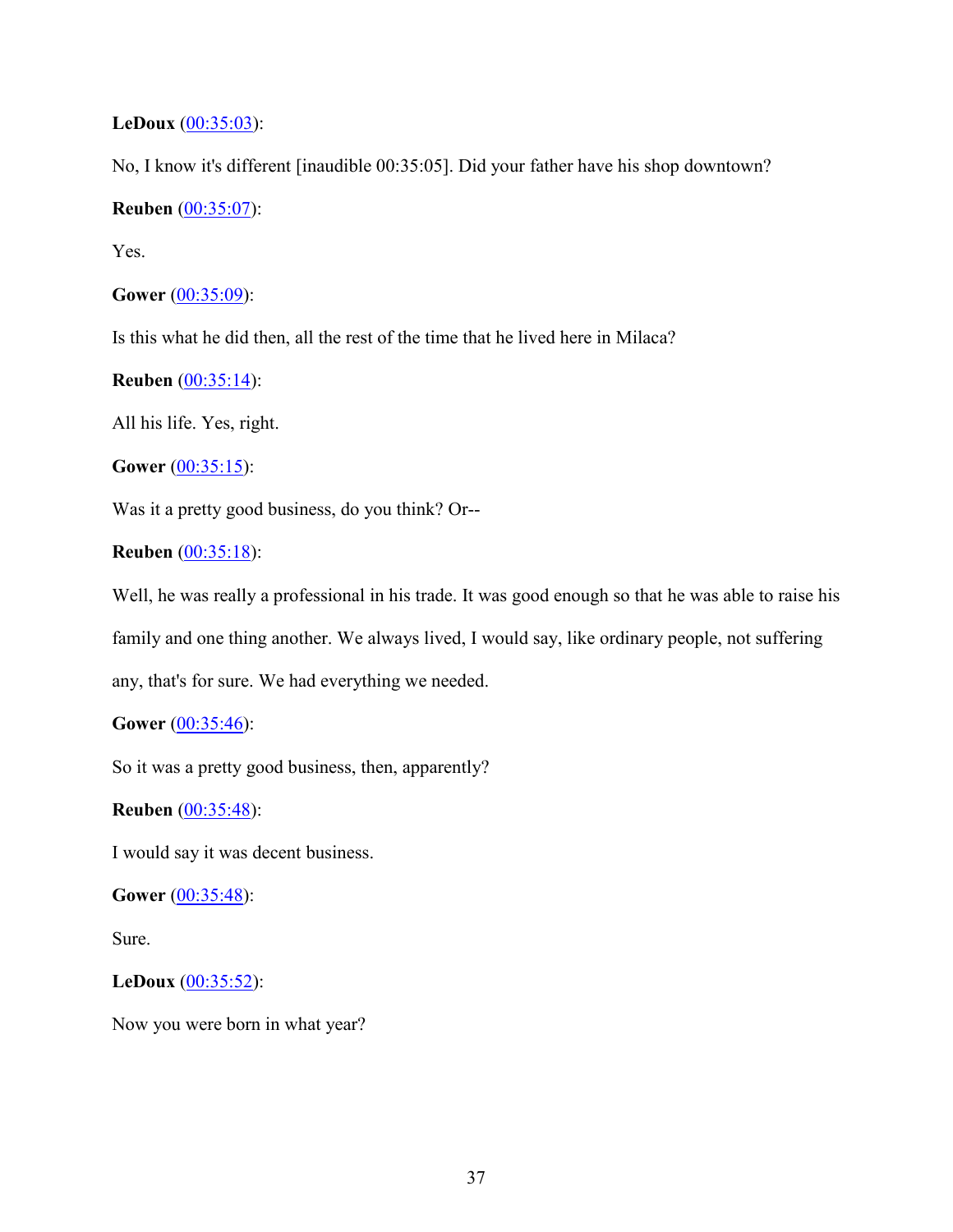**Reuben** (00:35:54):

I beg your pardon?

**LeDoux** (00:35:55):

You were born in what year?

**Reuben** (00:35:56):

1902.

**LeDoux** (00:35:57):

1902.

Gower (00:35:59):

What month and day?

**Reuben** (00:36:00):

December 1st.

**Gower** (00:36:01):

December 1st.

**LeDoux** (00:36:02):

You were born here in Milaca? You were born here in Milaca?

**Reuben** (00:36:08):

Yes. I was born here in Milaca. I've got to adjust this thing up here.

**LeDoux** (00:36:08):

Sorry.

**Gower** (00:36:15):

And you lived in Milaca all of your life then?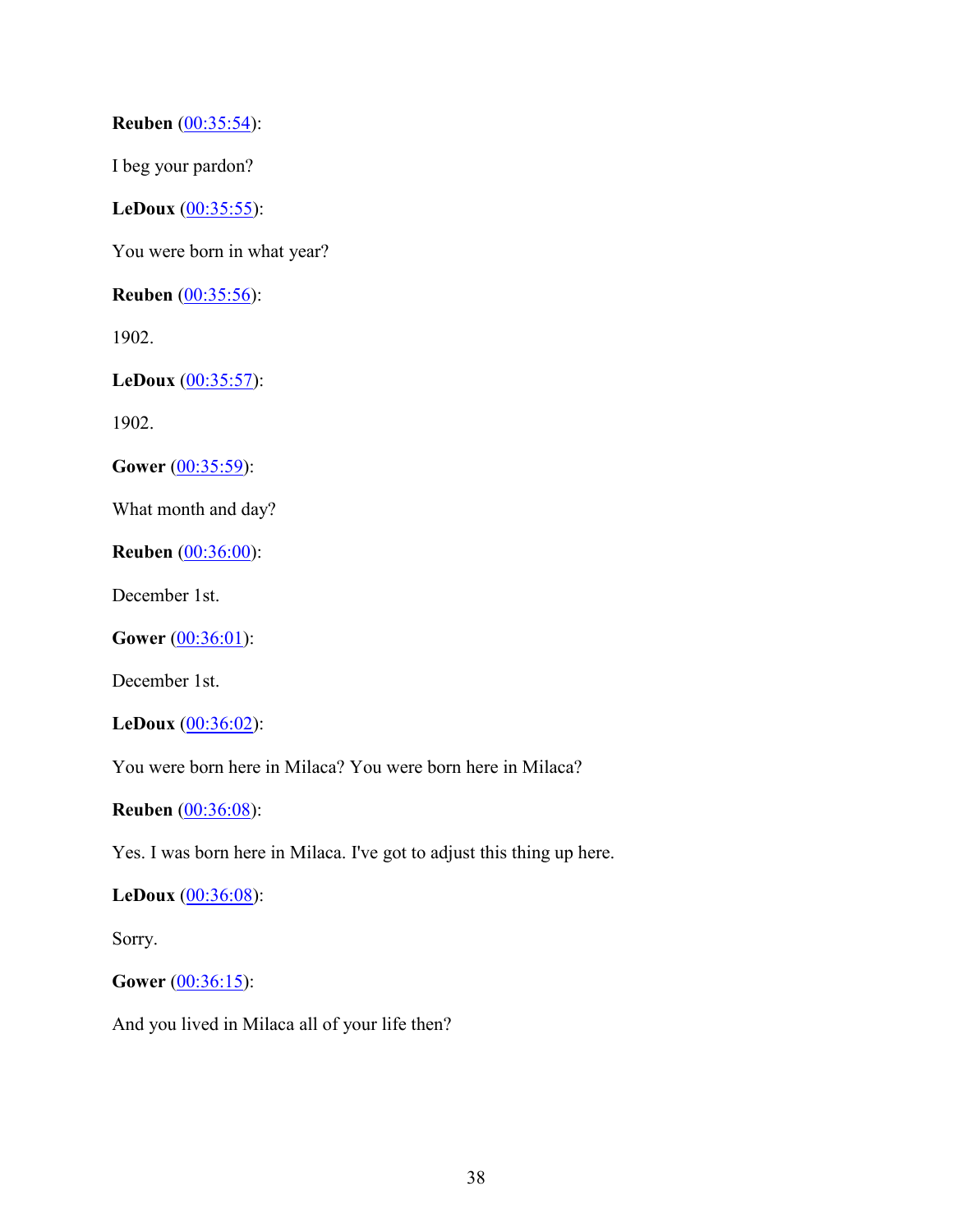**Reuben** (00:36:18):

Yes.

**LeDoux** (00:36:19):

And you went to school here also?

**Reuben** (00:36:21):

Right.

**LeDoux** (00:36:22):

All the way through high school--

**Reuben** (00:36:23):

Yeah.

## **LeDoux** (00:36:23):

--then? Did you work then in your father's shop while you were growing up?

## **Reuben** (00:36:29):

Yes, we did that too. All of us had a chance to do that. It was all of us boys, we always worked in the shop.

## **LeDoux** (00:36:38):

What type of work would you commonly do for him then?

**Reuben** (00:36:42):

Oh, we would do a lot of the sewing on the sewing machine, putting half soles on heels, finishing

them on the polishing machines. Did quite a lot of the detail work, would wait on the customers.

## **LeDoux** (00:37:03):

Did people commonly come to the store always? Did any of the boys make deliveries after [crosstalk 00:37:10]?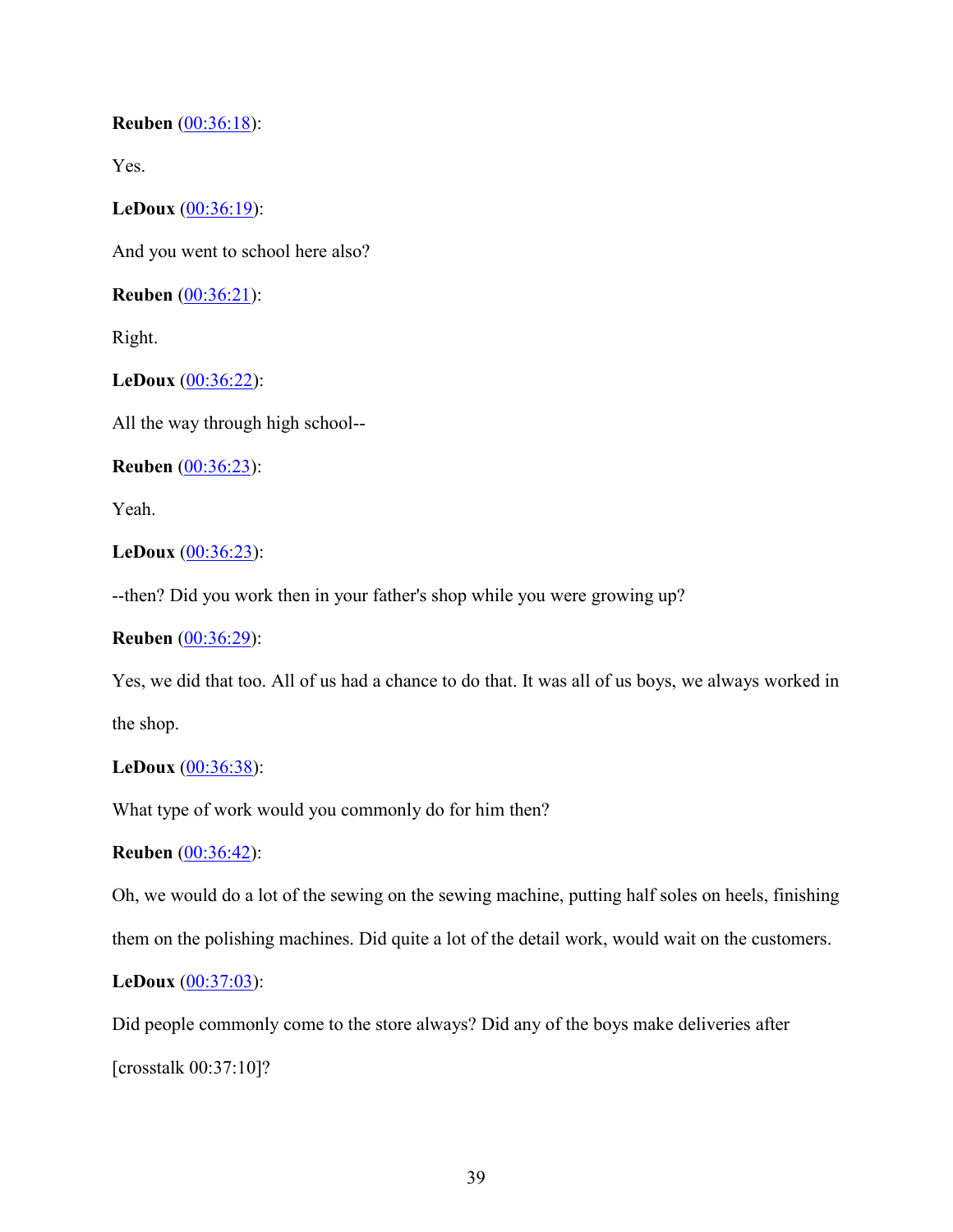## **Reuben** (00:37:09):

No, we never had to do anything like that. No. They'd always come to [inaudible 00:37:18].

## **Gower** (00:37:21):

You graduated from the high school in Milaca then?

**Reuben** (00:37:23):

Right.

### **Gower** (00:37:24):

And then you were in the automobile business, were you, later then? Or did you start on that right away?

## **Reuben** (00:37:34):

In our shoe shop we used to sew cellulite in the side curtains on automobiles, and of course I got to the point where I took care of most of those things in the shops, the side curtains and things. And that's how I got swung into the automobile business, because they had a new garage starting down here. They wanted a top man and so forth. I left the shop then and went to work for them as a top man. Made side curtains and tops and did all those things until we started doing bonding work. I just kept going that way until when we sold out here about a year or two ago.

#### **Gower** (00:38:36):

What year did you start in the automobile business then?

#### **Reuben** (00:38:39):

Well, I would say 1923, somewhere in there.

## **Gower** (00:38:44):

And you said you were a top man and a side curtain man. Did that mean that when the automobile came here, it was just open and then you'd fix these--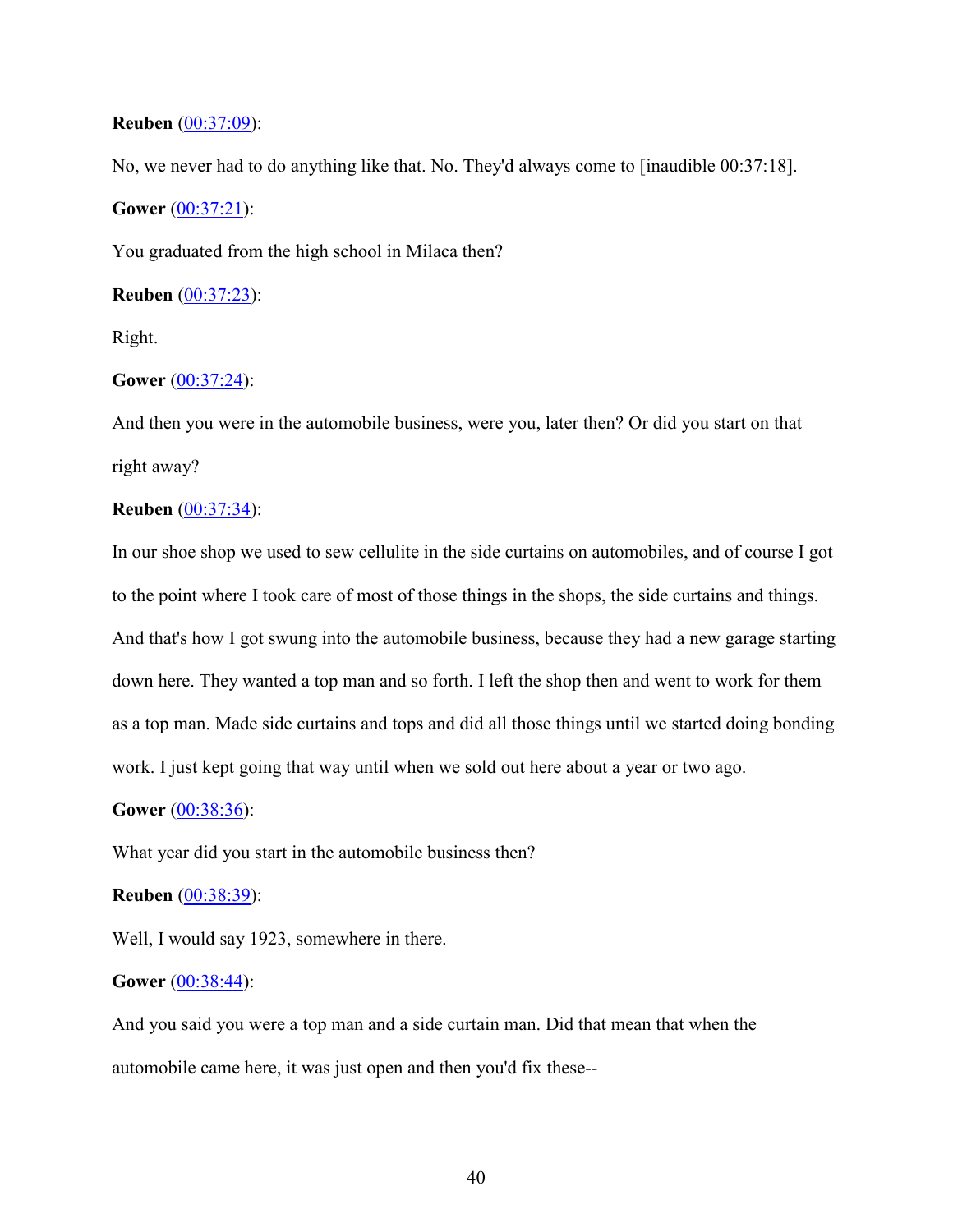### **Reuben** (00:38:53):

Right.

## **Gower** (00:38:55):

--tops and sides for that?

## **Reuben** (00:38:56):

All of our cars, there wasn't any enclosed jobs that we had at that particular time. I can remember when Ford first come with their sedan, those kind of cars, but most of our cars were all open cars. We made the tops and side curtains and then gradually graduated into the next step, like winter enclosures and all that, until they finally had their sedans and winter tops and all those kind of things.

## **Gower** (00:39:38):

Now, when you first started there on the cars, then most cars wouldn't be used in the winter as much at all. Is that right?

#### **Reuben** (00:39:46):

Well, pretty much right. Yes.

## **Gower** (00:39:48):

They'd put them on blocks [crosstalk 00:39:50]

### **Reuben** (00:39:50):

Right. They would be up on blocks. I know we did with our car. We had a Model T and we had it sitting up on blocks until spring come. You very seldom drove your cars in winter time, although I drove quite early because, even when I was-- Possibly before I was even in the high school, because like most kids that were on the streets, you were always curious about cars and you probably only had half a dozen cars to look at in the whole town.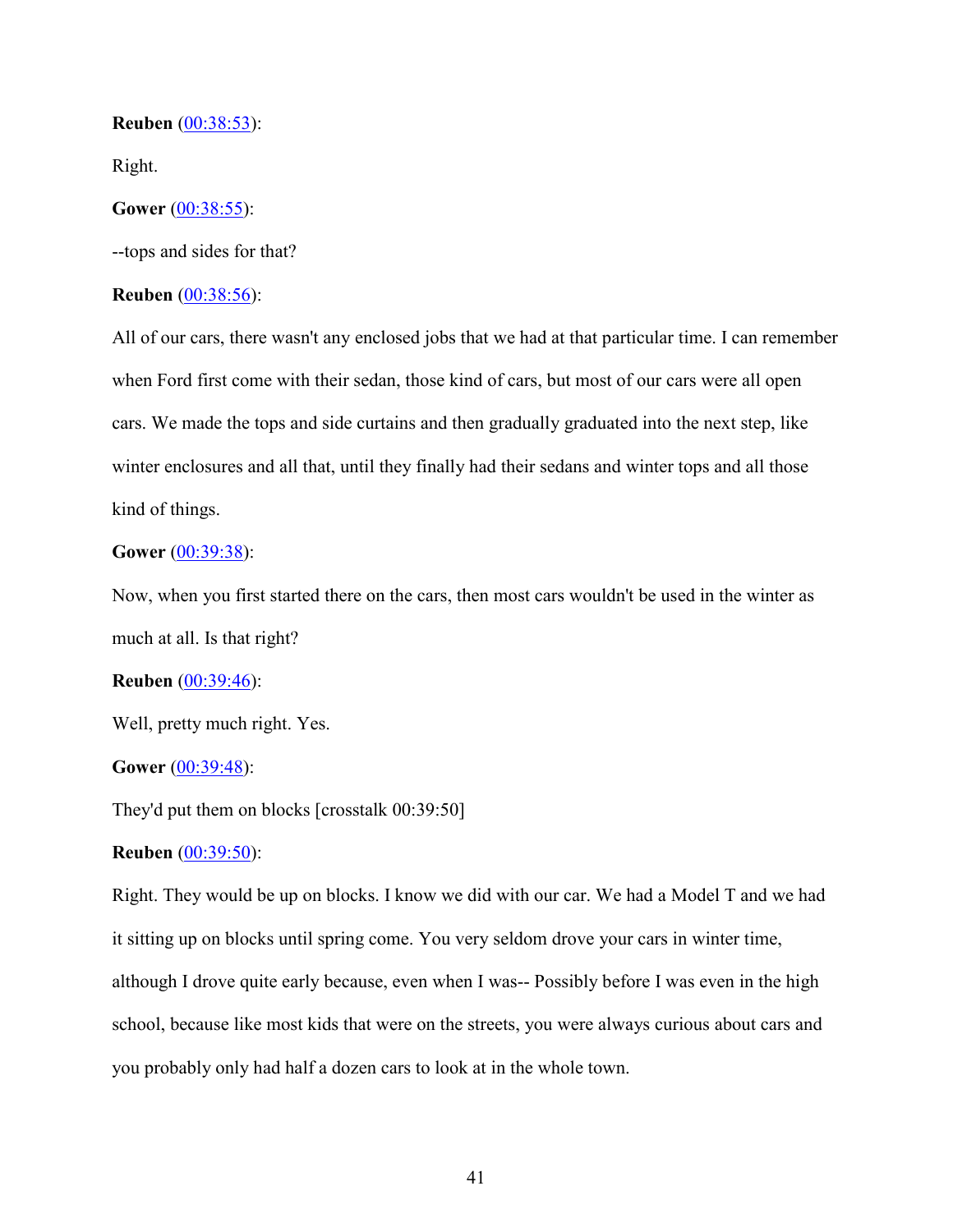## **LeDoux** (00:40:32):

There weren't very many cars [crosstalk 00:40:35]?

## **Reuben** (00:40:34):

No.

### **Bonna** (00:40:34):

What were some of the kinds they first had?

## **Reuben** (00:40:41):

Well, we had the Imperial and there was one fellow that had a little car they called the Brush.

And there was one make, I can't remember the first name, Underslung car. And many of them

were chain drive automobiles. We had one or two steamers around here.

## **Gower** (00:41:16):

Did the Ford come in fairly soon?

## **Reuben** (00:41:18):

The Ford? Oh, that wouldn't have been then. Let's see, we had two doctors here and they-- You can shut that thing off.

#### **LeDoux** (00:41:30):

Whoa, pardon me.

## **Gower** (00:41:39):

Okay. What were some of those first cars here in Milaca?

## **Reuben** (00:41:41):

Well, we had about a 1907 Ford in town here. There was the Brush. And during my wife's folks there, they sold the Imperial. They sold the King car and they also sold the friction drive automobile, the Cartercar.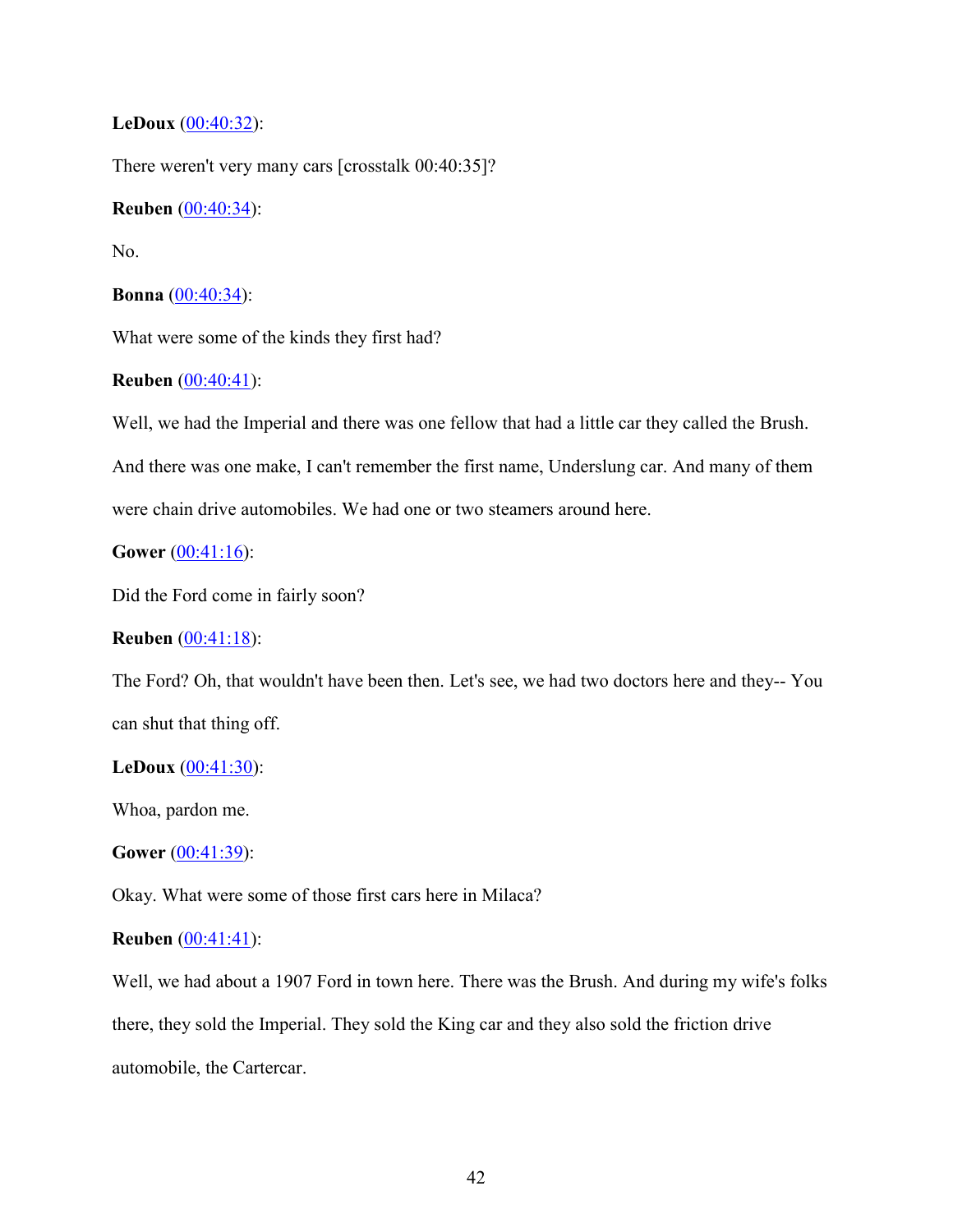**Gower** (00:42:06): Friction drive? **Reuben** (00:42:08): Yeah. **Gower** (00:42:08): What did that mean?

## **Reuben** (00:42:08):

They have that large wheel on back of the flywheel, a large disk. Then they had a counter wheel that run the other way, that slid on the shaft, and that would make contact with the disk up there. And then from this counter shaft to the rear wheels, there would be chain that went back to drive the wheels. And at first your speed was worked by shifting this little wheel on the counter shaft, so you had whatever-- An enormous amount of different shifts that you went through, because the thing would start small and then we had to wind way out to the end?

## **Gower** (00:42:52):

Did it work pretty well, that car?

**Reuben** (00:42:52):

Well, not real well.

**Gower** (00:42:56):

Some mechanical troubles quite often maybe?

### **Reuben** (00:42:58):

Yeah, keeping it in adjustment, one thing another.

## **LeDoux** (00:43:01):

Were there several bugs in those early cars, as far as repair work in there?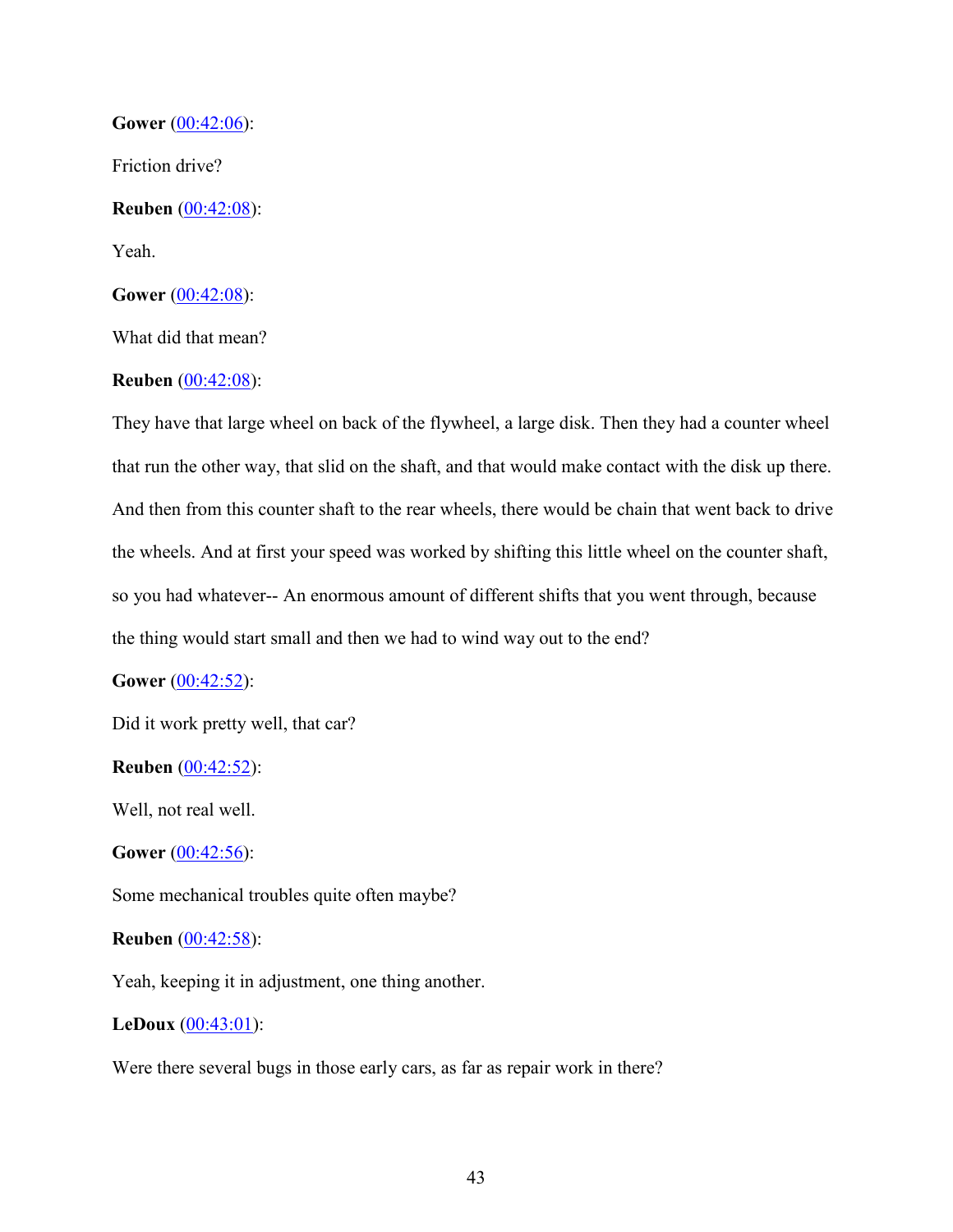### **Reuben** (00:43:07):

Well--

### **LeDoux** (00:43:09):

Or didn't people know how to use them?

## **Reuben** (00:43:11):

I think that there were a lot of bugs because I can remember places where we worked, where we'd have to throw in a little ground cork and stuff in the rear end to keep them from making too much noise and all those kinds of things. And breaking rear axles and all those things were quite common. In the one place where I worked as a kid, which I did-- I started when I was about 12 years old working in a machine shop and we made even made batteries and all those kind of things in the shop. I can remember turning out axles on the turning lathe and we'd have a onecylinder gasoline engine in there for power to run the lathe and that kind of stuff.

## **LeDoux** (00:44:11):

Now, as a fairly new item, the car in this area, did people, the garage then, have to teach people how to use them and get them acquainted with this?

# **Reuben** (00:44:23):

Well, there wasn't really that much to them, to tell you the truth about it. They were mostly the-- You had a magneto on it, or you had drive cells that operated a coil, and that was about it. And the carburetion was very, very simple on it. And some of the motors would probably be a twocylinder job or a one-cylinder job. I think we had one old-time REO in town that had just a onecylinder deal and then the lever in front to steer it with.

#### **Gower** (00:45:08):

What would they go? How fast would they go?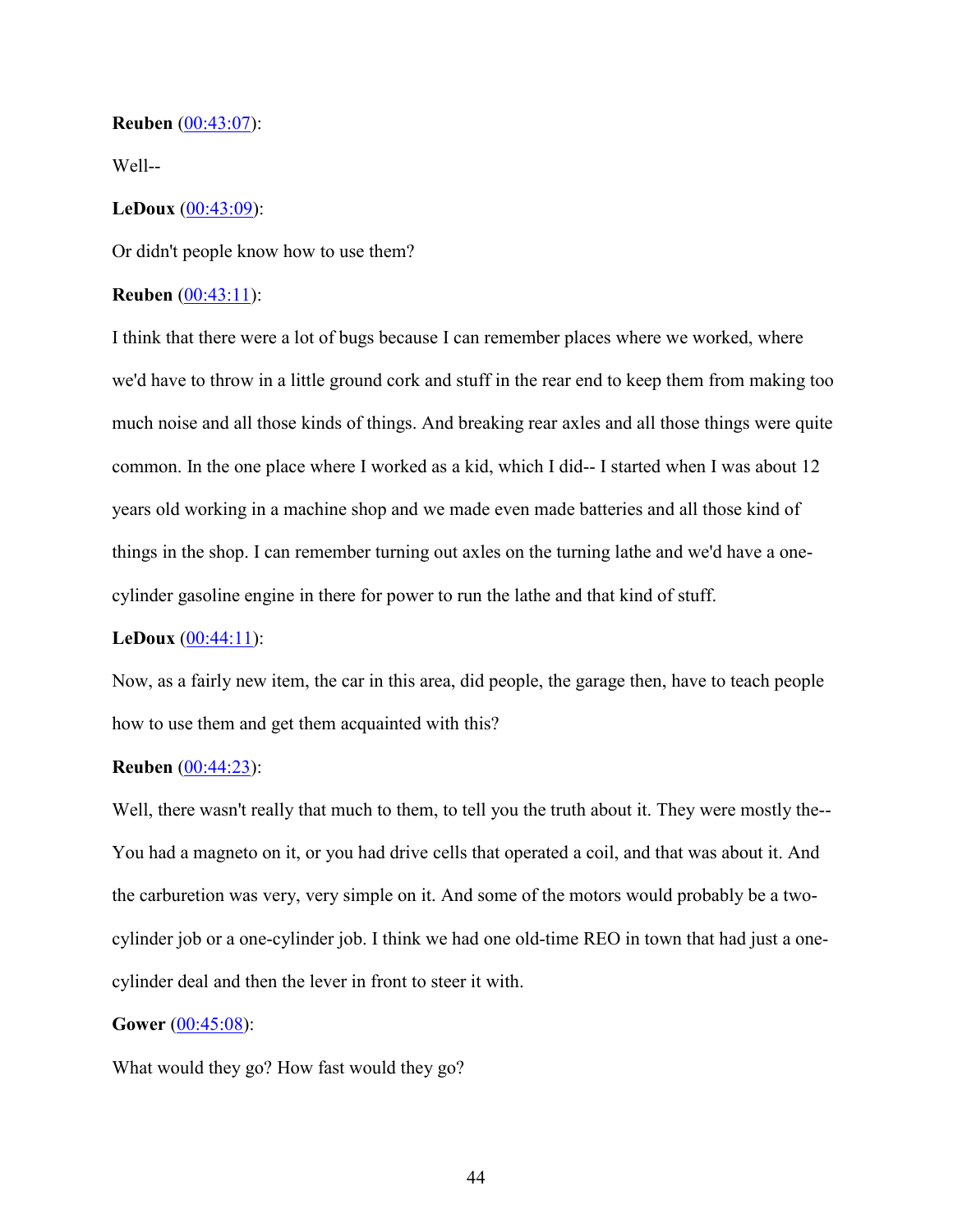## **Reuben** (00:45:12):

Oh, I would say those one cylinders, probably anywheres from five to 10 miles an hour.

## **LeDoux** (00:45:20):

Were there speed limits established, once [crosstalk 00:45:23]

**Reuben** (00:45:23):

No, there was no speed limit.

**Gower** (00:45:23):

Not at the beginning.

```
Reuben (00:45:26):
```
The road limited you. You didn't have to worry about going too fast.

## **LeDoux** (00:45:31):

I just wondered, because I remember in the early days, in some towns they wouldn't post speed

limits.

## **Gower** (00:45:35):

Yeah. Five miles per hour.

**LeDoux** (00:45:37):

[crosstalk 00:45:37] an hour or--

**Reuben** (00:45:38):

That was mostly because of the horses and things, you know, that they had.

## **LeDoux** (00:45:40):

Right. There weren't many--

**Reuben** (00:45:43):

I can't remember posting in that town on that particular speed limit.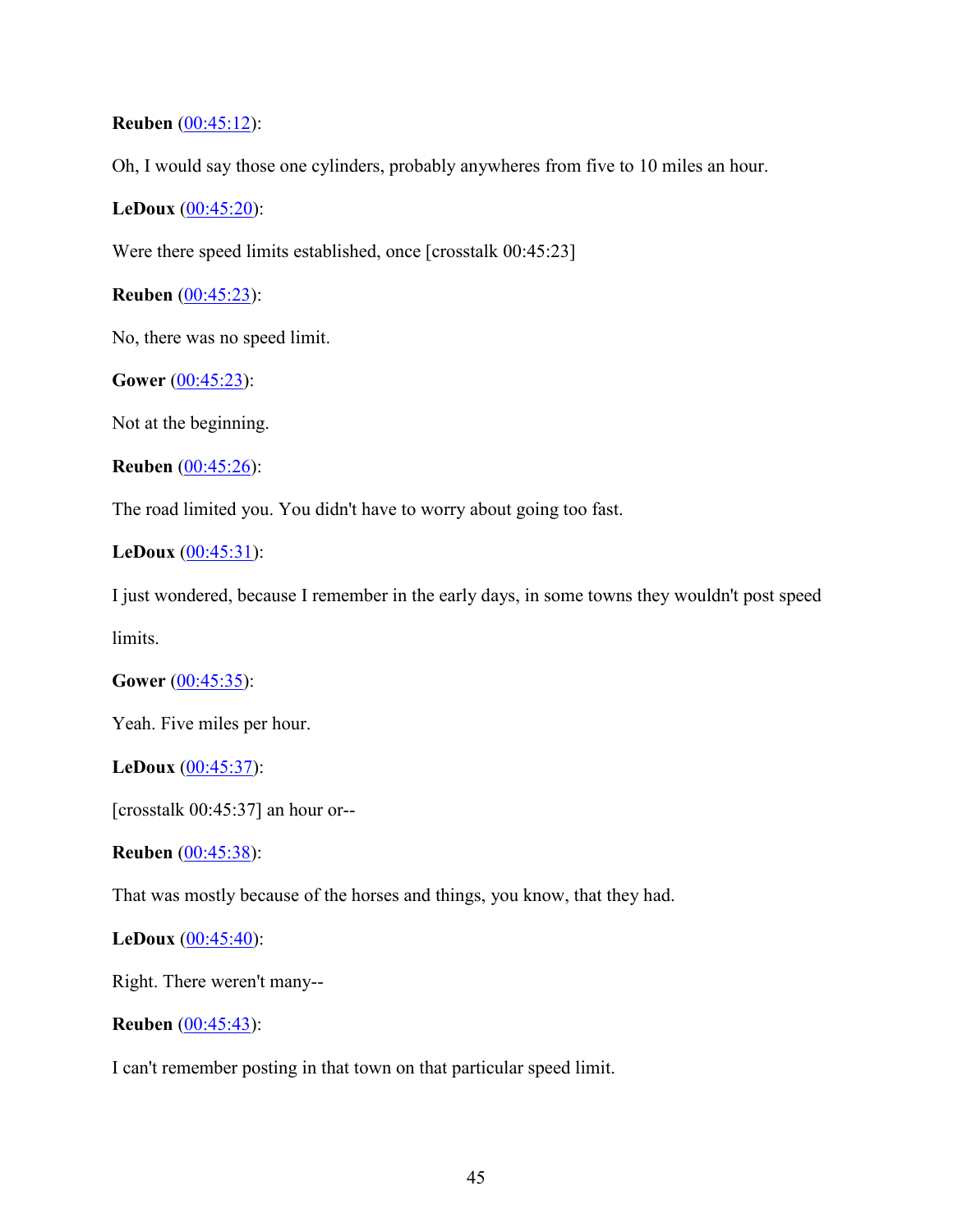### **Gower** (00:45:49):

Well, wasn't one of the good things about the Model T the fact that it didn't break down as much and so on? Or is that wrong?

### **Reuben** (00:45:55):

Well, yes. There isn't any question about it. It was very simple. The transmission just-

### **Reuben** (00:46:00):

--very simple, the transmission. You just had bands in there that tightened up to hold certain drums while the gears went around inside of them and changed either the power from forward to reverse. And your high gear was a matter of pushing your brake lever ahead, and that just engaged a bunch of discs in there that made a direct drive from the motor to the rear end. We used to go out in the country and put a rear end in the Ford, that is taking the rear axle out of them right on your road, take them apart and put a new axle in or whatever they needed in the rear end. They never towed them into to town. I mean, you just did it right there on the road.

#### **LeDoux** (00:46:58):

Just a minute here.

## **Reuben** (00:46:59):

Okay.

### **LeDoux** (00:47:00):

This interview will be continued on the other side of the tape. You started working on automobiles when you were 12 years old or so?

#### **Reuben** (00:47:13):

I would say that, yes.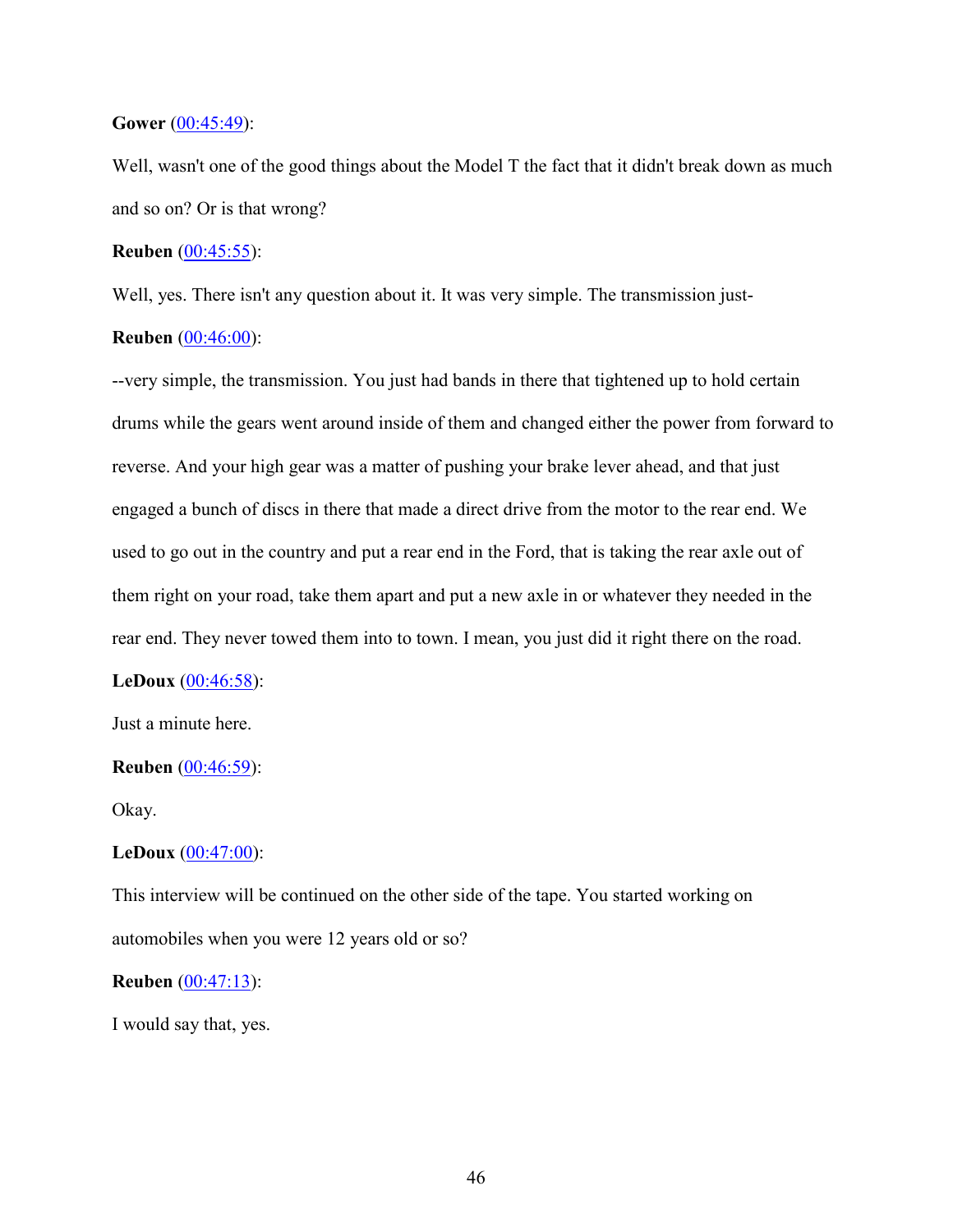**LeDoux**  $(00:47:14)$ :

But you were also working for your father in the shoe-

**Reuben** (00:47:19):

We would do that shop, right.

**LeDoux** (00:47:21):

Sure. And then you started full-time on the automobiles about 1923 or so, did you say?

**Reuben** (00:47:27):

I would think it was about '23 according to [crosstalk 00:47:34].

**Bonna** (00:47:34):

[crosstalk 00:47:34]

**Reuben** (00:47:34):

Right.

## **LeDoux** (00:47:35):

Now you mentioned in the back of a hardware store, a small machine shop. Was this what you were talking about in fixing cars or did I get that mixed up?

## **Reuben** (00:47:43):

Yes.

**LeDoux** (00:47:45):

This was where you were fixing the cars as a boy then?

**Reuben** (00:47:48):

We did it there.

**Gower** (00:47:49):

That was way back--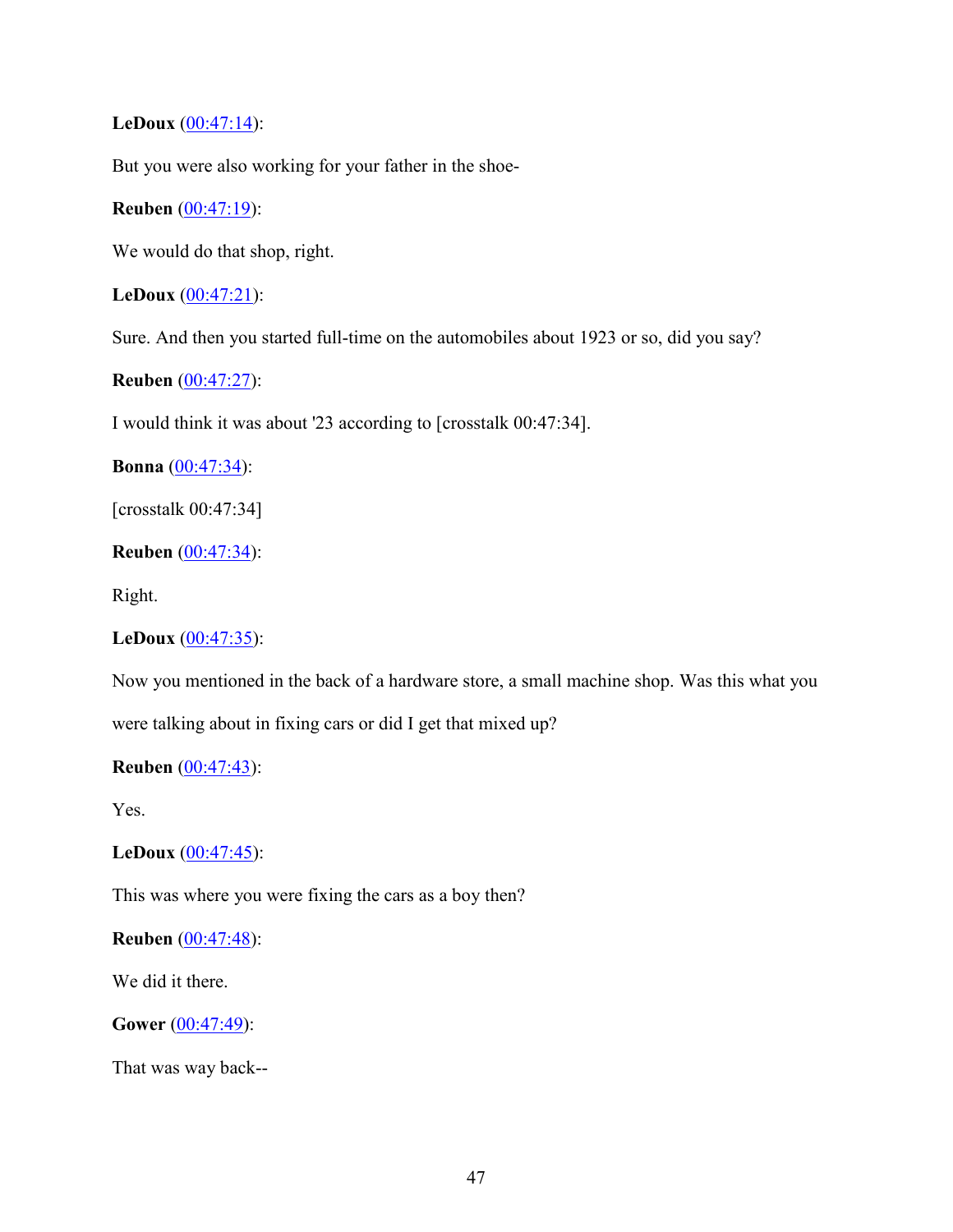**LeDoux** (00:47:50):

[crosstalk 00:47:50] the garage then.

**Reuben** (00:47:52):

That was the only type of the garage that really wasn't a garage. It was room enough to get a car in.

**LeDoux** (00:47:58):

But there was no dealership at the time.

**Reuben** (00:48:01):

Well yes, there was.

**LeDoux** (00:48:01):

There was.

```
Reuben (00:48:03):
```
There was a Ford dealership, that's all, and that was out of a hardware store.

## **LeDoux** (00:48:07):

I see. Okay, I gotcha.

## **Gower** (00:48:09):

How about the Imperial? Wasn't that going too?

**Reuben** (00:48:12):

Well, the Imperial, Mr. Welkes had built a large tin garage that would have been considered quite large, I suppose, in that time. I don't remember how many cars it would hold, but quite a number of cars you could get in there, and that's where they had their agency for the Imperial [crosstalk 00:48:36].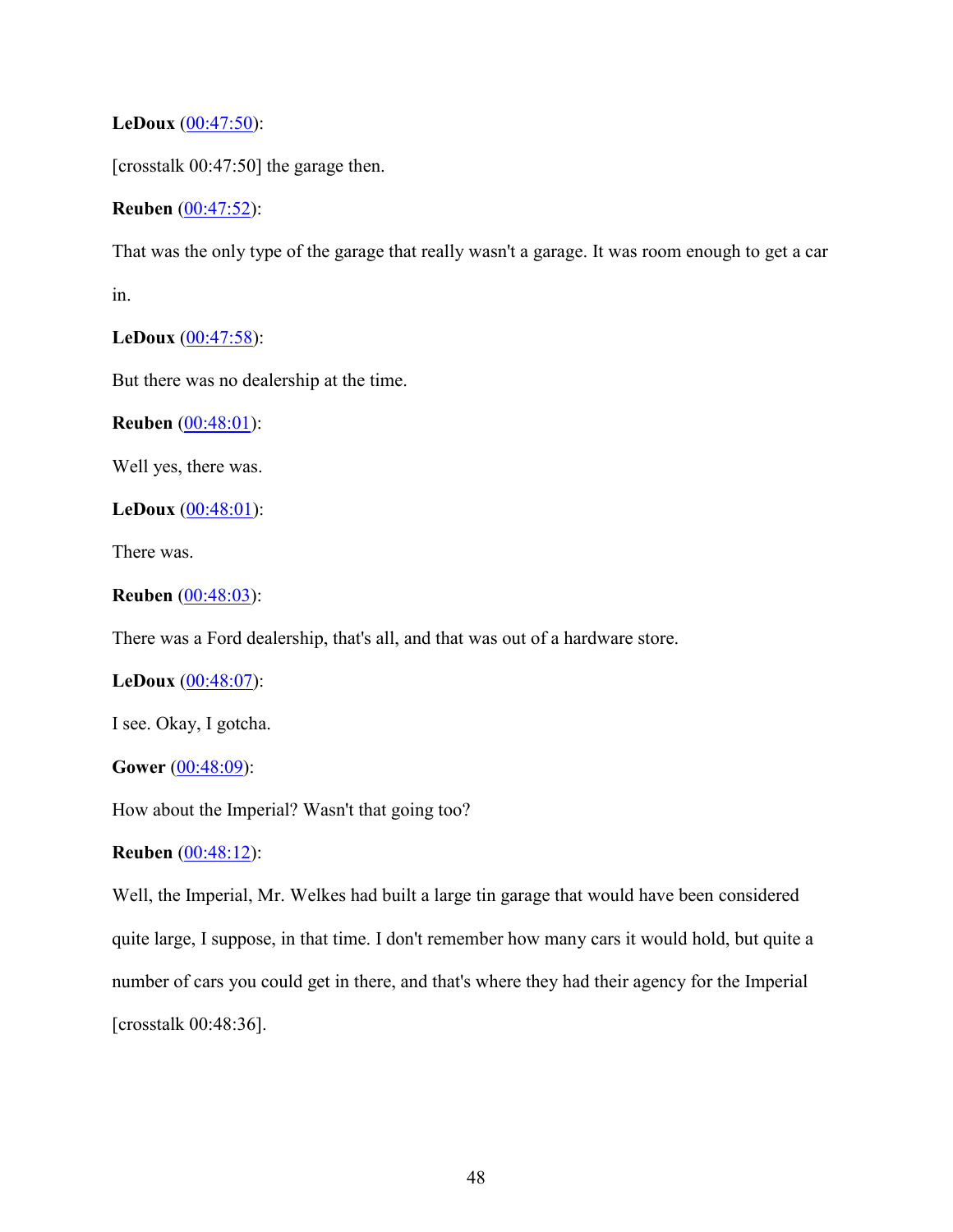#### **Gower** (00:48:36):

Did they do their repairs, too, on the Imperial then?

## **Reuben** (00:48:38):

Yes, I think they did. I never got too close to them in that particular part. A person would have got as close as they could with kids running in and out, but I'm sure that they did a certain amount of repairs and things on them to keep them running.

## **Bonna** (00:48:58):

Did Lloyd work in here?

### **Reuben** (00:48:59):

Yes, sure. Lloyd was, I presume, almost the kingpin on the work that would have been done around there. He always demonstrated the cars when they did any of-- They test these cars up to go up some steep incline, you know? And boy, if they could get up to the top of something, that was just miraculous [inaudible 00:49:28] for an automobile. Her brother was more or less kind of a daredevil guy in a way. So he was just built for testing these automobiles. As far as speed or any way that they had to go, why, he can do it.

## **LeDoux** (00:49:52):

So did he help people who had no inkling of what to do with the car once [crosstalk 00:49:57]?

**Reuben** (00:49:56):

Well, he would, yeah.

## **LeDoux** (00:49:58):

He'd help them drive it.

**Reuben** (00:49:58):

Right.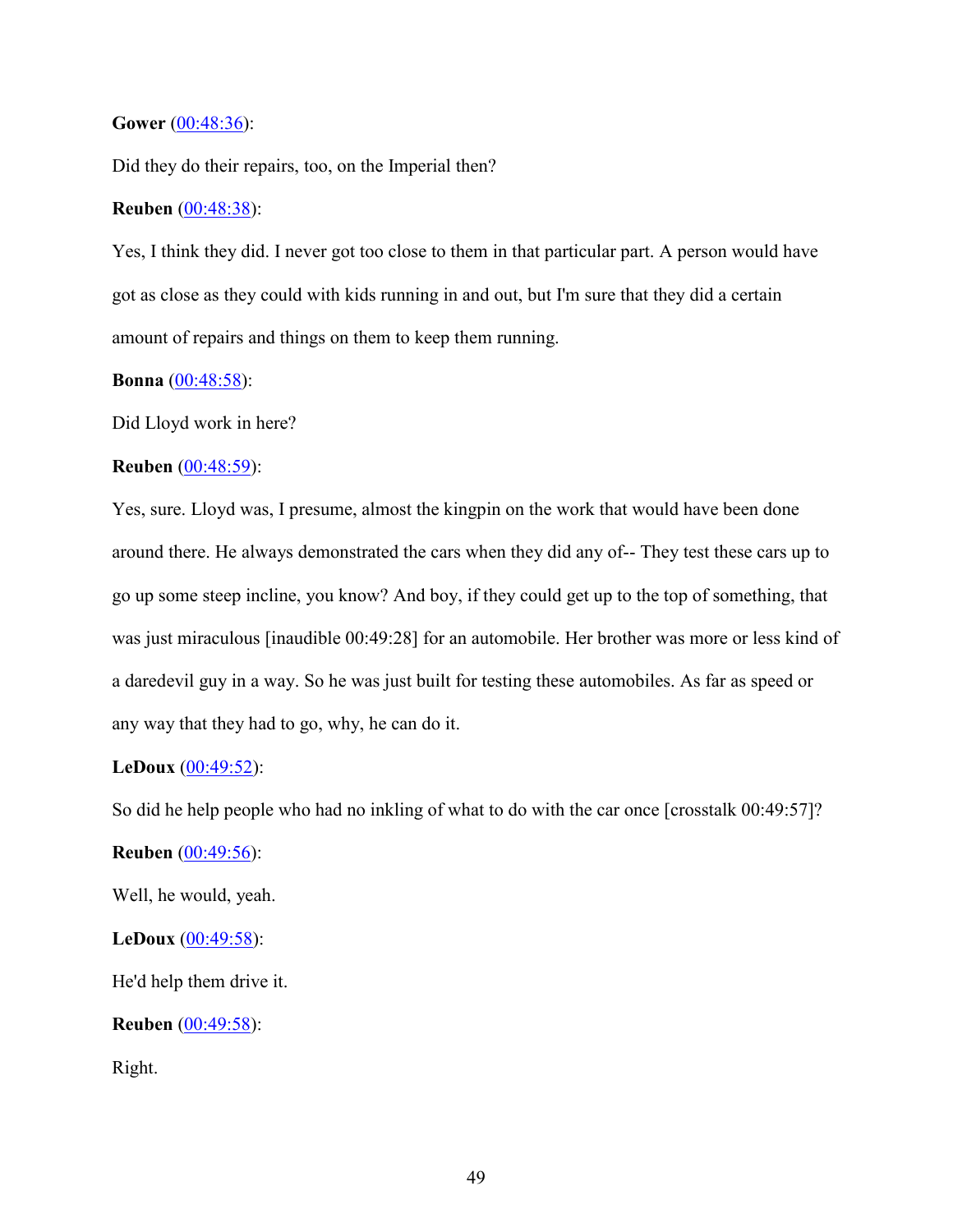## **LeDoux** (00:49:59):

Right, okay.

**Gower** (00:50:01):

What kind of a car was the Imperial? Was that a pretty good car?

**LeDoux** (00:50:05):

Yes.

**Gower** (00:50:06):

Was that manufactured in Minnesota or Michigan?

**Reuben** (00:50:13):

No, it wasn't.

**Gower** (00:50:16):

Where was that Imperial manufactured?

**Reuben** (00:50:20):

It was manufactured in Williamsport, Pennsylvania.

**Gower** (00:50:23):

What kind of a car was it?

#### **Reuben** (00:50:24):

It was a four cylinder automobile. It had dual ignition and they were a water cooled outfit with a three speed transmission. It had a wheel base of about nine feet.

#### **Gower** (00:50:45):

How long was it manufactured? Do you have that information?

### **Reuben** (00:50:50):

Well, I think I can get it for you here. Imperial-- It was up till about 1914.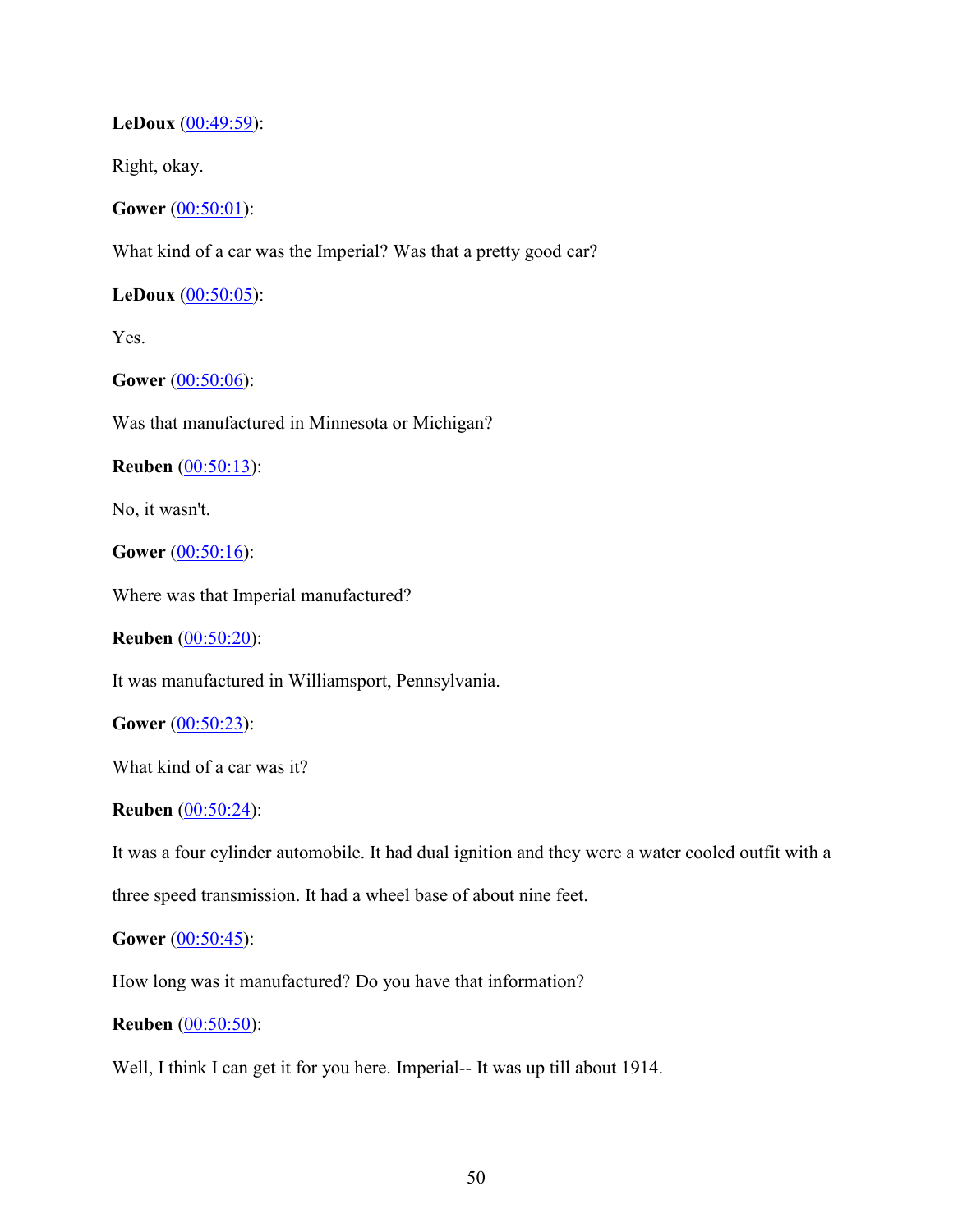**Gower** (00:51:03):

Oh. So when your dad had that, then it was--

**Bonna** (00:51:08):

About that time.

**Gower** (00:51:10):

--right about in the middle of that time.

**Reuben** (00:51:12):

It was right about that time.

**Gower** (00:51:12):

Sure, sure.

```
Bonna (00:51:13):
```
Because I think he sold it just-- Because we moved away from here in '15 after the schoolhouse

burned.

**Gower** (00:51:22):

Right, okay.

**Reuben** (00:51:23):

So we got that one [inaudible 00:51:24].

**Gower** (00:51:25):

Okay, fine. Now then, had you become really quite extremely interested in automobiles then as you grew up there as a teenager and so on?

## **Reuben** (00:51:40):

I think all of the teenagers in those days were very much interested in automobiles and could drive them [crosstalk 00:51:49].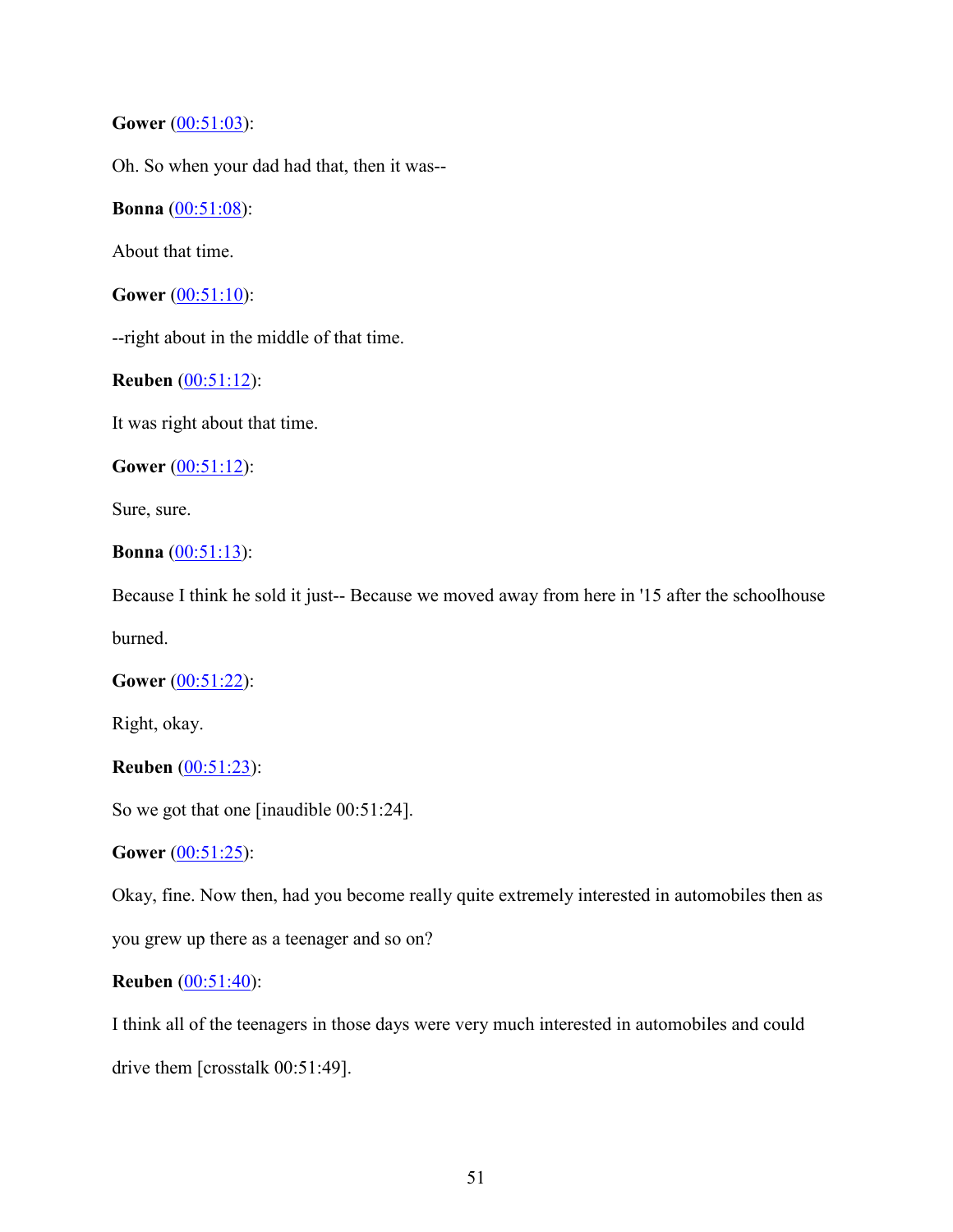**Gower** (00:51:48):

But you were interested in the mechanical part of them too, right?

## **Reuben** (00:51:55):

Mine was mechanical [crosstalk 00:51:55]. When I went to school I took all the industrial art things and all the mechanical drawing and all those things, so I had all mechanical and sheet metal and all that type of things in school, which have followed through from all my life.

# **Gower** (00:52:22):

Okay. Now you worked for someone for a number of years and then you got your own business going. Was that what happened?

**Reuben** (00:52:32):

Well, yes. I worked for Odegard's till--

**Gower** (00:52:38):

This is Odegard, O-D-E-G-A-R-D?

**Reuben** (00:52:40):

Right. We ran a Ford outfit.

**Gower** (00:52:42):

This was in Milaca?

**Reuben** (00:52:44):

It was in Milaca.

**Gower** (00:52:45):

Is this related to the Odegard in Princeton?

**Reuben** (00:52:47):

Right, brother of [crosstalk 00:52:48]--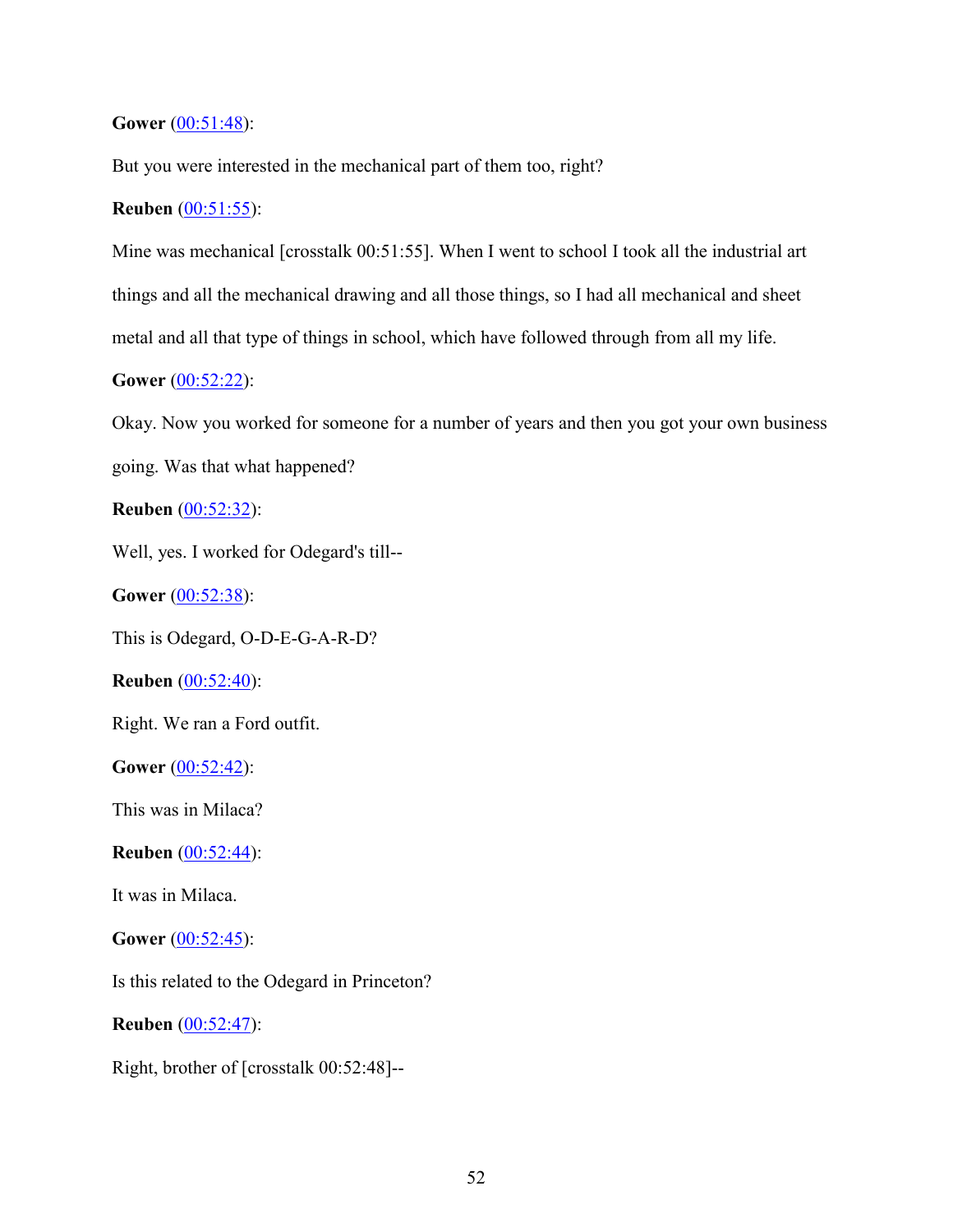**Gower** (00:52:48):

Brother, oh, sure.

**Reuben** (00:52:52):

There was a whole bunch of them. There was San Diego, Glendorado, and Princeton [crosstalk

00:52:59]--

**Gower** (00:52:58):

And they were all Ford garages?

**Reuben** (00:53:00):

Most of them I think were [crosstalk 00:53:02]. In fact one of them was down in Anoka, they had

a Ford garage down there too.

**Gower** (00:53:09):

And you worked for Odegard Ford for how long?

**Reuben** (00:53:12):

I worked for them till-- Boy, I better check it again.

**Gower** (00:53:26):

Okay, you were working at Odegard's into the early 1930s, right?

**Reuben** (00:53:30):

Right.

**Gower** (00:53:30):

And then the Depression came along and business got to be very poor at Odegard's, was that it?

**Reuben** (00:53:37):

That it was.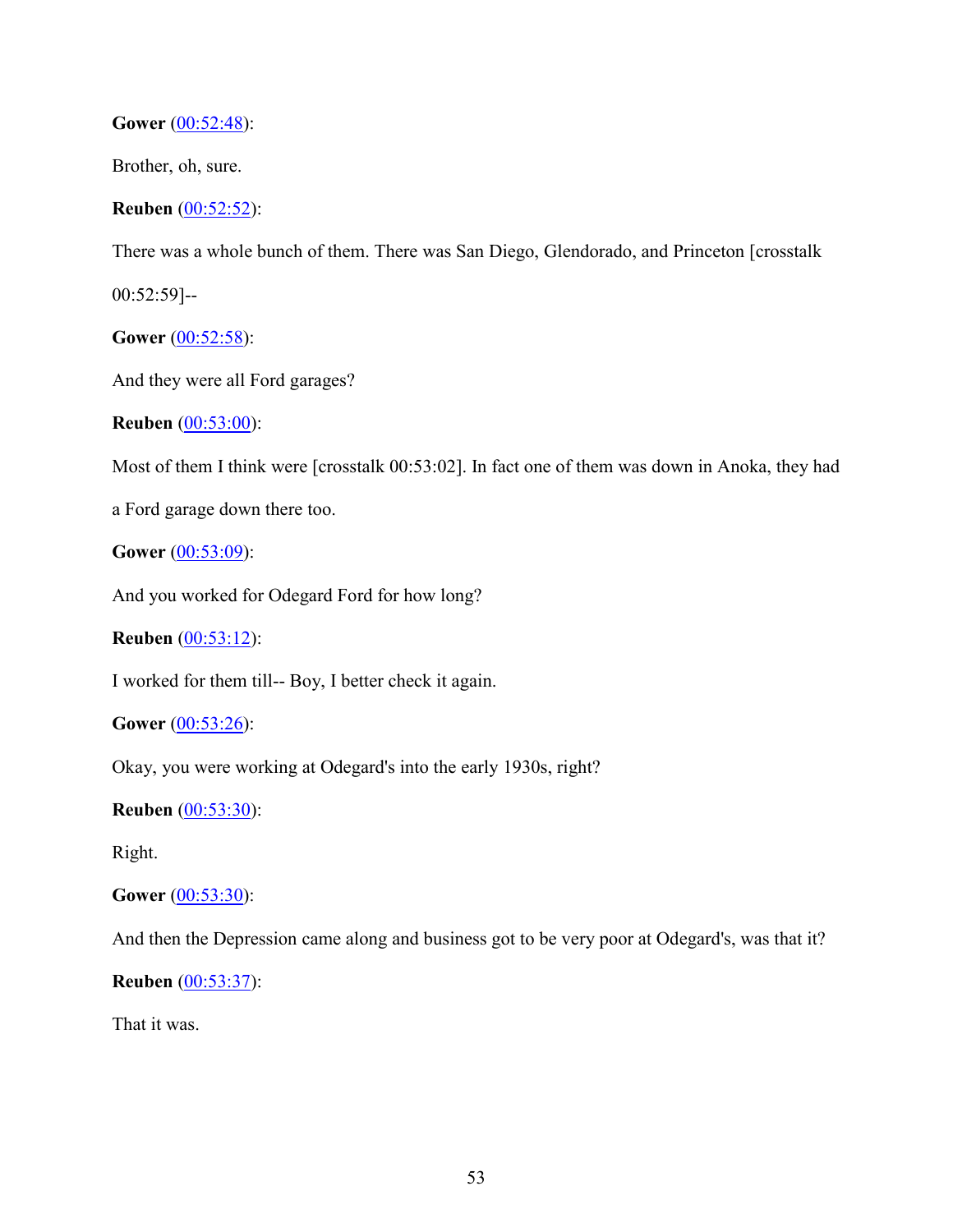#### **Gower** [\(00:53:39\)](https://www.rev.com/transcript-editor/Edit?token=dSWxaX6ZeAEcU_Y4WiPtR4O6QuqSlrrbI69qk0rL-tcXG-cZkpqWBIV7Zq2H1_Io_v2-5Y396I1MIqoHs-G4Q0fA418&loadFrom=DocumentDeeplink&ts=3219.7):

And so maybe about 1936 or so, you went over to Pontiac?

### **Reuben** (00:53:45):

Yes, we went over to the Pontiac Garage. I and Harry Berg. We set up the mechanical department there with Ralph Helmen, and Ralph was the Pontiac distributor at that time. **Gower** (00:54:04):

What was going on there in the depression? They just weren't selling very many cars and not very many people were coming in for repairs?

## **Reuben** (00:54:12):

People just didn't have money, that was all. We had one of our salesmen that would go out to make a trade on an automobile or something like that. We took in wood on cars. We'd take in - probably he'd come back with a couple bushels of potatoes or a couple of chickens or any darn thing to boot, and this particular salesman was a fellow by the name of Walter Benson. He was colonel as an auctioneer. You know when an auctioneer gets up to that particular part. They called him Colonel Benson, and he would never go out and trade unless he got boot. It wasn't anything unusual to see him come back with a sack with some potatoes in or a chicken or two. Never come back unless you got something, you know? And so this was really kind of a fascinating experience when we look back over.

#### **LeDoux** (00:55:21):

How hard hit was Milaca? How do you remember the Depression in Milaca? For the benefit of my generation that had no idea what it was like.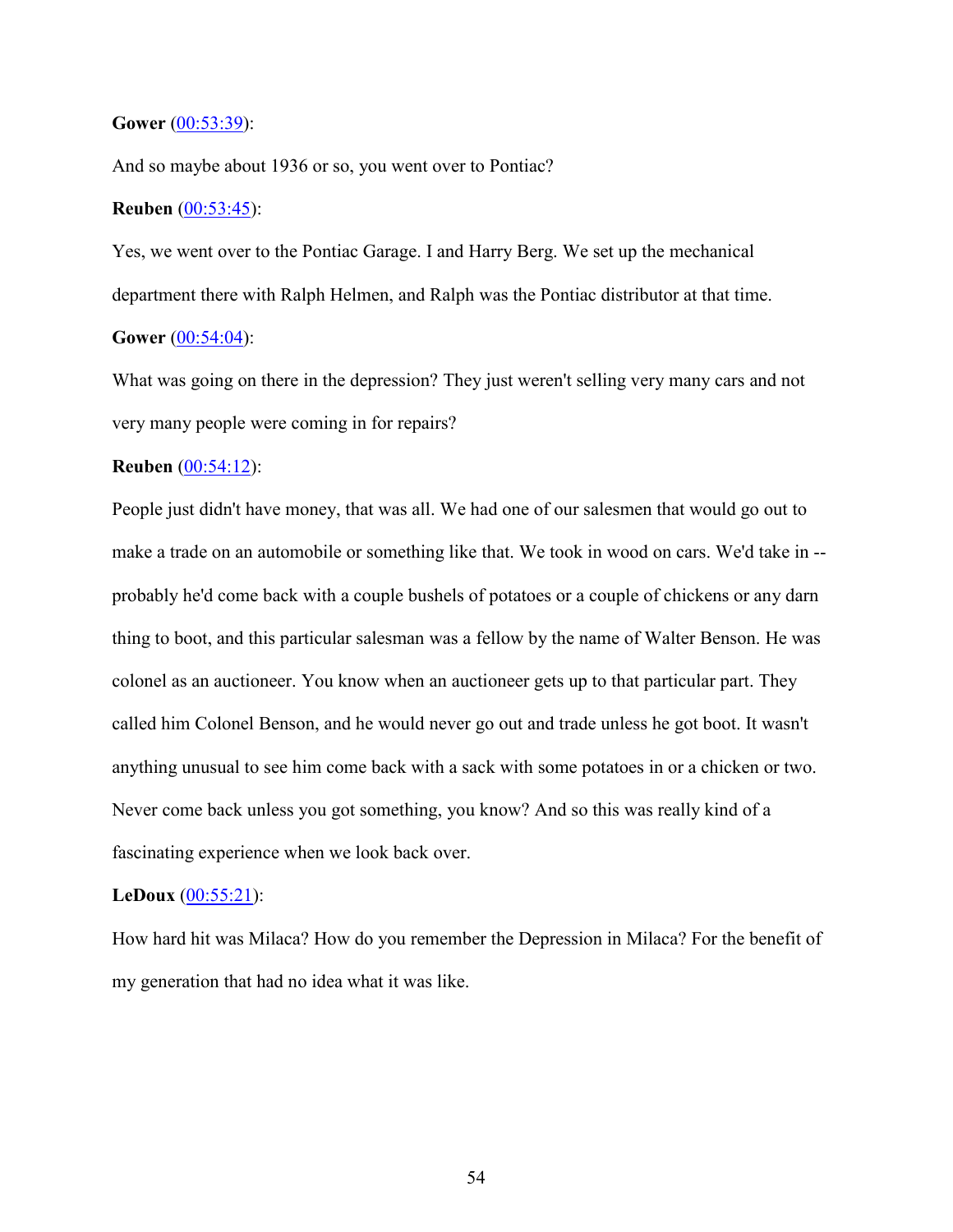### **Reuben** (00:55:32):

We had several banks-- Well, we had two banks that had closed up in our town and had gone broke, and people that wouldn't have \$1,000 or \$2,000 in the bank, heck, they were well fixed people. Now most of these young guys go out, you almost get that much in a week. If they aren't getting \$1,000 a month here on the poverty side of the ledger, and then if we got \$1,000 a year, why, I mean, you were just a well paid employee and I don't mean maybe.

## **Gower** (00:56:22):

But they were losing their deposits in the banks too?

**Reuben** (00:56:26):

Right.

## **LeDoux** (00:56:27):

Did a number of businessmen fail in Milaca?

## **Reuben** (00:56:32):

I can't recall so much of the businessmen failing really because I presume that most of them never had anything to begin with so there wasn't probably anything to take away from them maybe more than anything else and they were just accustomed to hanging on. I think that that's a thing that you learn when we're going through hard times. You just have-- Well, there isn't much to do. You just hang on tight, that's all.

### **Gower** (00:57:04):

Now why was this Pontiac something that you could go into whereas Odegard Ford wasn't doing so well?

## **Reuben** (00:57:11):

Well, the Pontiac setup had just opened up probably about six months or so before we went in--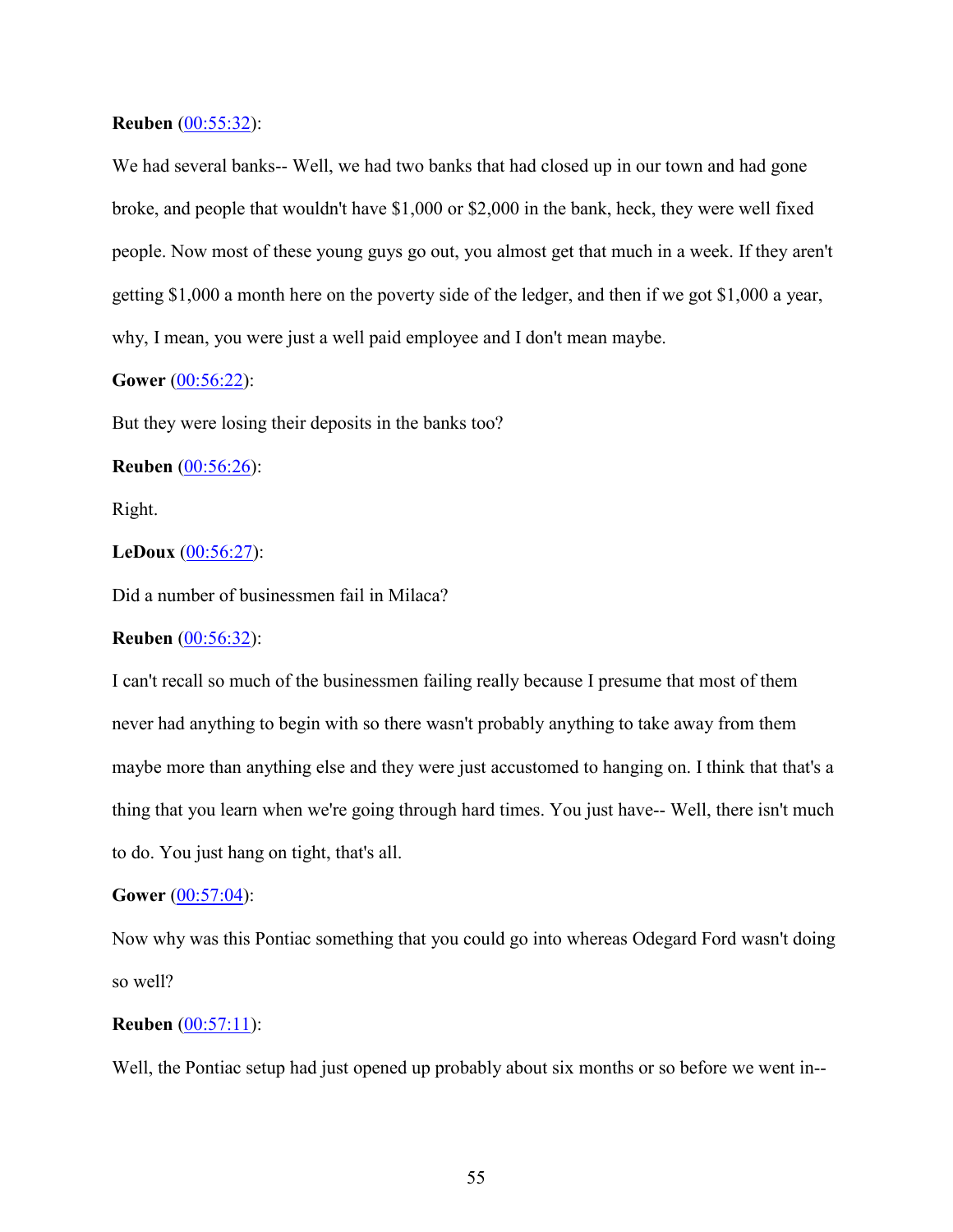**Bonna** (00:57:11):

This was at the end of that.

**Gower** (00:57:11):

You're getting into a little bit better times.

**Reuben** (00:57:26):

Yeah, this was when it was starting to improve. Ralph Helmen--

Gower (00:57:32):

Is that H-E-L-M-A-N?

**Reuben** (00:57:35):

Yes.

**Gower** (00:57:36):

H-A-L--

**Reuben** (00:57:37):

H-E-L--

**Bonna** (00:57:38):

H-E-L-M-E-N.

**Gower** (00:57:42):

M-E-N, okay.

## **Reuben** (00:57:43):

But Ralph was a very good automobile salesman and I presume that he had laugh on the same kind of a situation that we had. It was just difficult getting along that way and he had a chance to get this agency and he just grabbed it. The rent that we had to pay for the building that we were in was just a small deal and when he needed a mechanic, why he'd approach Harry and asked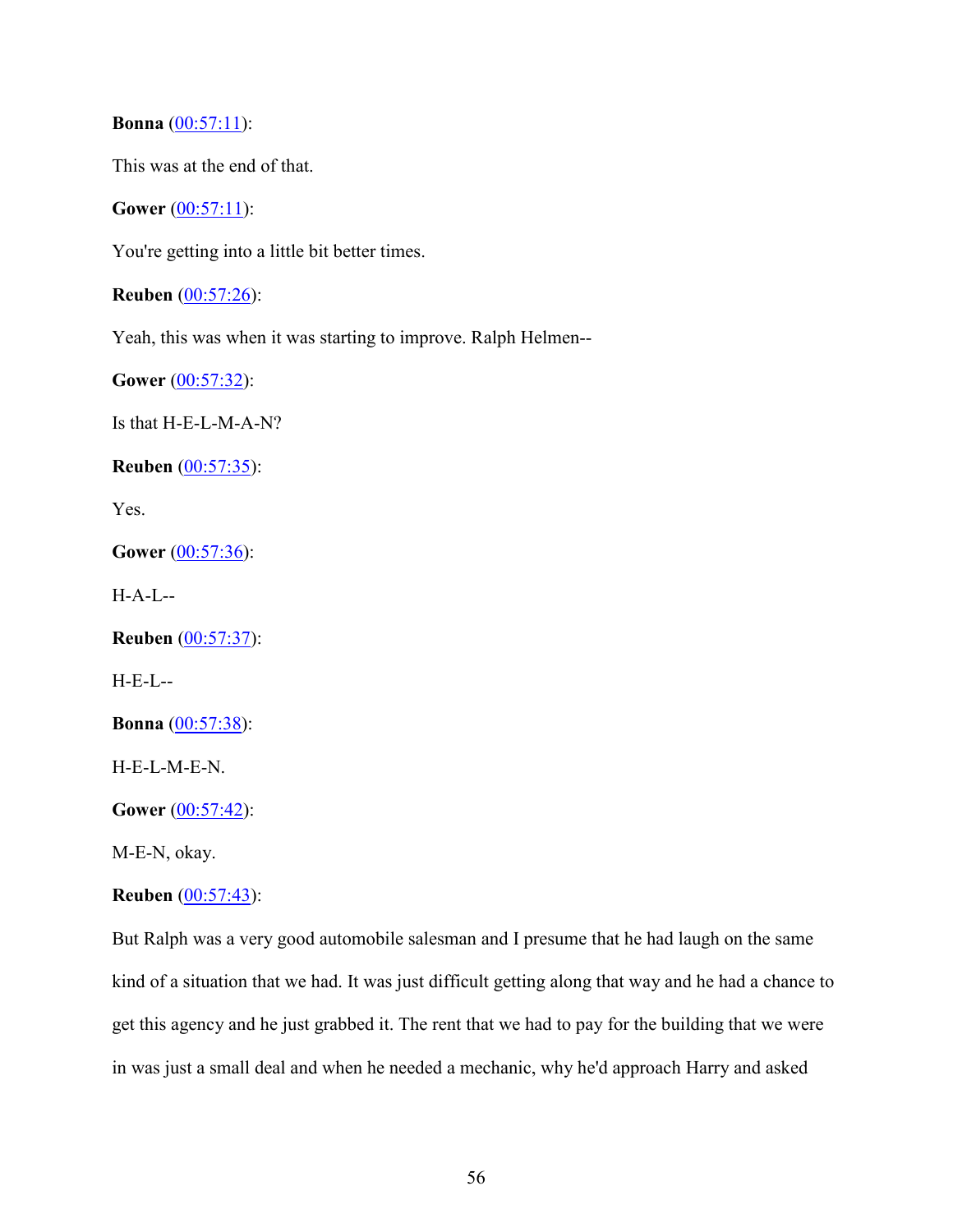him about it. Harry was a very good mechanic that worked for [inaudible 00:58:24] and of course we knew one another, all three of us, for many years.

### **Bonna** (00:58:30):

Rub did the bodywork as I understand.

**Reuben** (00:58:30):

I did the bodywork and Harry did the mechanical, and--

**Gower** (00:58:36):

What was Harry's last name?

**Reuben** (00:58:38):

Bird. Harry Bird.

**Gower** (00:58:39):

Harry Bird, right. You had mentioned it.

## **Reuben** (00:58:42):

So we really had a nice setup, very nice setup. I think that we got along really quite well. This went on until World War II started and then we had to break up because-- Well, we were all more or less-- Ralph and I and Harry were in the old man's bracket, of course in the draft and the only one that got called was--

#### **Bonna** (00:59:16):

Harry.

#### **Reuben** (00:59:17):

--Harry, and Harry bought Ralph and I out. He was the only one that was called because he was single. Then I tried to get a job. I'd been down at the city several times and they put my applications in and I never did get into anything definite. You were always waiting for your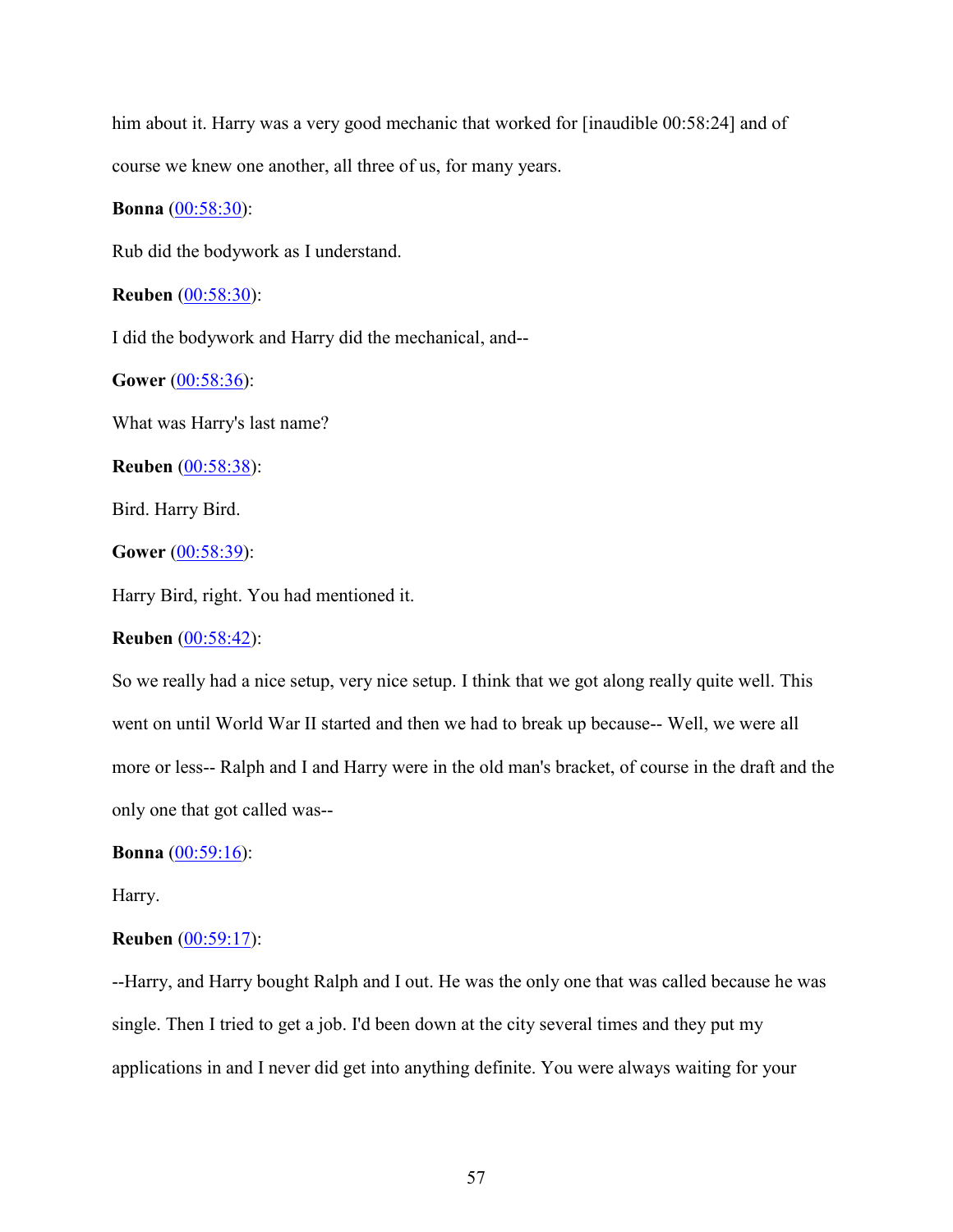application to come up. And then I'd been over to St. Cloud one day and I'd stepped into a body place there and there was a fellow in there that wanted to sell an air compressor and some spray equipment and stuff like that. He asked me if I wanted to buy it and I said I just got through selling. But I'd come back to Milaca and I thought about it for a while and I'd looked all around for a building to get in, and one thing another, and then this same fellow, Ralph Helmen, had rented a building back off the street. The building where I started in a machine shop. I said, "What are you going to do with the darned thing?" And he says, "Well, really," he says, "nothing particular." He says, "Why, do you want it?" And I says, "Yeah." I says, "I'd just as soon have it." He says, "Well, that's okay." He says, "If you think you want to start up, you can have the building." So then I went back to St. Cloud and I bought the stuff from the guy and we come back and I started my own shop. From there on in, why, I stayed [crosstalk 01:01:08]--

## **Gower** (01:01:07):

You had your own shop.

## **Reuben** (01:01:08):

Right.

**Gower** (01:01:09):

This was about 1943 or '42?

**Reuben** (01:01:09):

I think it was in--

**Bonna** (01:01:09):

'41?

**Reuben** (01:01:12):

It could have been--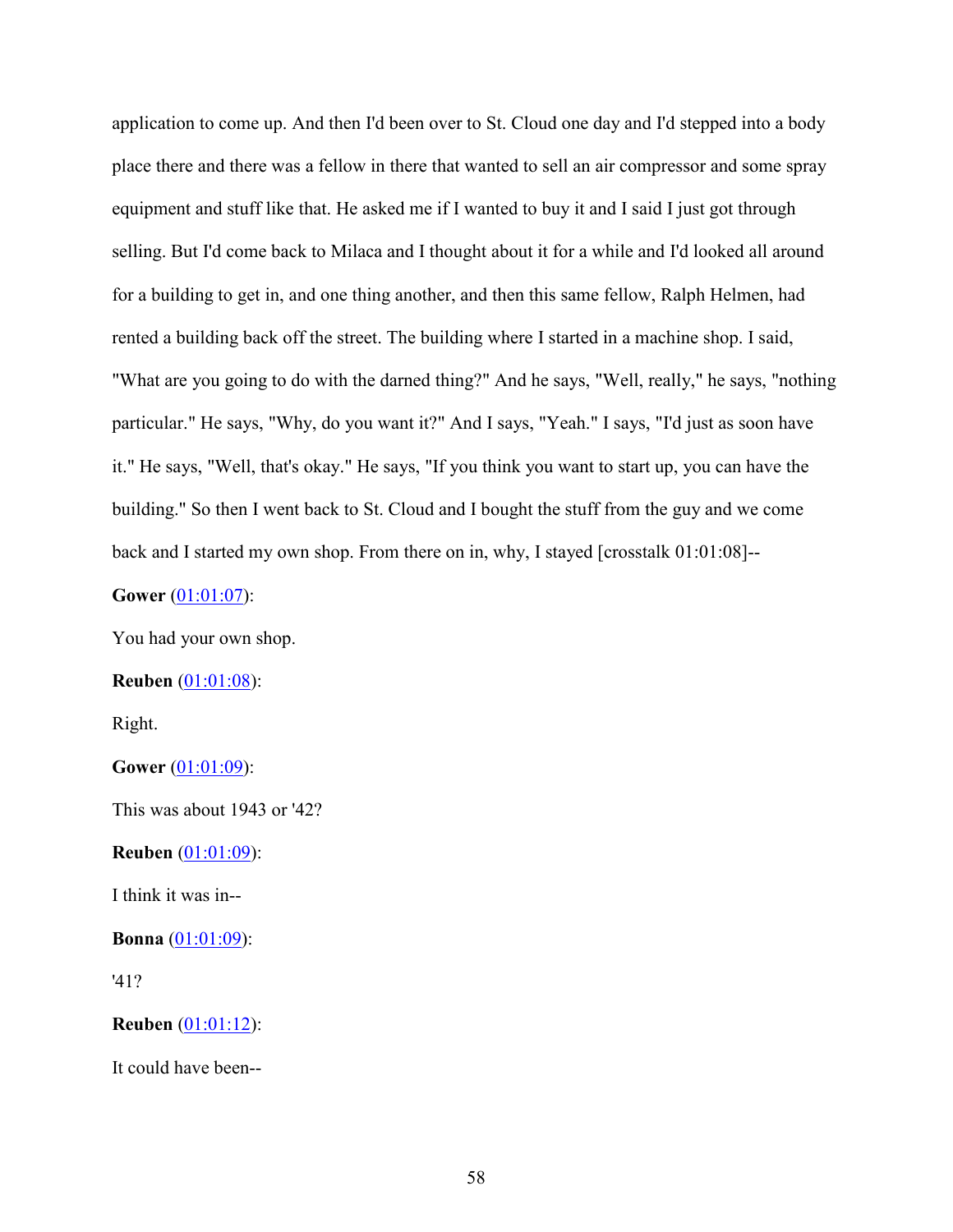## **Bonna** (01:01:16):

It was right after the war started.

# **Gower** (01:01:19):

The war started in December 1941.

**Bonna** (01:01:21):

Yeah, well we were there in-- Let's see. Ralph and I were still together, I think, then in '41, so it must have been about '42 that--

**LeDoux** (01:01:34):

Now, was your shop selling and repairing cars?

**Bonna** (01:01:40):

Mine, when I started?

**LeDoux** (01:01:40):

When you started.

**Bonna** (01:01:43):

No, I just did bodywork.

**LeDoux** (01:01:45):

You just did bodywork.

**Gower** (01:01:45):

You just did bodywork.

**Reuben** (01:01:45):

I did just bodywork.

**Gower** (01:01:47):

On all kinds of cars?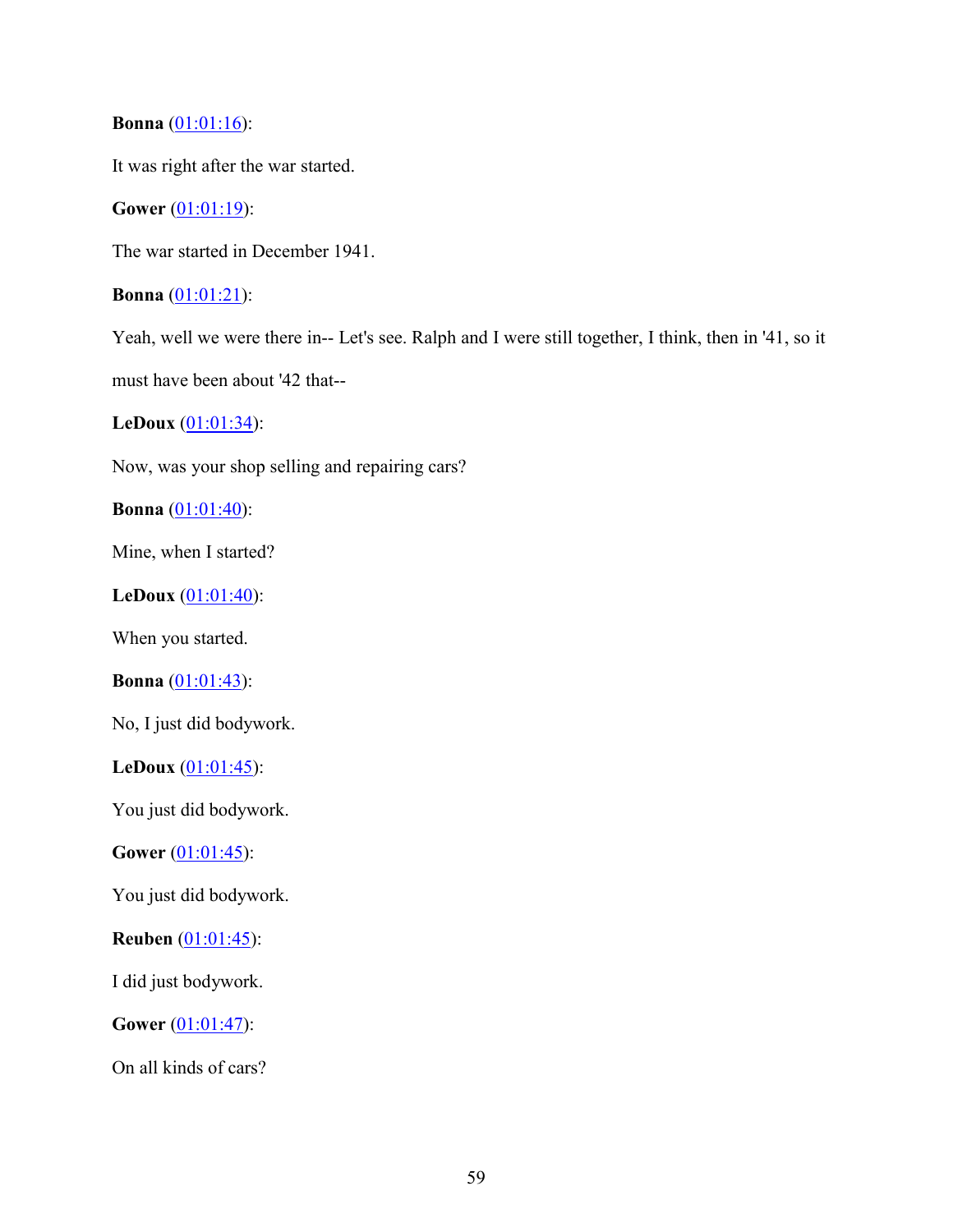## **Reuben** (01:01:49):

Oh yeah, anything on that.

**Gower** (01:01:53):

Did you have your business from about 1942 to 1976 or so then?

**Reuben** (01:01:57):

Right.

## **LeDoux** (01:01:59):

How was--

```
Reuben (01:02:00):
```
We bought another building. I'd bought a building from across the river on the cemetery road--

**Bonna** (01:02:09):

That was '47.

**Gower** (01:02:09):

In 1947?

**Reuben** (01:02:13):

Right, and when I went into that building, we were one of the first radiant heat outfits in the country.

**Gower** (01:02:25):

Radiant heat?

### **Reuben** (01:02:26):

Right. We put copper tubing in the floor. It had hot water going through it and because I had worked on these cement floors all these years and every time you laid your tools down, you'd just about freeze your hands when you picked them up.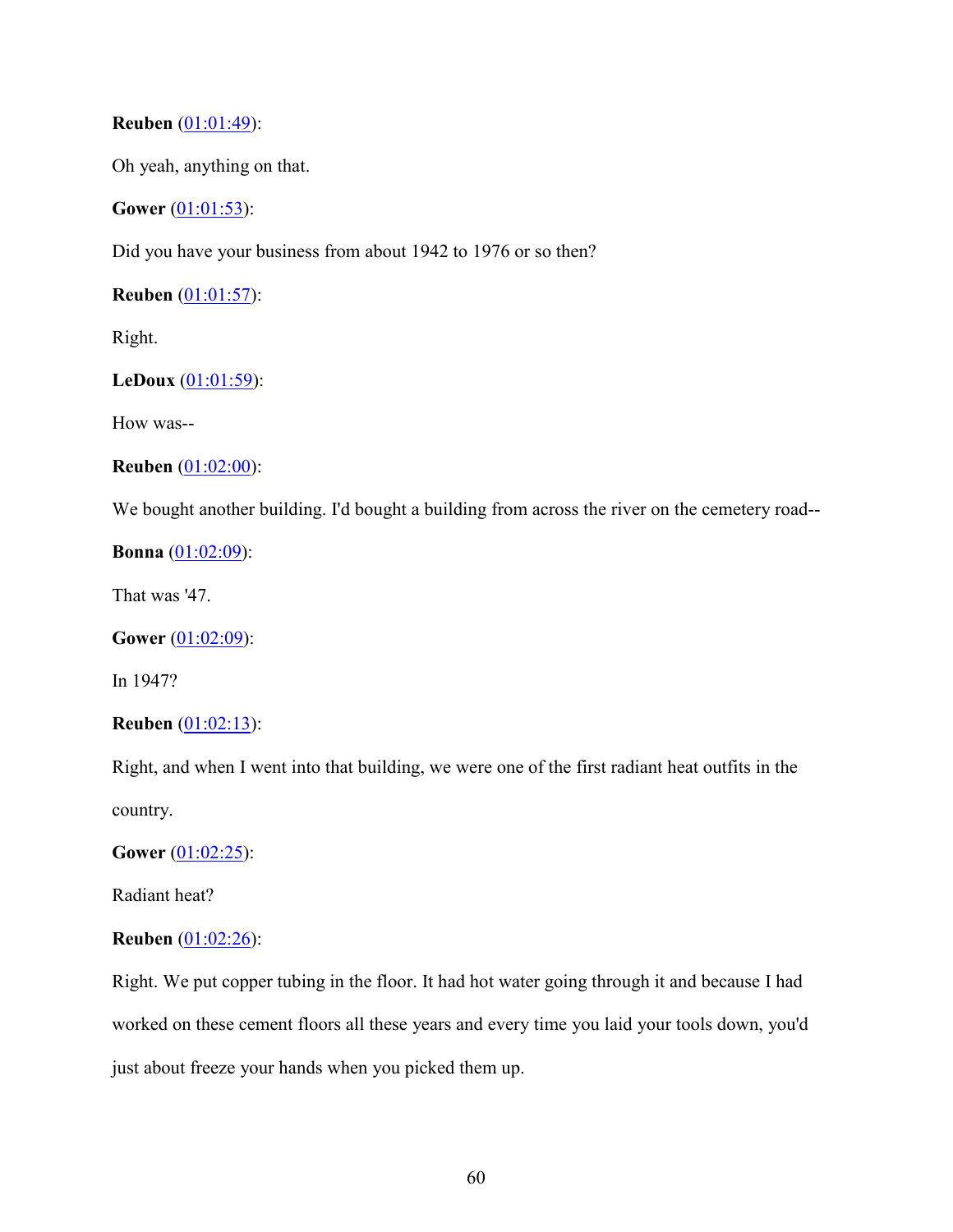#### **Gower** (01:02:26):

I see, sure.

## **Reuben** (01:02:49):

So I decided first I was going to put in hot air ducts going in the floor like that and we got ahold of a fellow that had just graduated at the University of Minnesota, and he was a heating engineer. We got him up on the building and he designed our hot water setup for us and we put it in. It was one of the first radiant heat in that system and is still operating today. When we set that thing in, we adjusted it up and that thing has never been changed. We added on about, I forget how many feet onto the building there, and we did the same thing with the new part. They added a hot water deal. That was one of the finest places in the world to work.

### **Gower** (01:03:44):

It worked out really well.

## **Reuben** (01:03:46):

The floor never got hot and in those days we did an awful lot of top work because our country roads and things were always hazardous, really, for the wild drivers, you know? It was kind of easy to roll one over. So most of our work was top work. And from ordinary heating systems, all the heat would go up to the ceiling, but with radiant heat it never did that. I mean, it would be the same temperature up there as it would be down at the floor, and about a level of about five feet up, that would be a little higher degree. So it would seem like it was coming up about so high, it the ceiling and bounced back, so it had become like a reflected detail. So it was the most comfortable heat and the most comfortable place in the world to work.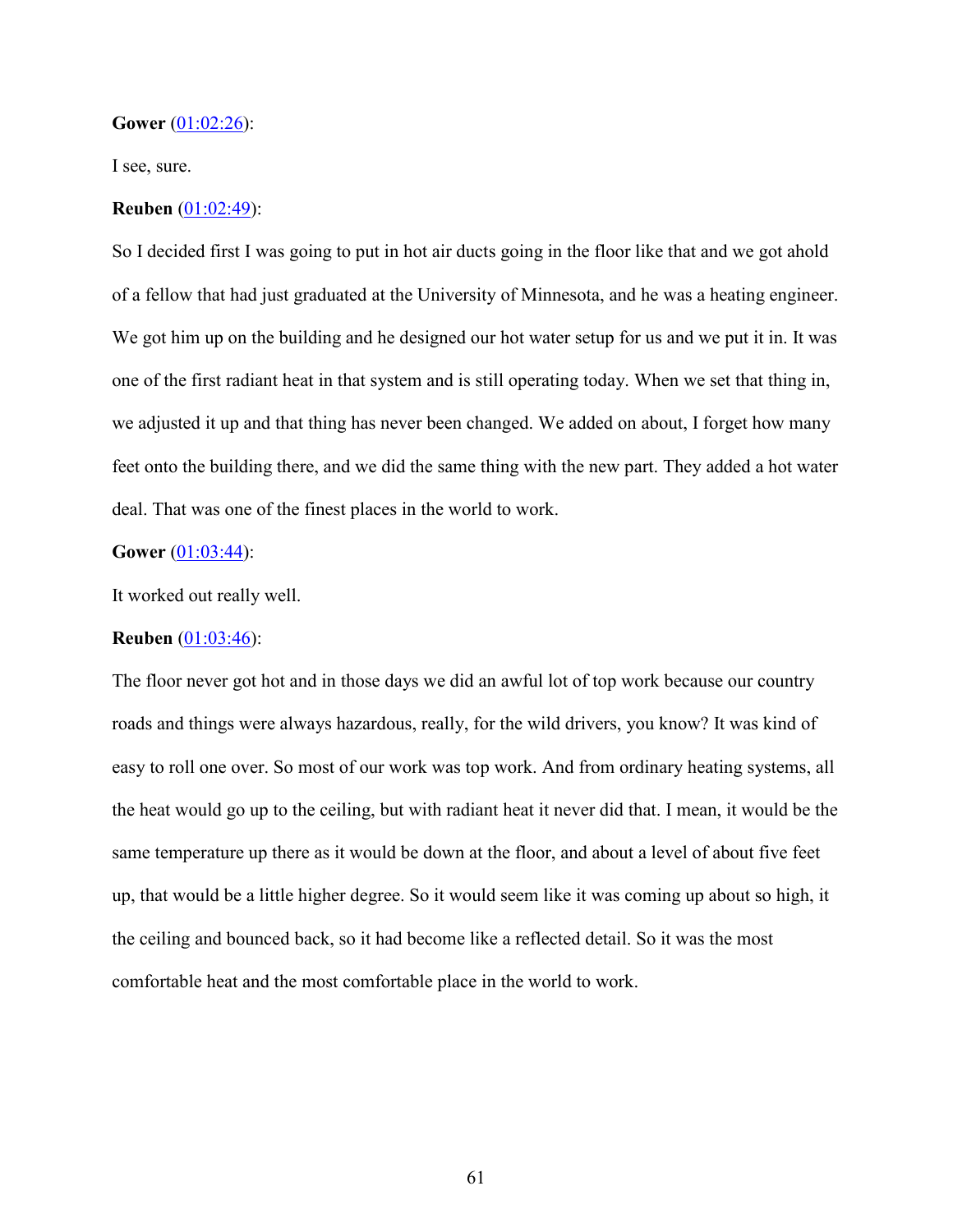### **LeDoux** (01:04:51):

I had a question. During World War II, how was your business as far as the bodywork in some of the dealerships? How were they affected by, for example, the reconversion, the cutback of making cars in different parts of the country? The scrap metal drives and all that.

## **Reuben** (01:05:10):

It was real rough. We'd have a hard time to get our paint and have a real difficult time getting parts. In fact, we straightened out-- You really got to be a real good body man because you didn't hang on loose stuff. You just went in straight [crosstalk 01:05:31]--

## **LeDoux** (01:05:31):

Did your best with the old?

### **Reuben** (01:05:36):

Right. I had a fellow that come in with a Ford at that time and he needed a front fender, and there was just no way that we could get one. I says, "Well you just better pick up what you had left of whatever that front fender was and bring it in. We'll straighten it up and put it in." When he brought it in, it was about this big around and boy, I looked at that thing and I said, "Well, we'll labor." And I says, "Well, see what we can do." I rolled it out. Well I always say we and I was all alone, really. But I rolled it out, we scraped it out, put it on, and we did that all the time. You didn't throw anything away until you found out whether you could get a part for it.

#### **LeDoux** (01:06:32):

I don't imagine there could have been too many cars either coming into the showrooms or being sold because, remember, there was a rubber shortage and not many cars were being [inaudible 01:06:43] as I understand.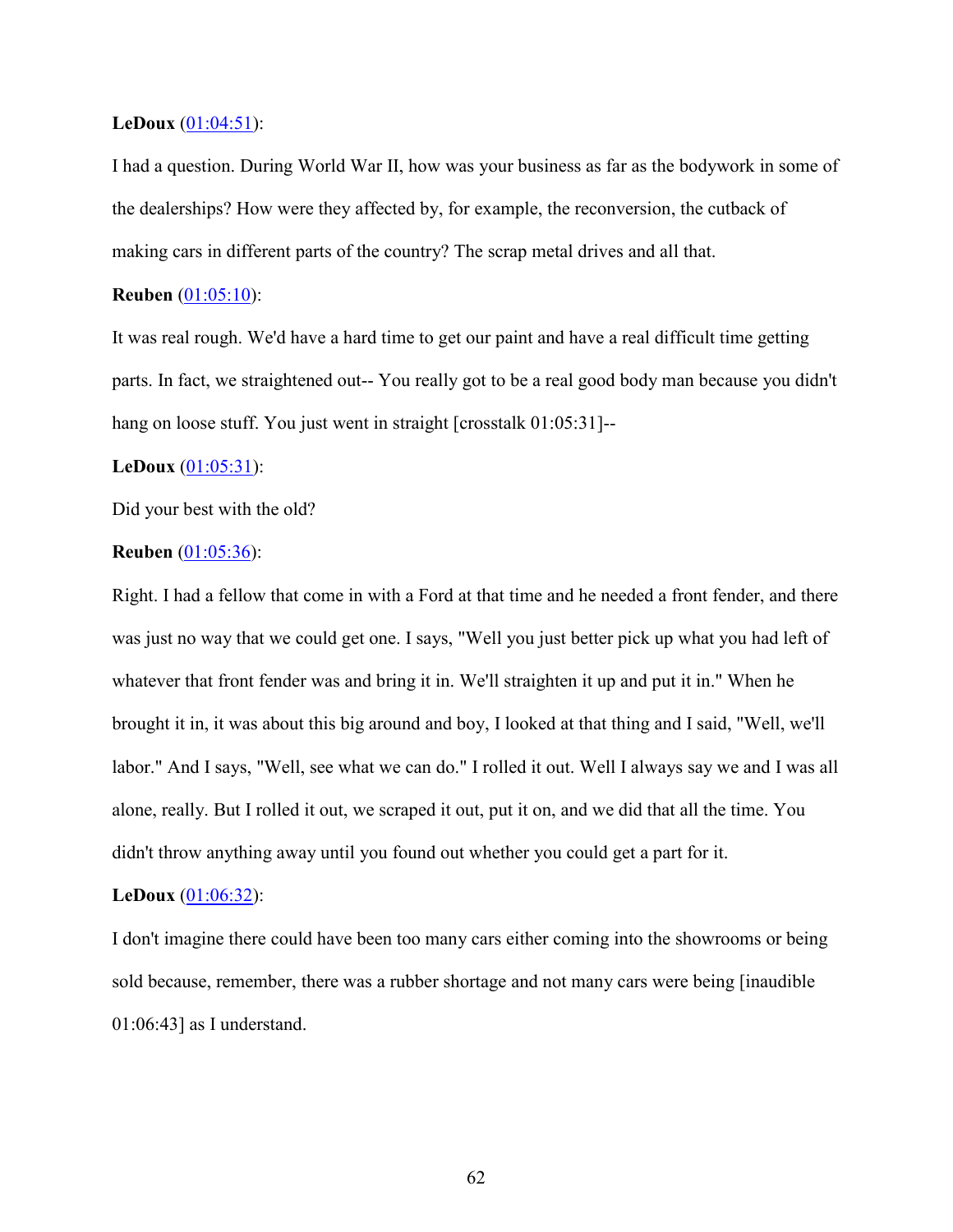### **Reuben** (01:06:43):

It was difficult, real difficult. There wasn't any cars that were-- Well, there were cars that were being sold, but I presume that they went through the same kind of a cycle as-- I mean, just like politics with everything. You'll have to acknowledge the one thing that there are a lot of people that have got a little foresight and there's other guys that are just loaded with hindsight, and I'm one of the hindsight. But the guys would cop onto anything they could get their hands on and double the price on it. You'd have your dealers that were real good dealers that got the cars and they could put any price they wanted to, almost, on the car because you just lead so much money under the table there and then we'll give you a ripping job on the thing, and that's the way that it worked. There was a lot of that going on. There's just that type of thing that goes on all the time. **LeDoux** (01:08:06):

After the wars and when controls were lifted and the plants went back to making cars each year, did your business and others then experience kind of an upsurge in demand for bodywork and demand for cars, et cetera? Did you notice it then?

### **Reuben** (01:08:23):

Well, it was a lot better. It was a lot better, the improvement-- I don't think that we suffered financially during the war at all. The only thing that I know that we had trouble with was because when they'd come in to freeze everything there was down the line, like our labor charges were all froze and all that stuff, so if you did certain specific items, you just had better stick to that particular figure or some guy could turn you in—

## **Reuben** (01:09:00):

That particular figure or some guy could turn you in for it. I think I was turned in at one time for something. I don't remember just what it was. But our local office just took care of it like that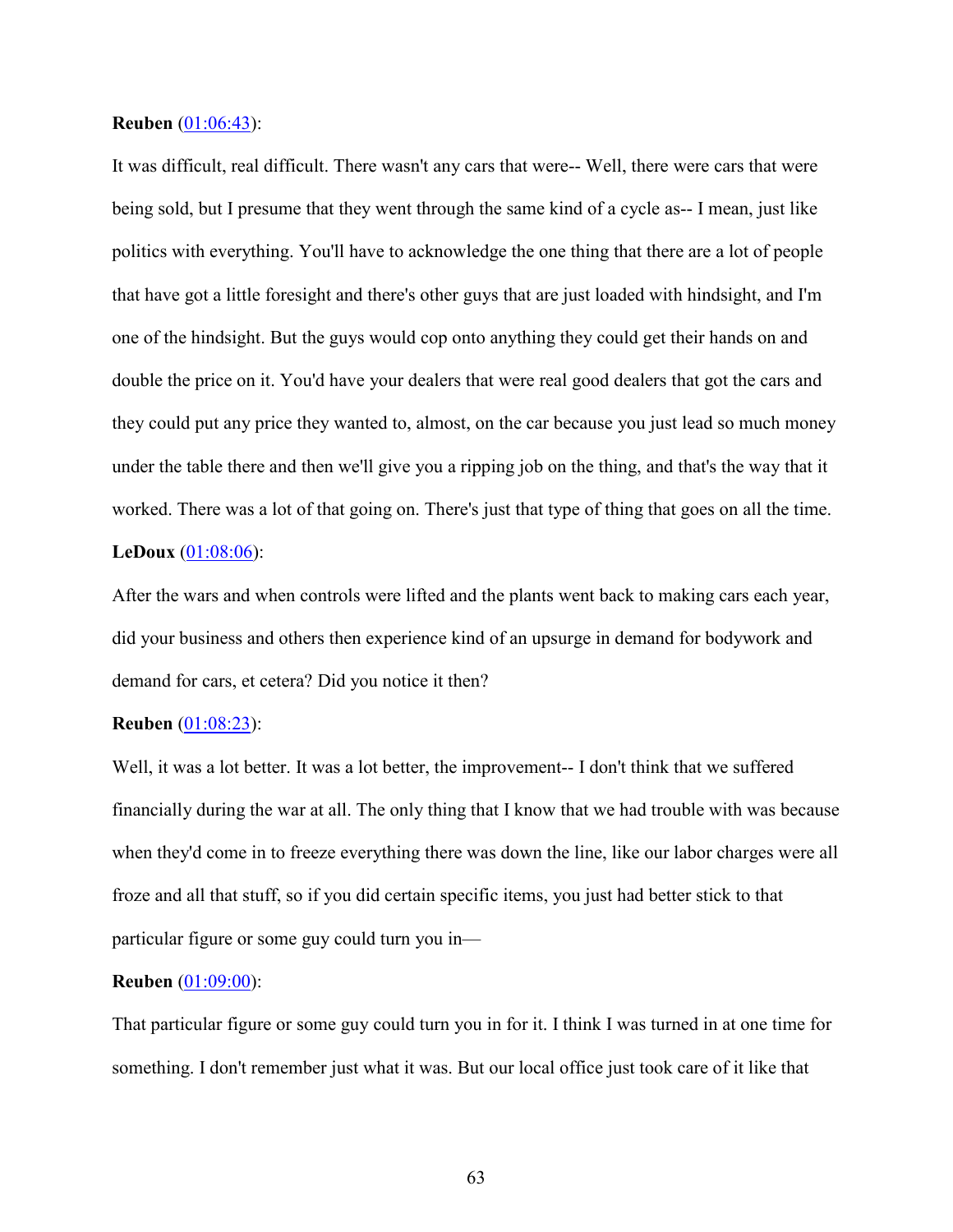and it was cleared with no problem at all. I haven't any idea today what I was turned in for, but just somebody probably that maybe had a chip on their shoulder or something. Things are hard to figure out what those are. But I can recall that one. But our local office just took care of it. I didn't have any problem. I think what it was was a General Motors insurance deal. I put in the glass or something and they figured the charge was too much or that we'd broken some deal. But they handled it over in our own local office. Evidently, nothing was wrong, so it was all right. **Gower** (01:10:12):

Yeah. Actually, I would think that probably your business might've been even better during the war.

**Reuben** (01:10:20):

Oh, it was.

**Gower** (01:10:20):

Because more people--

## **Reuben** (01:10:20):

It was good.

**Gower** (01:10:21):

--they couldn't just go get a new car.

**Reuben** (01:10:22):

No.

## **Gower** (01:10:23):

They had to get repairs on the body and so on.

**Reuben** (01:10:26):

It was--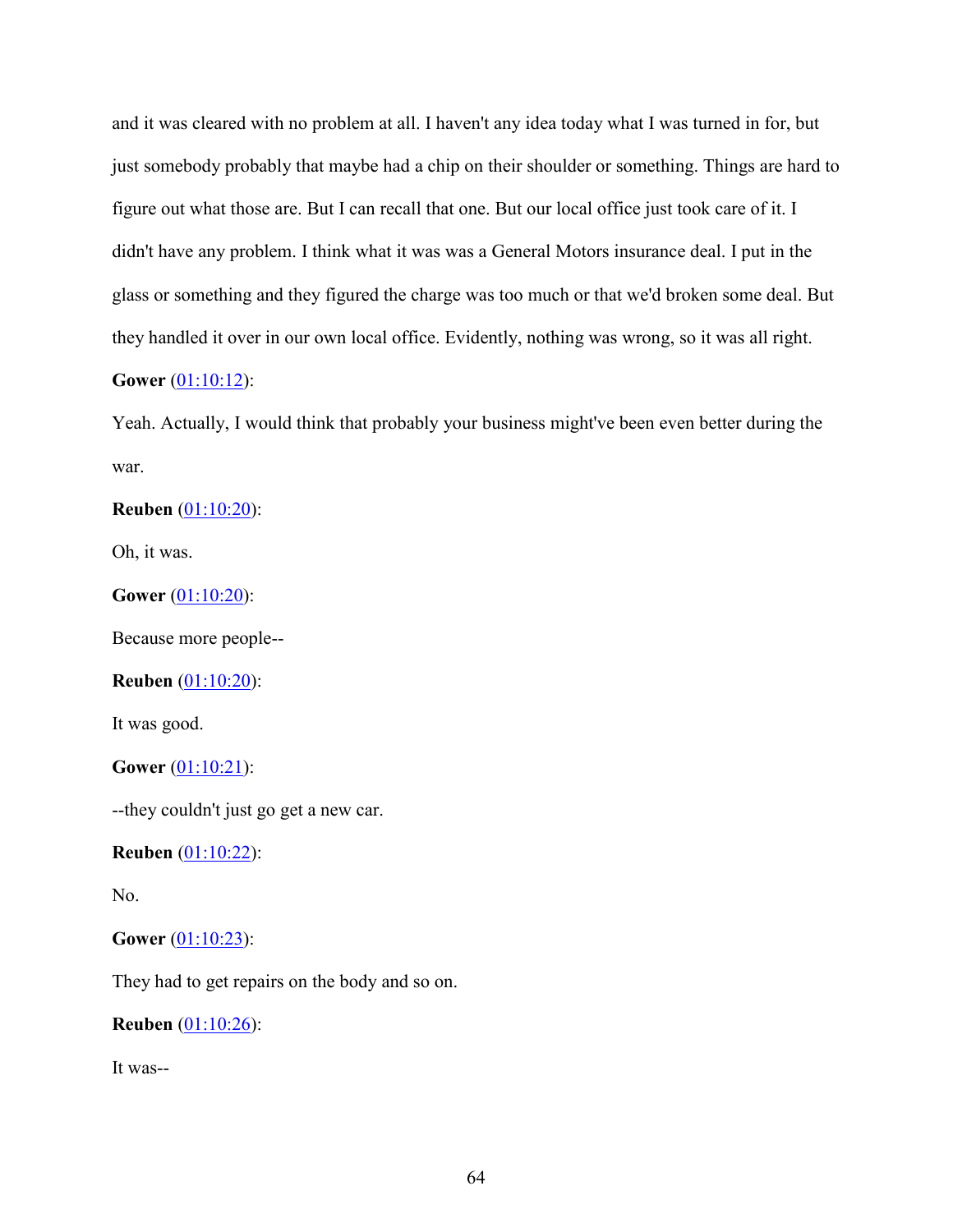**Bonna** (01:10:27):

You had a list.

**Reuben** (01:10:27):

Oh, sure.

**Gower** (01:10:29):

A waiting list all the time? Sure. Yeah. Even though there would be the problems on getting the parts.

**Reuben** (01:10:36):

Right.

**Gower** (01:10:36):

And so on. Yeah.

**Reuben** (01:10:38):

Sure. I recall David, when he was just a little boy. I don't know. How old would he have been

then? About 10, 12 years old?

**Bonna** (01:10:47):

He was 12 when you bought the new one.

**Reuben** (01:10:48):

Oh, then he would have been--

**Bonna** (01:10:48):

He was--

## **Reuben** (01:11:00):

He would have been 10 years old. He'd come down and help me. He was a little boy.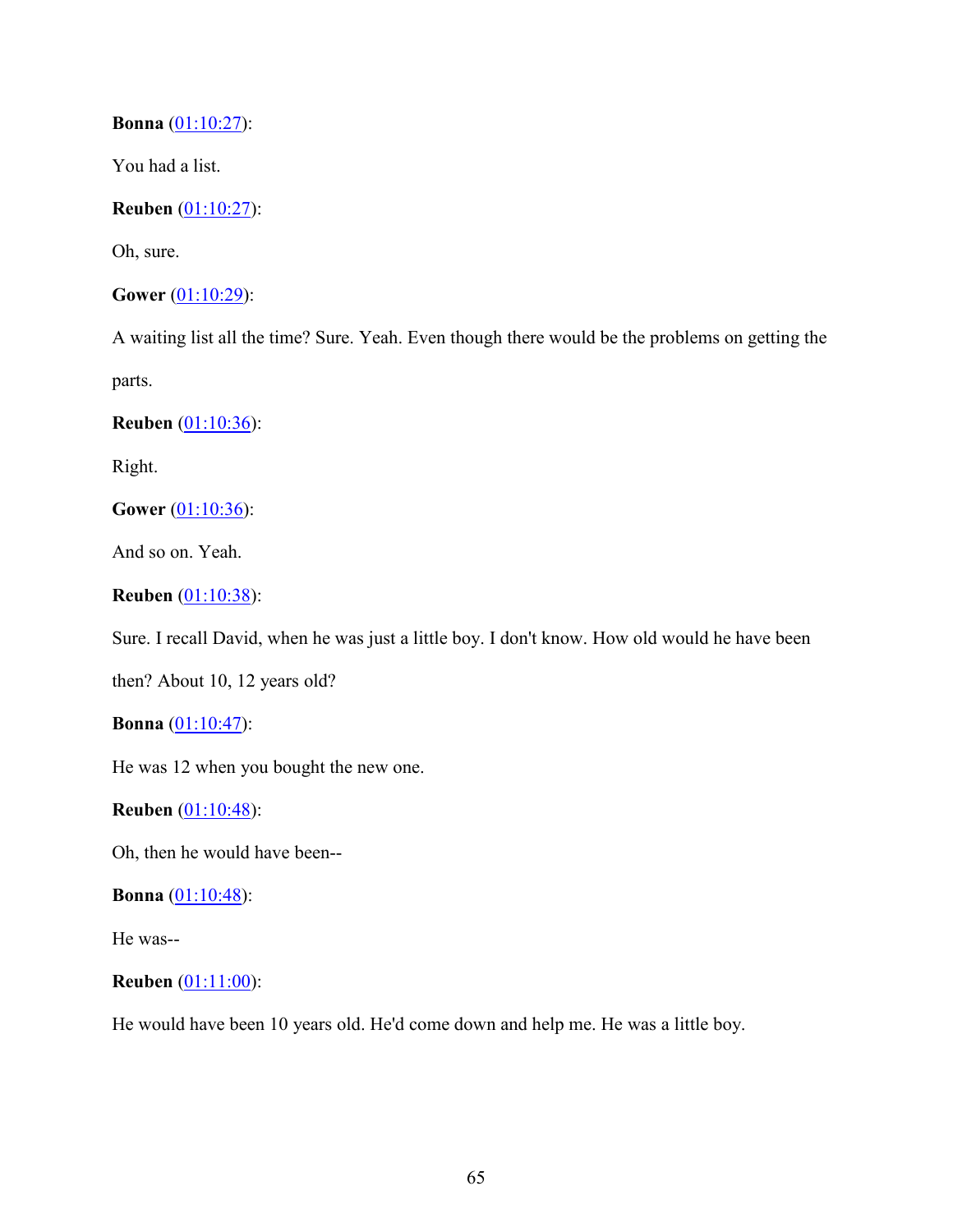# **Gower** (01:11:02):

Oh, did all of your sons help you a little bit?

# **Reuben** (01:11:05):

No. Oh, after we got--

**Gower** (01:11:08):

Yes.

## **Reuben** (01:11:11):

Yes. I had Jim. Let's see. Yes, all of them did. John and David of course, they were with me in the later years.

## **Gower** (01:11:11):

Sure.

## **Reuben** (01:11:23):

After they graduated from going through school and so forth. In fact, David managed it after my retirement or when I could have retired. I stayed in, but I just turned it over to Dave to run. I still worked there and everything.

## **Gower** (01:11:47):

Your son David has this business now, is that right?

## **Reuben** (01:11:50):

No. We sold it out to the school and made a vocational body school out of it.

## **Gower** (01:11:55):

Oh, you sold your business out for this?

**Reuben** (01:11:57):

Oh, sure.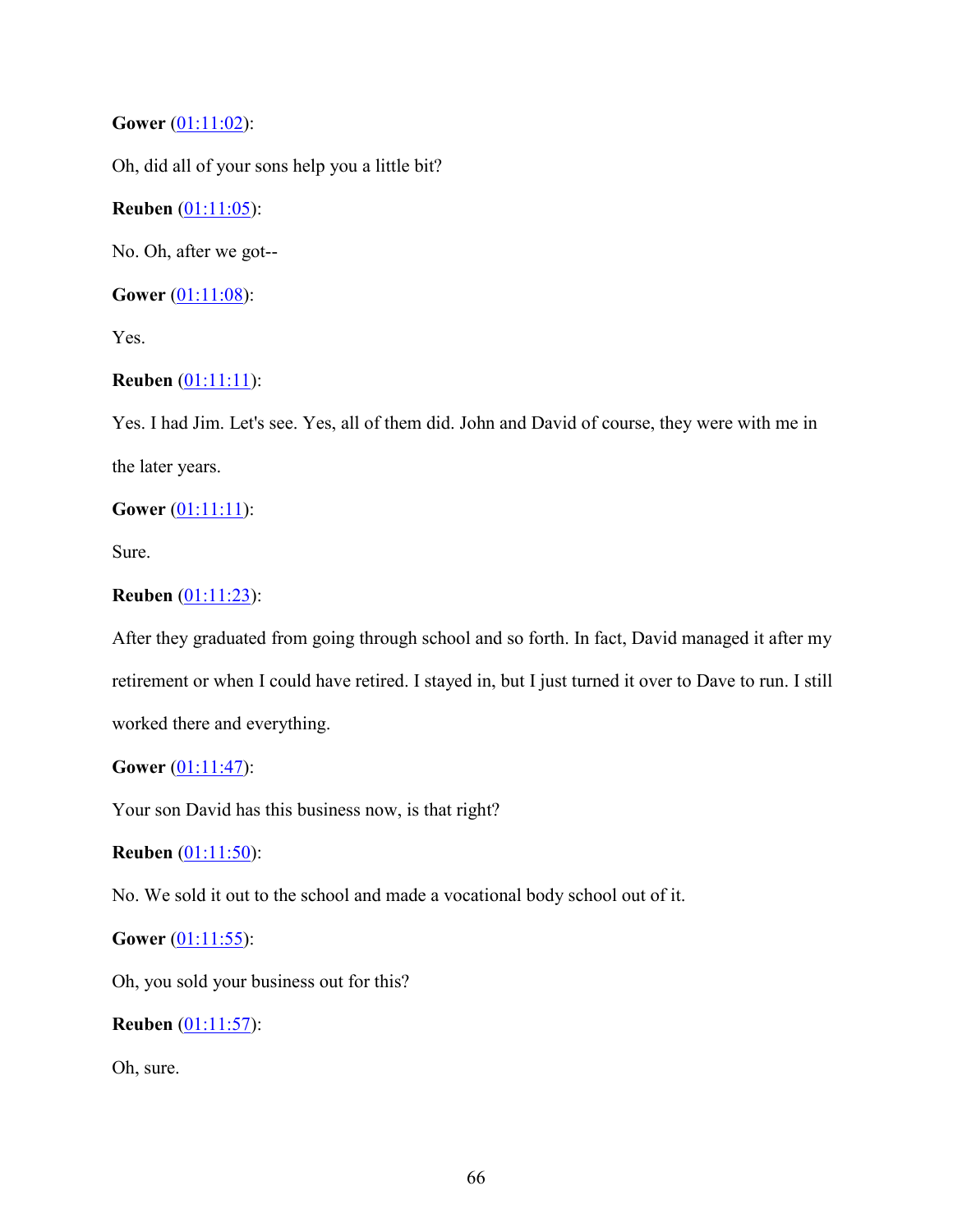**Gower** (01:11:58):

I see. I didn't realize that.

**Bonna** (01:11:58):

Last year.

**Reuben** (01:11:58):

Sure.

**Gower** (01:12:00):

Right. Sure.

**Reuben** (01:12:00):

It got sold to the school.

**Bonna** (01:12:03):

Sold it a year ago.

**Gower** (01:12:04):

This is to the local school district.

**Reuben** (01:12:04):

Right.

**Bonna** (01:12:04):

Three schools.

### **Reuben** (01:12:05):

Well, yeah. It takes in about three school districts.

**Bonna** (01:12:11):

Milaca.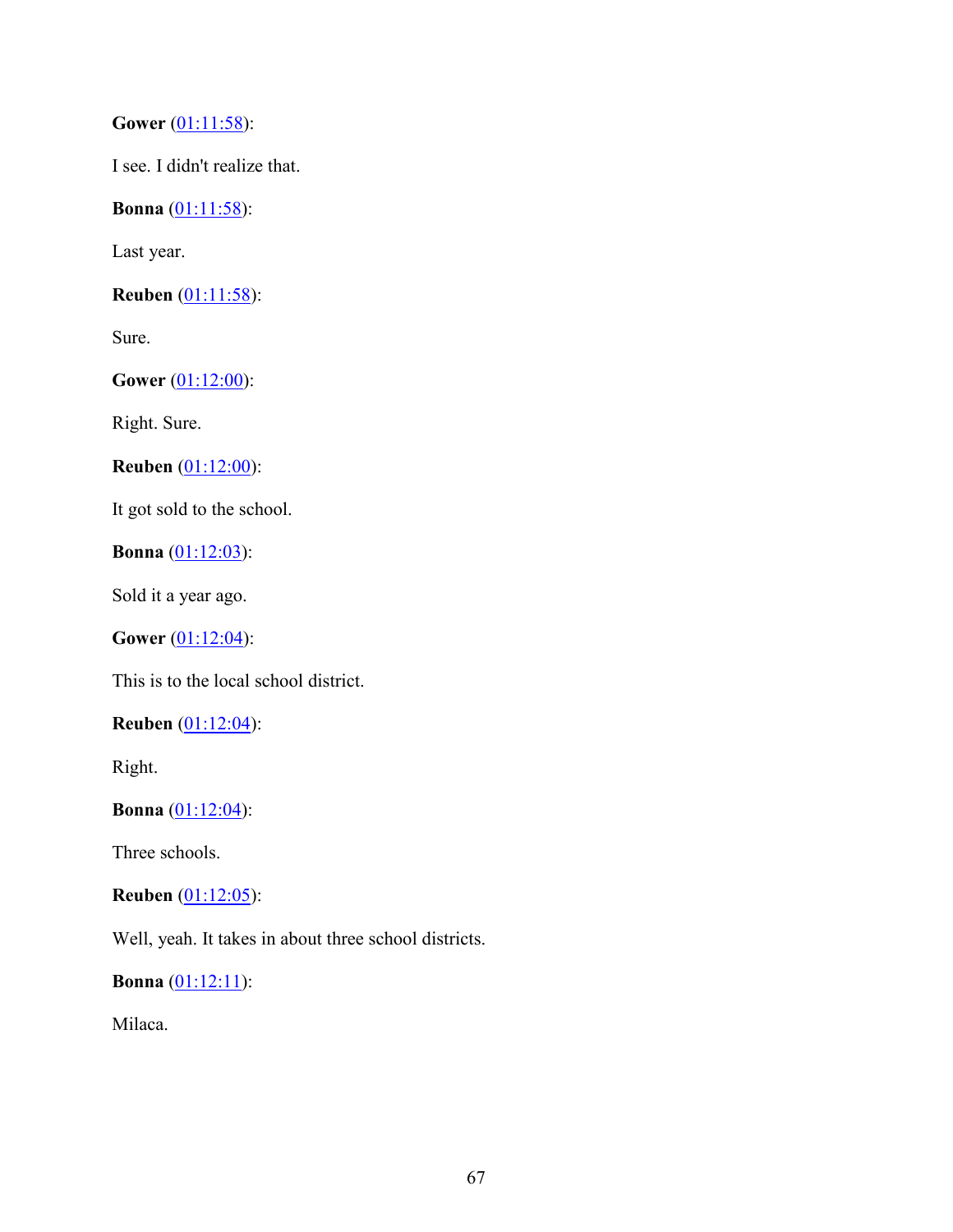**Reuben** (01:12:11):

Foley.

**Bonna** (01:12:12):

Foley, Isle.

**Reuben** (01:12:17):

And Milaca.

**Gower** (01:12:17):

But this is not an area vocational school type of thing then. It's run through your local school or

school district?

**Reuben** (01:12:26):

Right. It's just for high school. It isn't your area educational at the same time.

**Gower** (01:12:31):

Right. Beyond the high school years. Right.

## **Reuben** (01:12:33):

No.

## **Gower** (01:12:35):

Does it concentrate just on body work or is it all kinds of work to do with automobiles?

**Bonna** (01:12:42):

Just body work.

# **Reuben** (01:12:42):

Our particular set up there was just body work.

**Gower** (01:12:42):

Just body work? I see.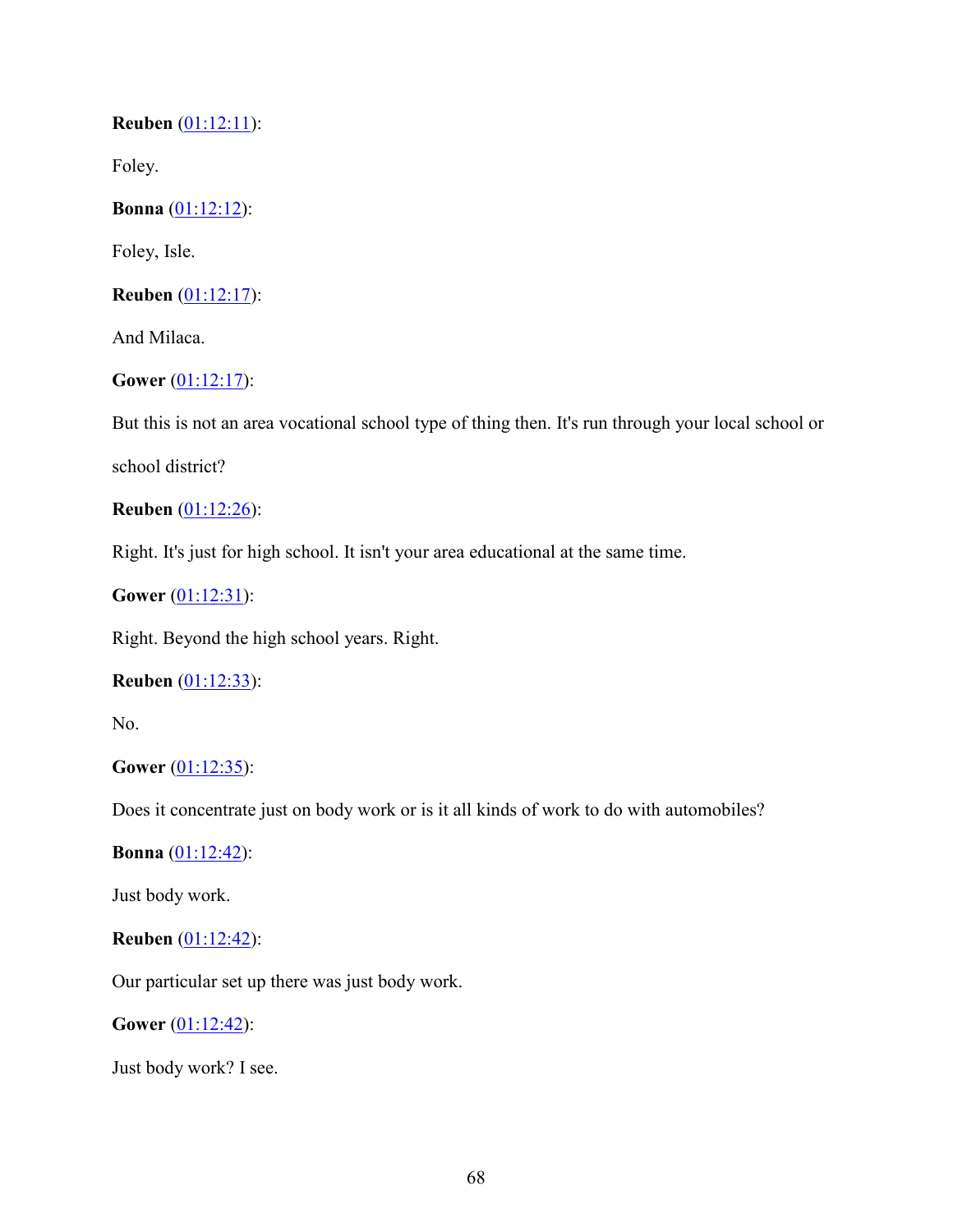## **Reuben** (01:12:48):

They have their own mechanic department in another place and they also have carpentry set up in another place, but the one at our place was just vocational for body work.

**Gower** (01:13:07):

Your son David--

**Reuben** (01:13:08):

**LeDoux** runs it.

**Gower** (01:13:10):

Oh, John runs this school?

**Reuben** (01:13:13):

Right.

**Gower** (01:13:13):

What about David? What's he doing?

**Reuben** (01:13:14):

David is working for--

**Bonna** (01:13:14):

Gorecki.

**Reuben** (01:13:16):

For Gorecki here as a process engineer. That's what they're trained to work for up here.

**Gower** (01:13:16):

Gorecki?

**Reuben** (01:13:26):

Gorecki.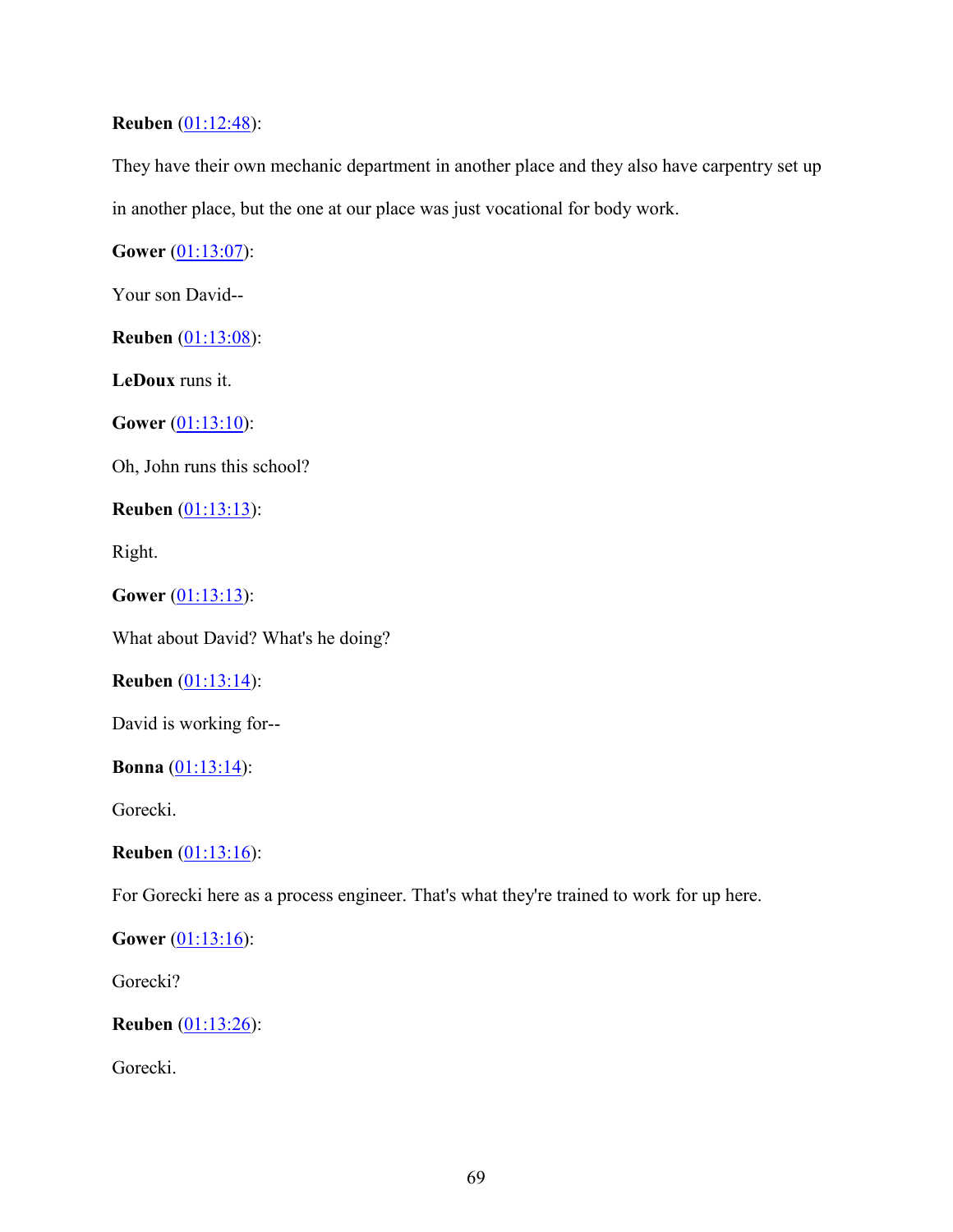**Gower** (01:13:27):

How do you spell that?

**Bonna** (01:13:29):

They manufacture things for--

**Reuben** (01:13:31):

Minnesota mining.

**Bonna** (01:13:32):

Minnesota mining.

**Reuben** (01:13:33):

Is it G-O-R-I-C-K?

**Bonna** (01:13:39):

G-O-R-E-C-K-I.

**Gower** (01:13:42):

G-O-R-E-C-K-I. Okay. Gorecki Manufacturing.

**Reuben** (01:13:49):

He taught in vocational as a part-time teacher in Anoka in the area of vocational.

**Gower** (01:13:59):

This was David?

**Reuben** (01:14:00):

Yes. He's a good front end alignment man.

**Gower** (01:14:00):

Sure.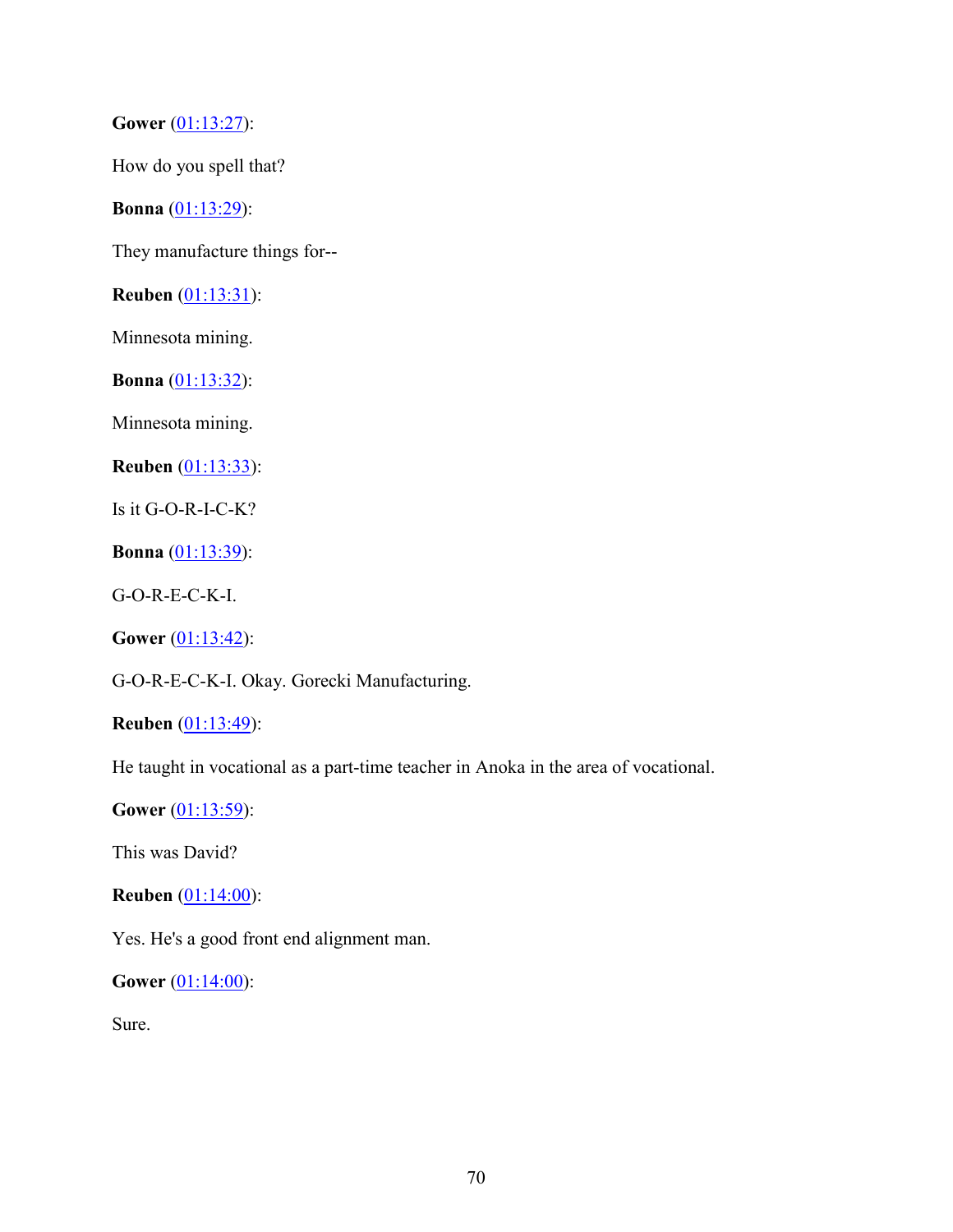## **Reuben** (01:14:06):

Front end and brakes and all that.

**Gower** (01:14:08):

Sure.

**Reuben** (01:14:09):

**LeDoux** was a very good body man.

## **Gower** (01:14:15):

Okay. John, what were you going to ask there?

## **LeDoux** (01:14:17):

I was just going to ask, what changes if any, have you noticed through the years in the automotive business from the different ends you pursued in Milaca. [inaudible 01:14:26]? What changes have you noticed in the way business is done or the way it works? Just the climate maybe.

## **Reuben** (01:14:36):

Well, I think there is one thing. During my particular period of coming up, we did a lot of service work for people that you never charged them anything for it. A guy would come in, "My door doesn't work very good." You would go out there and oil it and adjust it up and try it a few times. "How much?" "Oh, that's okay. Forget it." Now you go in there and there's nothing that they can forget and it isn't because they're hoggish or anything about it at all. It's just that they just can't forget it. They've got to charge you for every darn thing they do. There's no way to do it any different.

## **Gower** (01:15:35):

Why do they have to do that?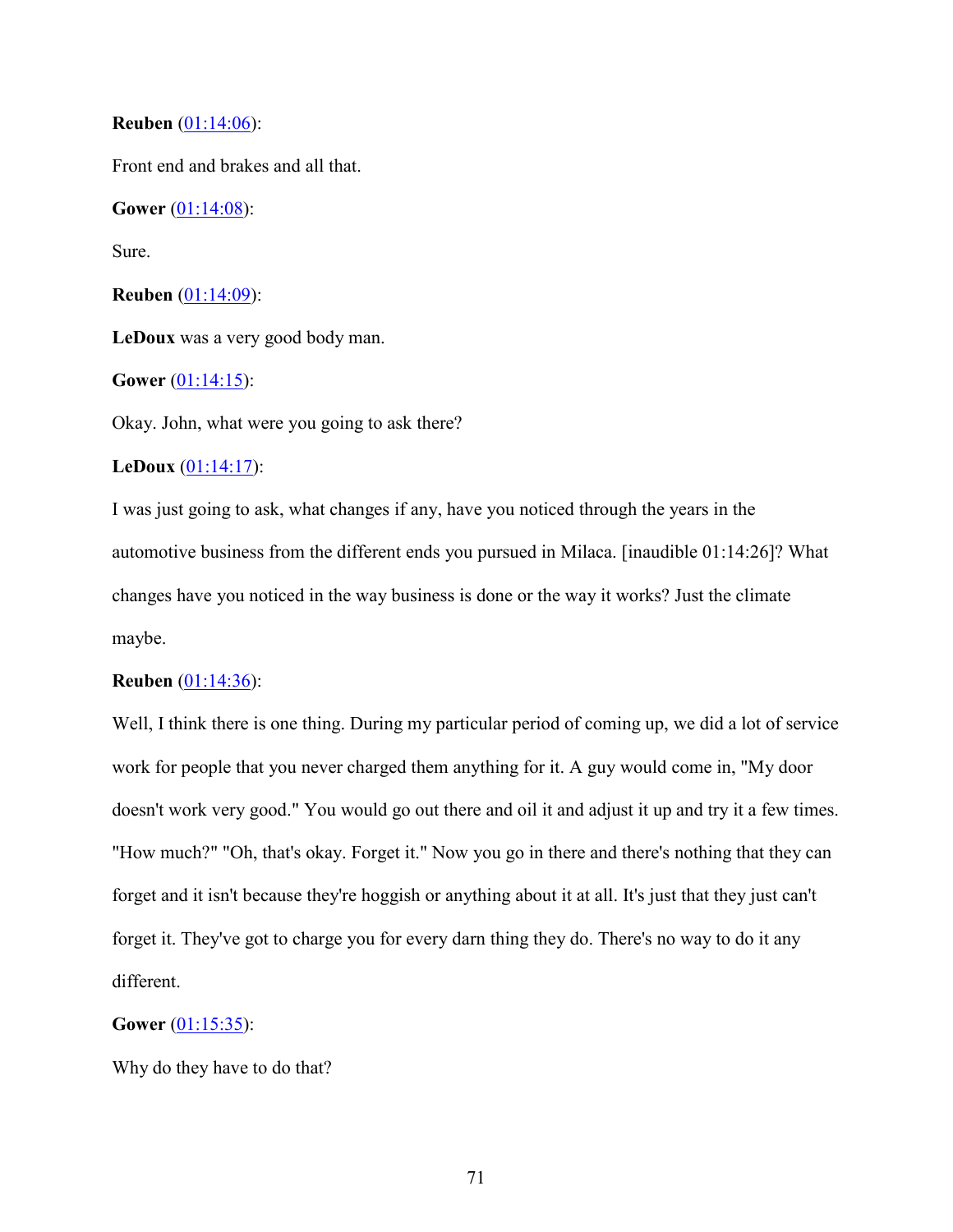#### **Reuben** (01:15:36):

Because our insurance is so terrific and for all the rules and regulations that your shop has got to operate on, that a person can't run a shop and really come out by hiring a bunch of men and paying all the benefits and things that they've got to have nowadays that we didn't have to do before. It's just absolutely terrific. I know because we were in for a long time on the hard end of it and it was much easier to come out with a buck and get some place than it is now, even though the prices are terrific. I just had a new alternator put on my Buick. It cost me over 90 bucks and it was 17 bucks labor.

### **Gower** (01:16:38):

Yeah. Have you noticed, for example earlier, there were many different kinds of cars?

### **Reuben** (01:16:46):

Yeah.

## **Gower** (01:16:46):

Now you've narrowed down to the big three.

#### **Reuben** (01:16:49):

Yes. Right.

#### **Gower** (01:16:50):

That would be a difference.

#### **Reuben** (01:16:52):

We would have cars of every make that you could think of. It was really terrific when you come down to it.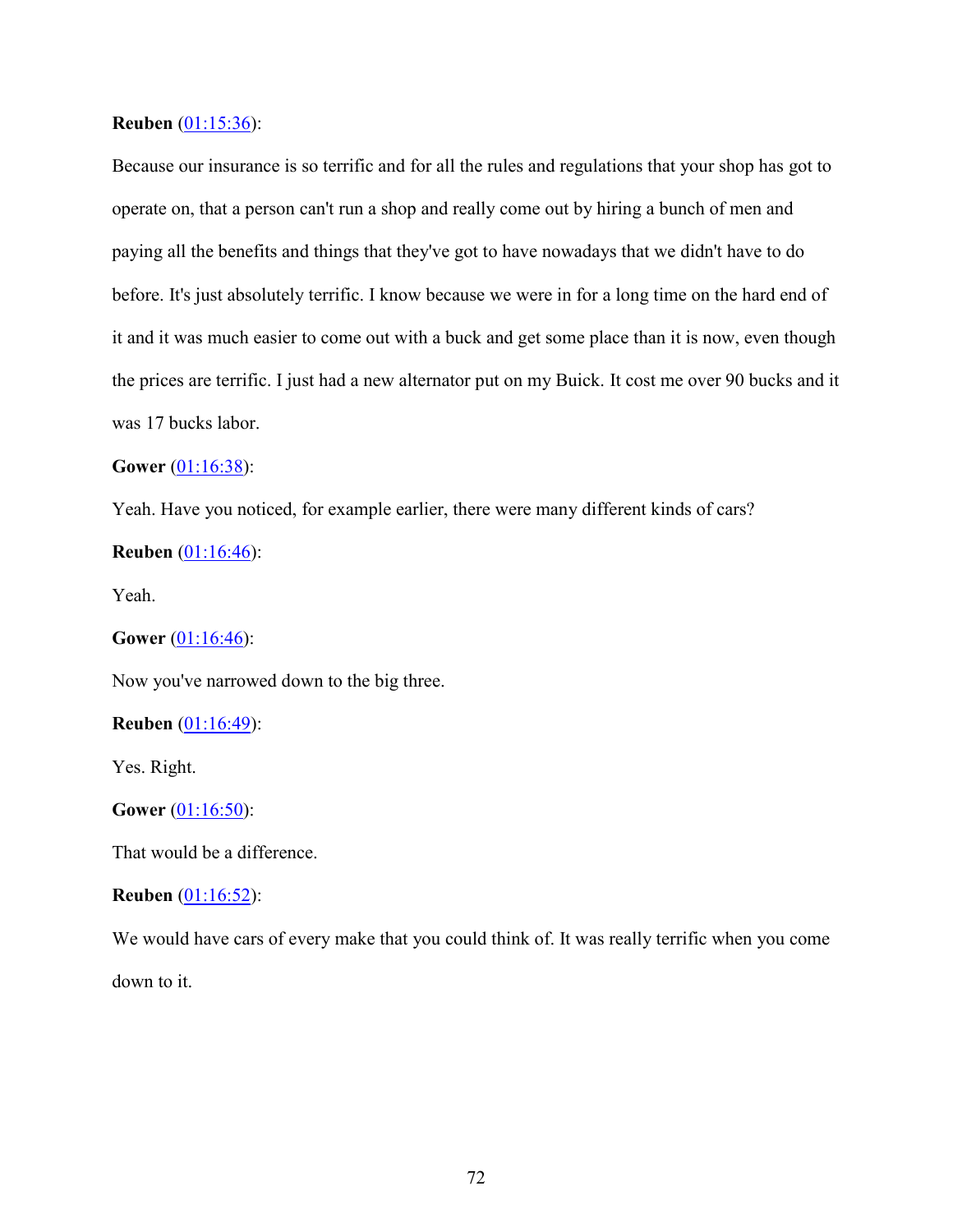#### **LeDoux** (01:16:58):

Does it make it more interesting as far as doing the body work for it, I would imagine with all the different brands?

### **Reuben** (01:17:04):

It was so difficult to get the parts.

#### **LeDoux** (01:17:04):

Oh, yeah.

#### **Reuben** (01:17:08):

When I first started in body work, now you can buy anything you want for a car. It can be replaced. The time when I first started and a good many years of it, boy, you saved every piece you took off, like a molding or anything like that, which were probably nailed on and the nail holes were plugged and all that. You saved every scrap of thing that there was. You never knew that you could get another piece for it. You just did it with what you had there.

#### **Gower** (01:17:48):

Do you think there's been quite a change in the way in which the cars are sold now than back in those days or is that about the same as you would recall?

#### **Reuben** (01:18:03):

It seems like there is a big change to me because they will always give me so much above the cost, for instance. That seems to be in a lot of places, a common thing. I can't remember that we ever did anything like that. We probably never got our full price up because you always traded with a guy and the guy could hop from your place to the next guy and so forth down the line and probably make themselves whatever difference he figured was necessary in order to make the deal. I don't think we do that too much anymore. I think it's just the other way around.

73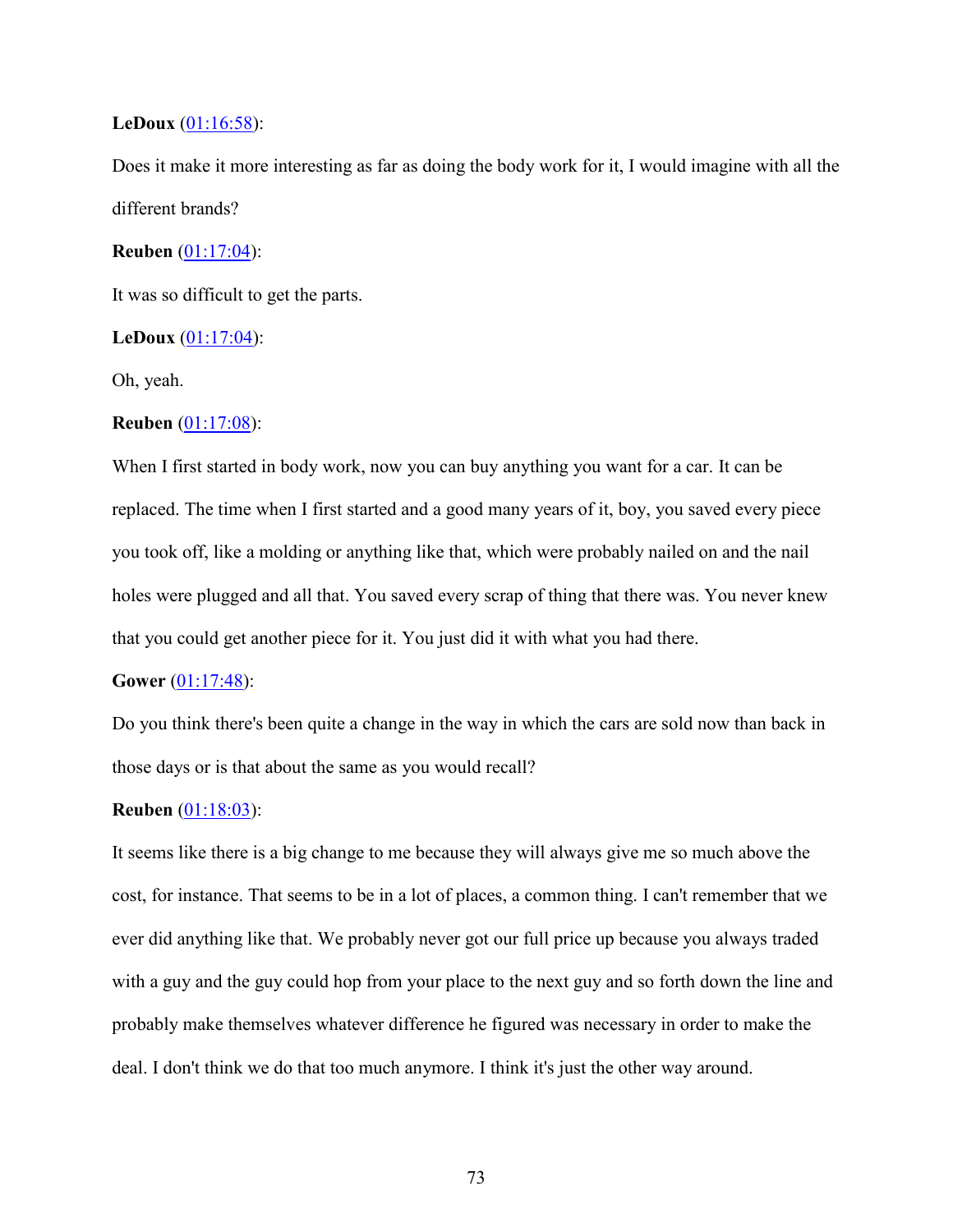### **Bonna** (01:18:51):

Would you like a cup of coffee?

## **Reuben** (01:18:53):

Better put it on.

## **Gower** (01:18:54):

Yeah, that'd be fine. Do you think you've noticed many changes here in Milaca? Let's see, you've

lived here for 76 years?

## **Reuben** (01:19:06):

Getting there.

**Gower** (01:19:06):

Right. Have you noticed very many changes, do you think?

## **Reuben** (01:19:11):

Well, I presume noticing changes, you're growing in with it all the time, so you don't pay any attention.

### **Gower** (01:19:23):

Sure. Right.

### **Reuben** (01:19:24):

But I would assume that the changes have been quite great. I think one change that I would say would be very noticeable would be in the governing factor in our communities. I think the reason--

### **Gower** (01:19:49):

How so? What do you mean by governing factors?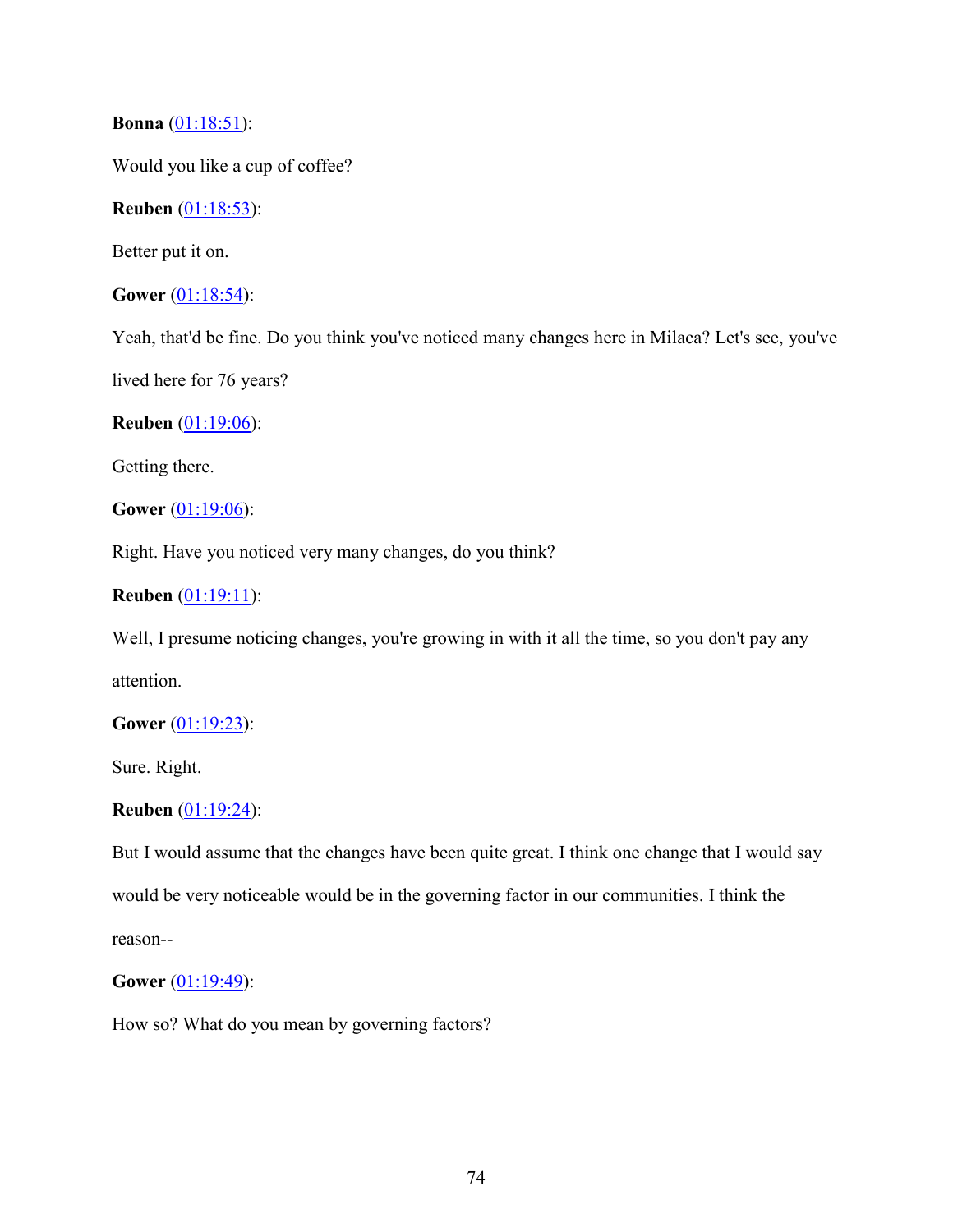#### **Reuben** (01:19:52):

Like where you had a mayor in a town and then you probably had a city clerk or something who took care of everything. Now it's getting to be where people don't realize that even in the small community, that there are a lot of big wheeling and dealing going on. I mean, we've got our government, you can get funds to do this and funds to do that in your water system, sewer systems, and all those things. The older things are becoming outdated and have to be replaced. It requires better engineering staff and all those things in order to operate these things. I think another thing that you'll find is if there are people, that would be a lot of people in my age bracket, we go back to the dollar and the two dollar an hour deal. Now you're paying 15, 16, 17 dollars an hour. It's hard to pound it into those guys that it costs money to do these things. I would probably be like that too, but I've come up with it, so I know it's just the way that it is. I have of course, a little inside track on this because my son is the mayor of the town here.

**Gower** (01:21:26):

Your son is the mayor? John?

### **Reuben** (01:21:27):

Yeah, John is.

#### **Gower** (01:21:28):

Oh. Was he elected? Is that how it is?

#### **Reuben** (01:21:31):

Yes. Well, the first one mayor resigned and then he was appointed to fill the job and then he was elected.

**Gower** (01:21:43):

He was elected. Sure.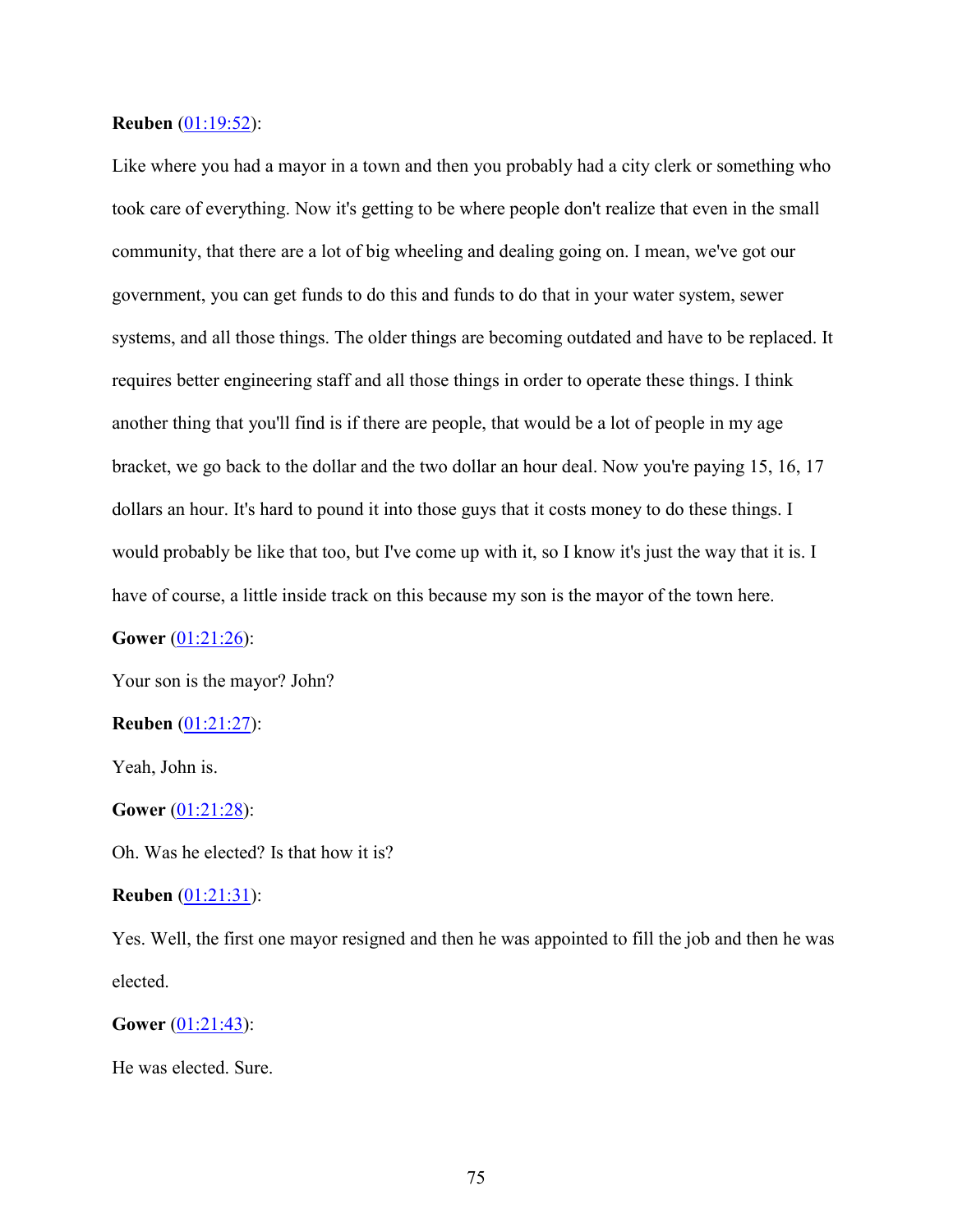## **Reuben** (01:21:44):

But I've had a little privilege of understanding and seeing some of the things that have had to go on and really, it's getting to be run in the pretty high-class manner.

## **LeDoux** (01:22:00):

Would you say it was more of an outside governmental influence acting upon the town rather than a self-- Everything [crosstalk 01:22:08]?

## **Reuben** (01:22:08):

Well, I think there's a lot of outside influence because we have these opportunities. Don't you think so?

## **LeDoux** (01:22:08):

That's what I was asking.

## **Reuben** (01:22:08):

Yeah.

## **LeDoux** (01:22:16):

I'm just trying to clarify what you were saying.

### **Reuben** (01:22:16):

Right.

### **Gower** (01:22:20):

But there are many more people working for the town of Milaca?

## **Reuben** (01:22:23):

There is. We have, I don't know how many police officers we have. We have three or four police

officers. We had one guy that prowled the street at night.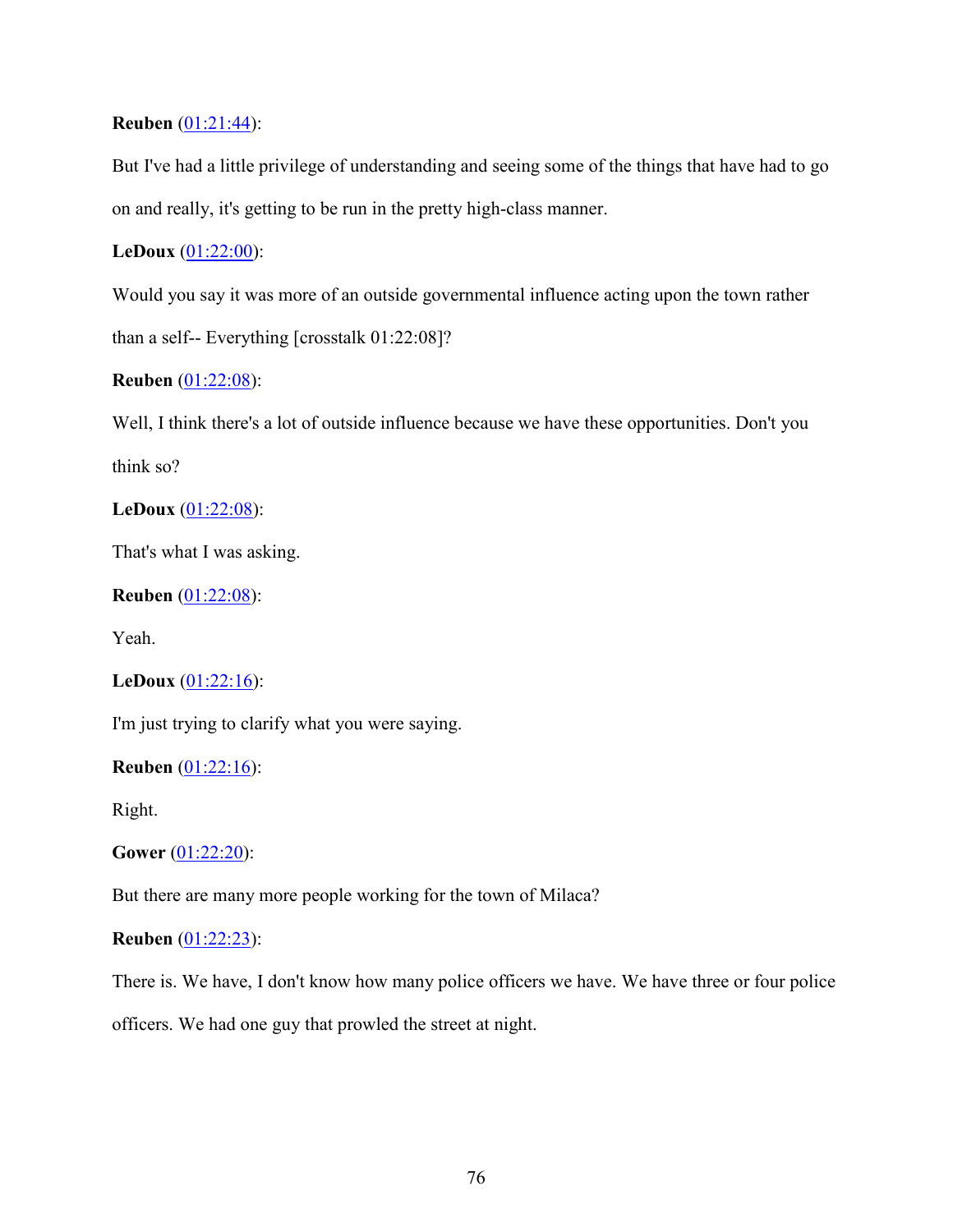## **LeDoux** (01:22:37):

Has that changed as far as law enforcement over the years that you would recall?

## **Reuben** (01:22:42):

Right. I would say law enforcement definitely.

**Gower** (01:22:46):

When you were young, you might have a person who was a part-time patrolman.

## **Reuben** (01:22:50):

Right. That went on probably after six o'clock.

### **Gower** (01:22:54):

Right. Now you've got maybe three or four full-time policemen. Sure. The town has grown

somewhat too though, right?

## **Reuben** (01:23:02):

Oh, sure.

## **Gower** (01:23:02):

Sure.

### **LeDoux** (01:23:04):

Has the ethnic composition changed? Has it always remained pretty much the same ethnic

group?

## **Gower** (01:23:11):

Is it pretty much Scandinavian or what?

### **Reuben** (01:23:15):

No.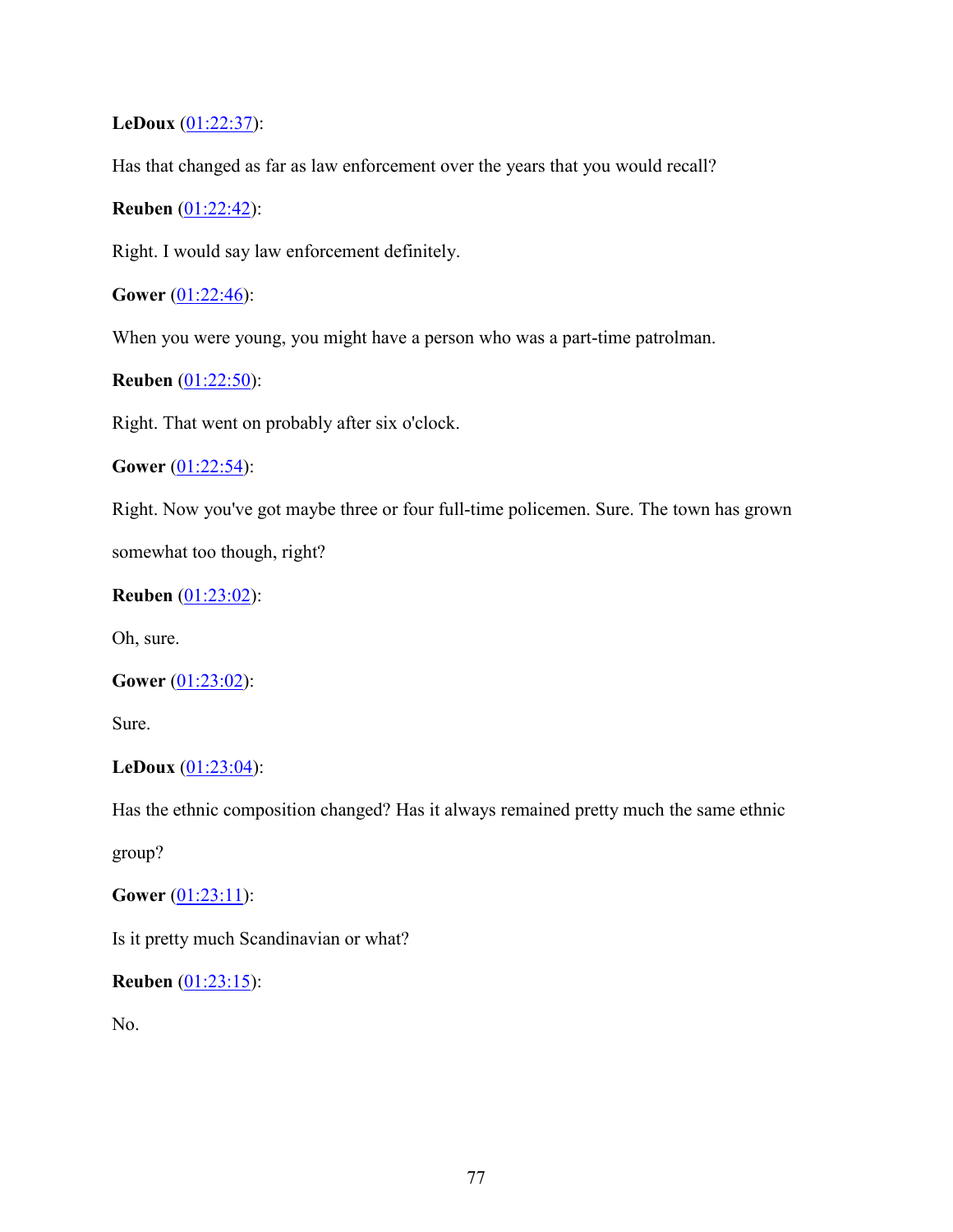**Gower** (01:23:16):

It's not?

**Reuben** (01:23:16):

No, I would say not because I hear names now that, boy, how'd they get all those letters in there?

**Gower** (01:23:23):

Is that then different to when you were growing up?

**Reuben** (01:23:23):

Right.

**Gower** (01:23:26):

When you were growing up, was it pretty much just Scandinavian?

**Reuben** (01:23:29):

Right.

**Gower** (01:23:29):

Swedish only or Swedish and Norwegian?

**Reuben** (01:23:32):

Well, I would say Swedish and Norwegian.

**Gower** (01:23:35):

Swedish and Norwegian.

**Reuben** (01:23:36):

It was all mixed there.

**Gower** (01:23:37):

Sure.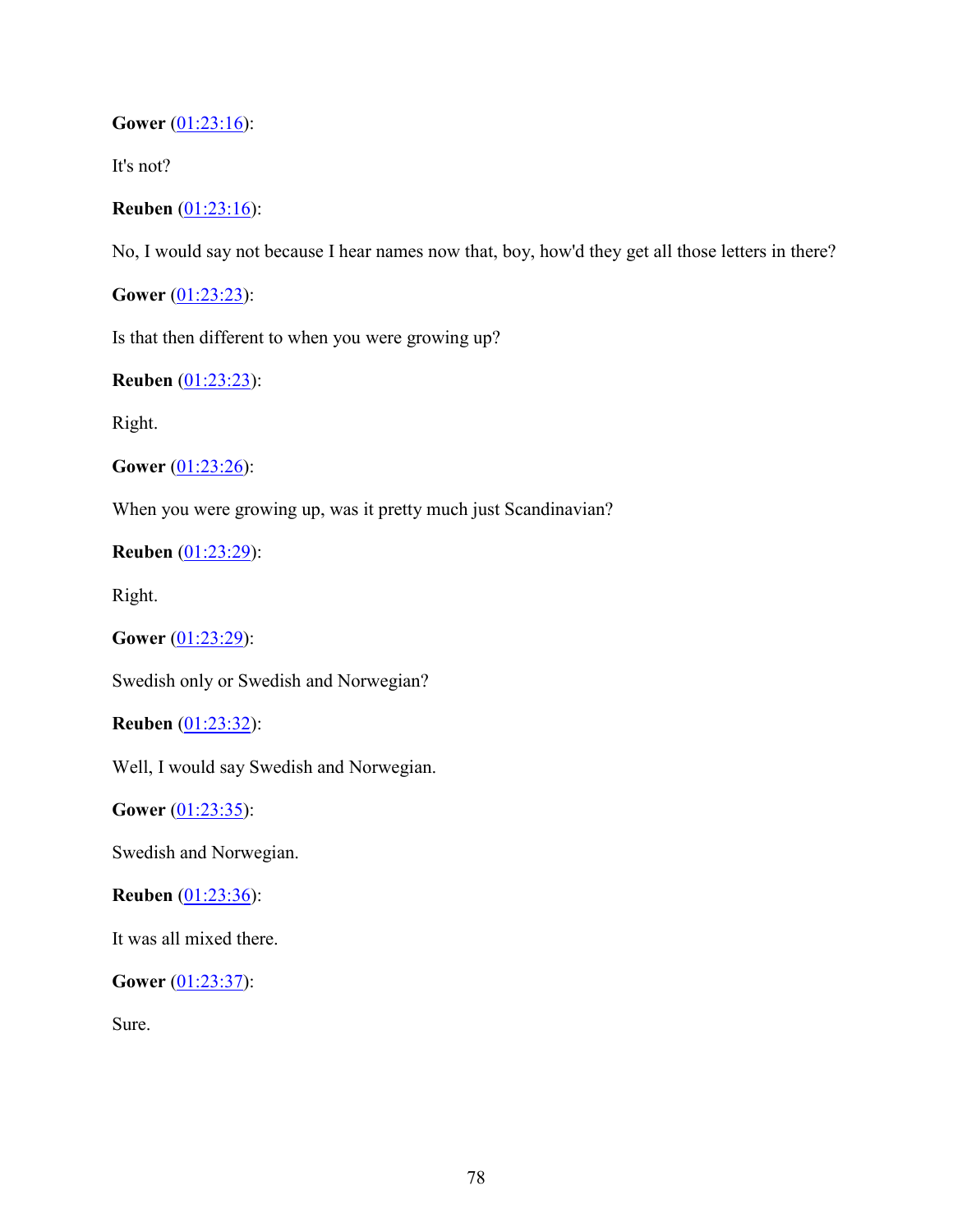### **Reuben** (01:23:38):

But you might have several Johnsons. One they'd probably call Whiskey Johnson.

## **Gower** (01:23:38):

Whisky Johnson.

### **Reuben** (01:23:46):

Another one, Nebraska Johnson. Then you would have some other Johnson, like perhaps Railroad Johnson because the guy had worked on the rail. Then you would have Peterson's going down here and Erickson's. There were different ones and they'd always hang these little extra names onto them, which I mentioned.

#### **Gower** (01:24:15):

Yeah, these nicknames.

#### **Reuben** (01:24:16):

Whiskey Johnson. Nelson's, it seemed like they had this Skunk Nelson because they were always trapping skunk.

#### **Gower** (01:24:33):

Oh, I see.

#### **Reuben** (01:24:33):

You could smell them coming into town.

#### **Gower** (01:24:37):

A little odiferous.

#### **Reuben** (01:24:38):

They had all of those things. I think we had perhaps more-- The only nationality I think, it has really turned into a melting pot than it ever has. You're not really associated too much whether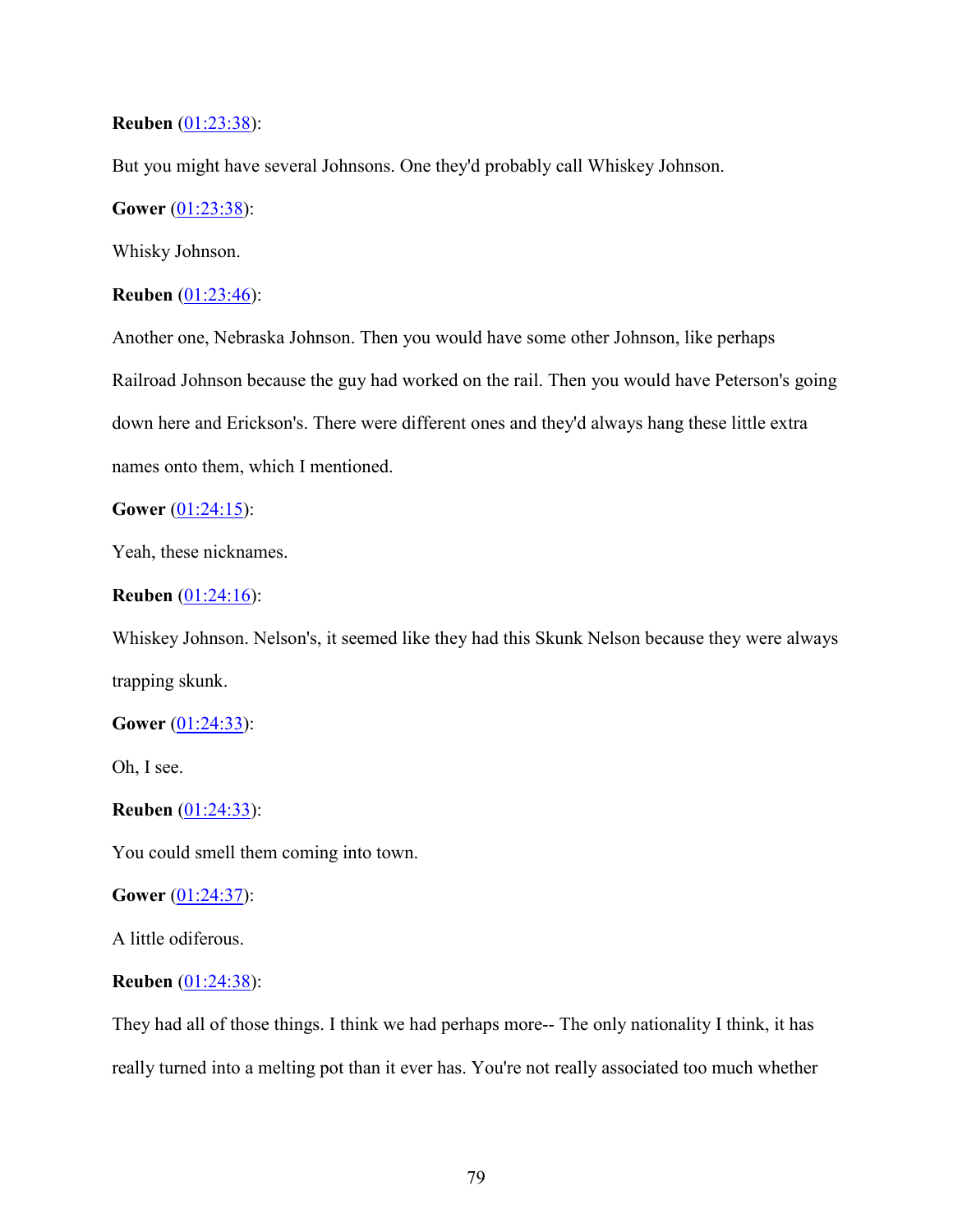it's Scandinavian and so forth. I think where we would have, you would call a church like Norwegian [inaudible 01:25:08]. Now they give it a different name. They probably knocked the Norwegian out and call it something else. We had the Swedish Baptist church and they would probably throw the Swede out because you might have all the Dutchman down [inaudible 01:25:26] and so forth and the rest of them probably coming in. All these things have changed. I'm sure there's been a vast change in the population and their names. It's just like getting a guy like Gorecki up here, mixed up with the Dahlstrom's and the Johnson's.

#### **Gower** (01:25:48):

Sure.

#### **Reuben** (01:25:51):

My dad, when he came to this, well before he left the old country, he was in the Swedish army and of course they had to serve for seven years. His name originally was Erickson. He and his brother had changed their name because there were so darned many Erickson's in the army. They couldn't hang enough nicknames on the signs. They took Dahlstrom for their name and they carried it to this country here.

#### **Gower** (01:26:25):

I see, sure.

#### **Reuben** (01:26:29):

My wife always works on this genealogy. I don't have anything to trace because all my dad was, was a sharp shooter in the Swedish army. That's as far back as I can go.

### **Gower** (01:26:44):

Oh, I see.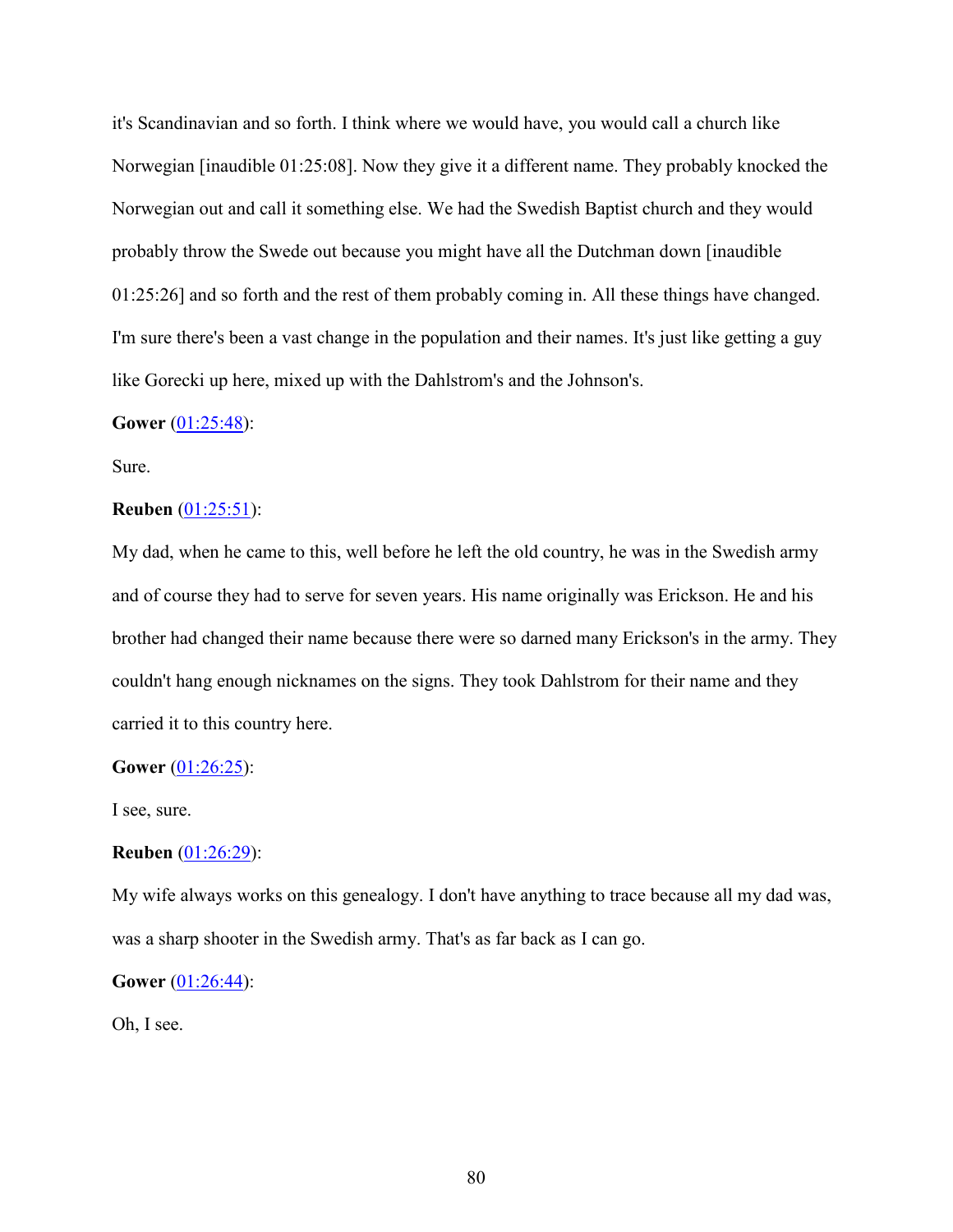#### **Bonna** (01:26:44):

What was your mother's father called? Was it a Burgermeister or something? What did he, do you remember?

**Gower** (01:26:55):

Your mother's father? Was he a mayor over there in Sweden of a town? Burgermeister?

**Reuben** (01:27:01):

Yeah, evidently.

**Gower** (01:27:06):

That would be mayor. Sure, sure.

**Reuben** (01:27:07):

Probably.

**Bonna** (01:27:08):

I just got that name from Ester.

### **Gower** (01:27:11):

Yeah. Now your son is the mayor here.

**Bonna** (01:27:11):

Yeah, he is.

**Reuben** (01:27:13):

I wish my sister was here. She could key you in pretty well on a lot of these things.

# **Gower** (01:27:23):

I was going to ask you, do you have a Swedish Baptist church here?

#### **Reuben** (01:27:27):

Yes, we do.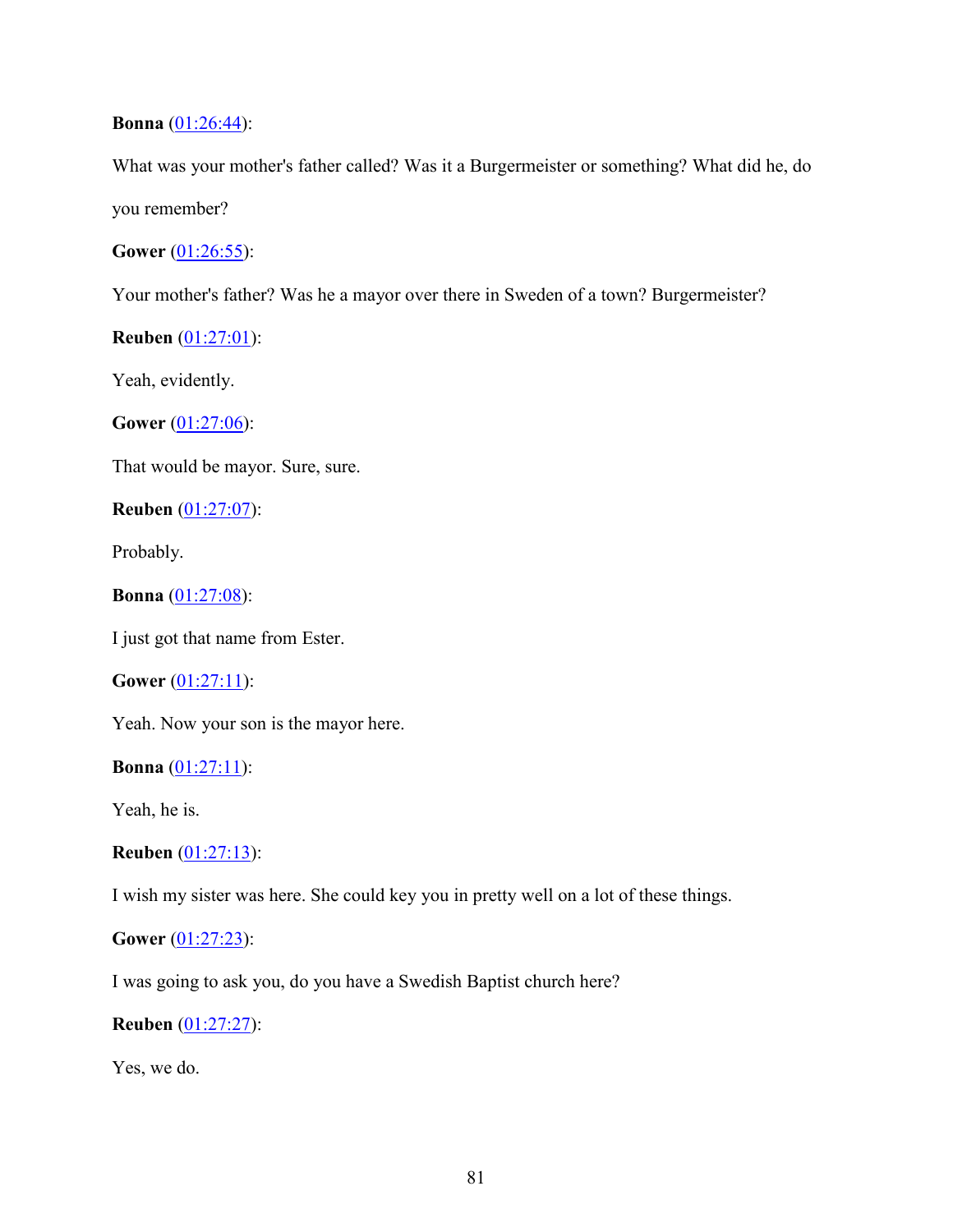**Gower** (01:27:27):

What used to be Swedish Baptist.

**Reuben** (01:27:27):

My dad was one of the original--

**Bonna** (01:27:27):

Charter member.

**Gower** (01:27:32):

Oh, your dad was a charter member?

**Reuben** (01:27:33):

Right.

# **Gower** (01:27:34):

I see. Because we interviewed the minister down in St. Cloud of the Calvary Baptist church,

which is Swedish.

## **Reuben** (01:27:42):

Oh, yeah.

### **Gower** (01:27:42):

He told us about when that was started. In fact, we looked at some of their records and so on.

**Reuben** (01:27:48):

I can't tell you when it started.

**Bonna** (01:27:48):

I think it's in that book of Mr. Nelson's.

**Gower** (01:27:48):

Yeah.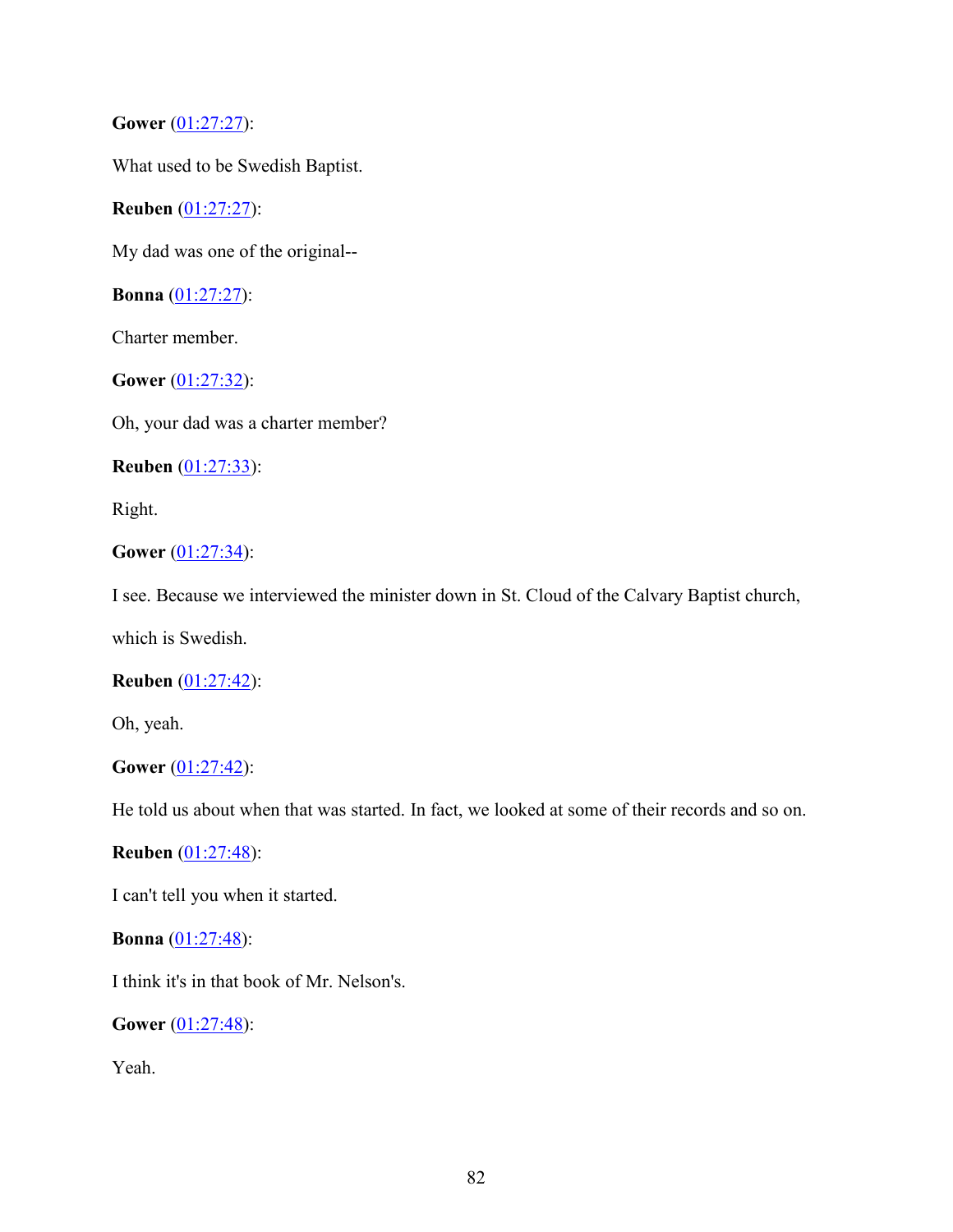## **Reuben** (01:27:56):

Yeah, it probably is.

## **Gower** (01:27:57):

The one down there, I think was started in 1890 I believe. Wasn't that it, John? Something like that.

## **LeDoux** (01:28:02):

I think so.

## **Reuben** (01:28:03):

Well, see dad came here in 1891. It would have been between that and 1900. I'll bet that this

church was started.

**Gower** (01:28:12):

Sure. Probably pretty soon--

**Bonna** (01:28:13):

Here is something interesting about Milaca.

**Gower** (01:28:13):

--after that. Sure.

```
Bonna (01:28:17):
```
We had one of the best butter creameries.

**Gower** (01:28:20):

Oh, yeah. I've heard about the creamery thing here.

**Reuben** (01:28:22):

Oh, sure.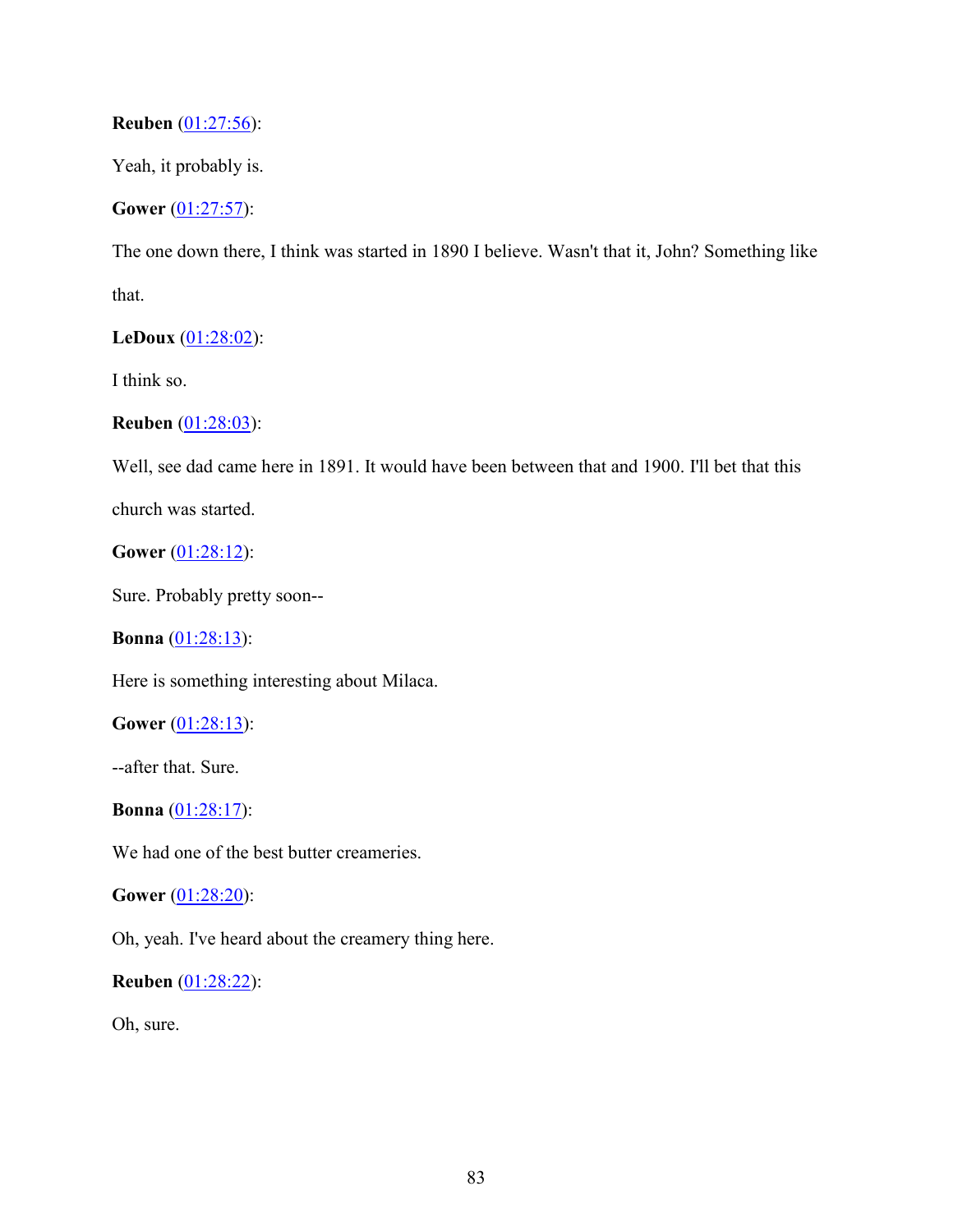**Bonna** (01:28:23):

Their butter was sold in New York.

**Gower** (01:28:26):

This was Farmers Cooperative Creamery.

**Bonna** (01:28:30):

This is stuffed butter tubs that were headed for New York there.

**Reuben** (01:28:30):

There are mills down here. Do you have anything on that?

**Gower** (01:28:37):

Yeah, that's very interesting.

**LeDoux** (01:28:40):

Now, there are some I think in the book about the lumber.

### **Reuben** (01:28:44):

That you could get.

#### **LeDoux** (01:28:48):

Mr. Nelson was talking about a fellow that was involved, I think. Was it Mr. Nelson? I believe

that was his name.

**Bonna** (01:28:48):

Another Nelson?

**Gower** (01:29:01):

He'd been involved in the lumbering?

**LeDoux** (01:29:04):

Yeah. His father and him both had been involved.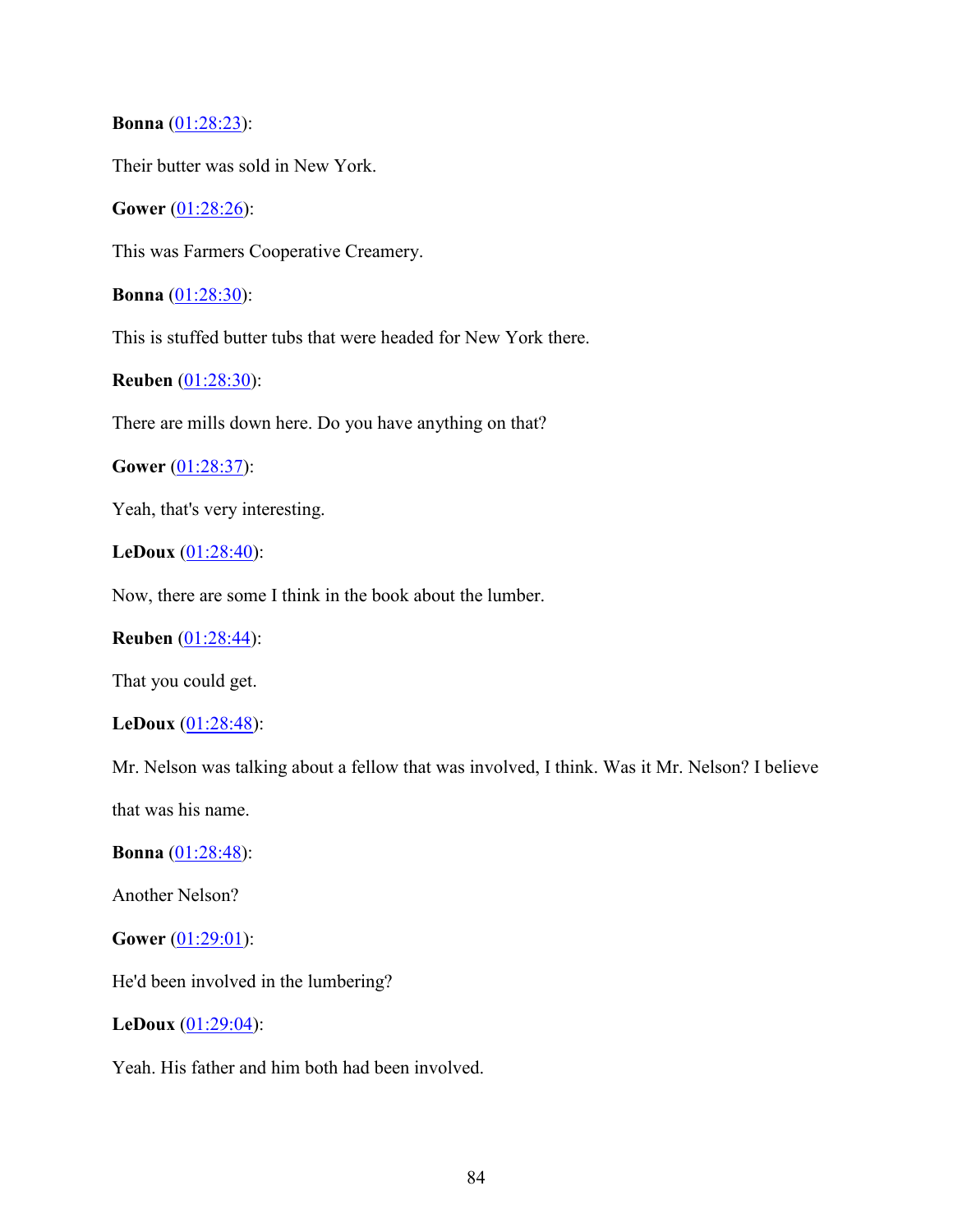## **Gower** (01:29:05):

Yeah. We should try to get somebody who'd been involved in lumbering and also somebody who'd been in the creamery activities.

# **LeDoux** (01:29:14):

No, we didn't hear of anyone that was involved in the creamery.

**Bonna** (01:29:14):

Oscar Axell.

**Gower** (01:29:17):

Oscar Axell?

**Bonna** (01:29:17):

Is that name right?

**Reuben** (01:29:17):

Yeah.

```
Gower (01:29:19):
```
Oh.

**Reuben** (01:29:20):

Oscar was a board member on the creamery for many, many years.

**Bonna** (01:29:20):

His father was on the creamery board for years.

**Gower** (01:29:26):

Oh, we'll have to--

**LeDoux** (01:29:27):

How is his name spelled? Oscar?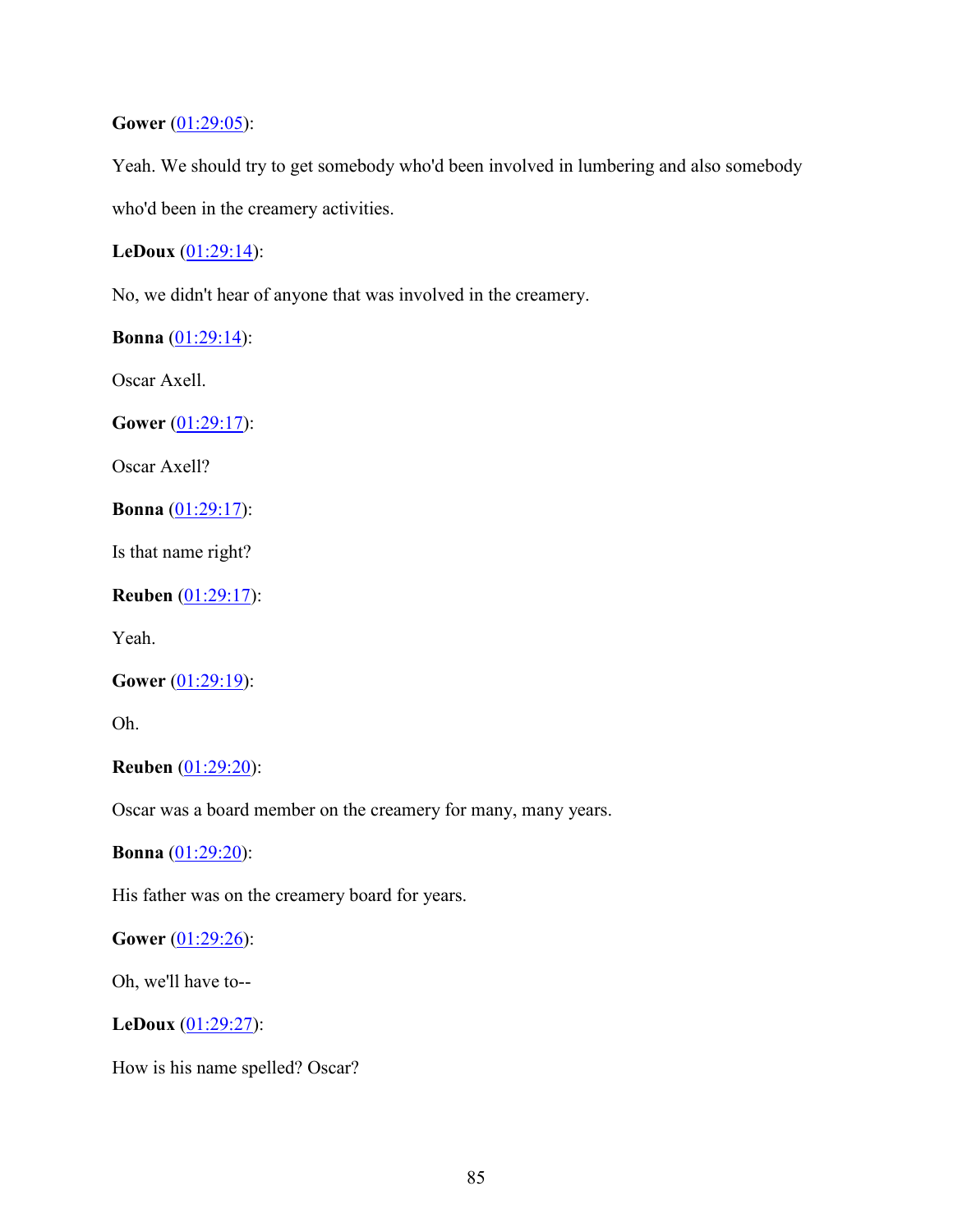**Gower** (01:29:30):

A-X--

**Reuben** (01:29:31):

A-X--

**Gower** (01:29:34):

H-E-L?

**Reuben** (01:29:35):

No.

**Bonna** (01:29:35):

Axell.

**Gower** (01:29:37):

Oh. A-X-E-L-L.

**Reuben** (01:29:39):

Yeah.

**Gower** (01:29:40):

Okay. We'll have to try to--

**Bonna** (01:29:41):

He lives on a farm out on--

**Gower** (01:29:42):

--jot this down.

**Bonna** (01:29:43):

A little ways out of town.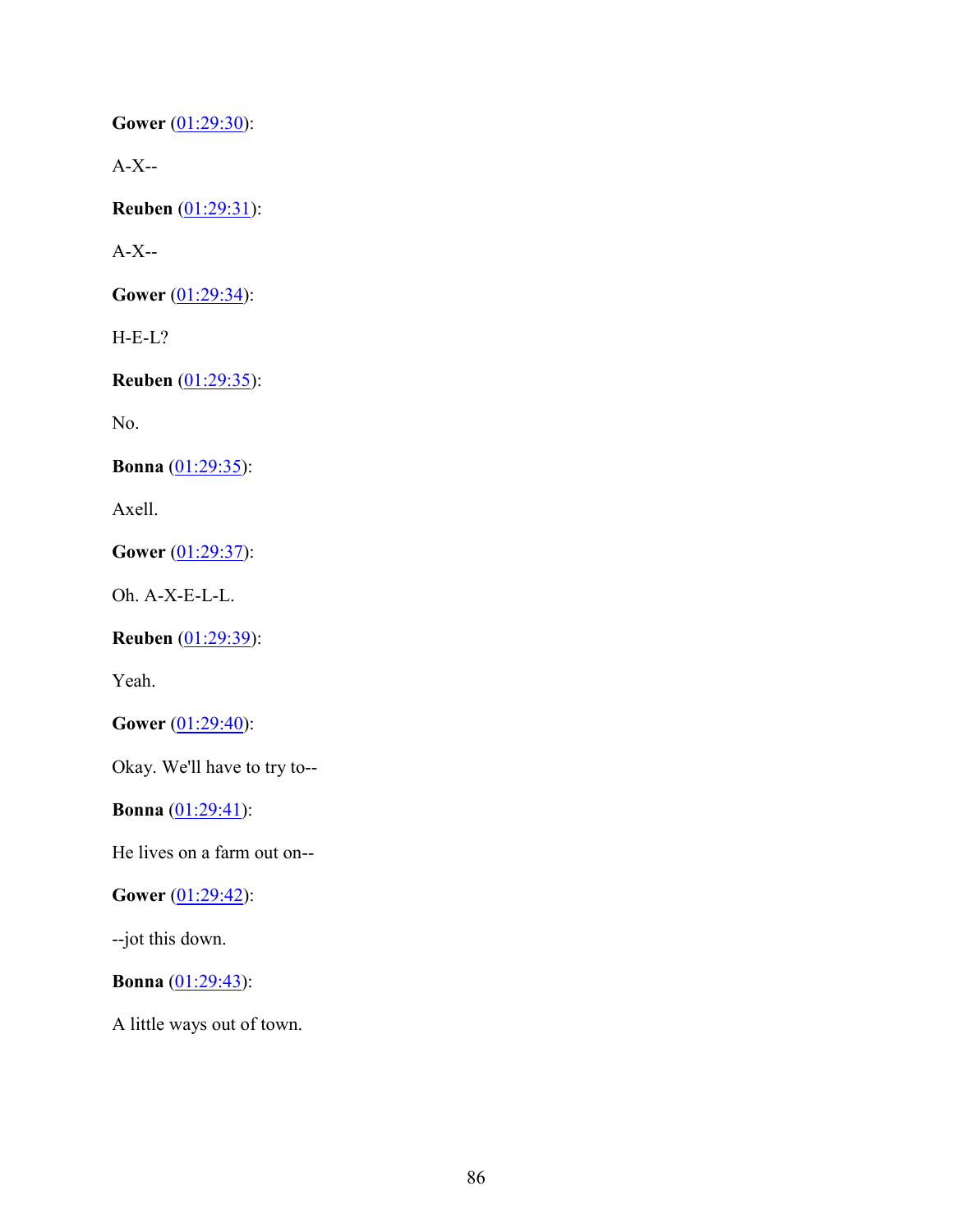## **LeDoux** (01:29:45):

Would he be willing to talk?

**Reuben** (01:29:47):

Oh, sure. He would be real willing to talk.

**LeDoux** (01:29:47):

Excellent.

## **Reuben** (01:29:47):

A real nice person.

**Gower** (01:29:53):

Okay. That would be nice if we could-- You've told us a lot about the automobile business and we could get some of these other things. That would be nice.

```
Reuben (01:29:59):
```
I don't know if I told you anything.

### **Gower** (01:30:00):

Oh yeah, you did. Yeah. Is there anything else that we wanted? John, do you have any other

questions here?

### **LeDoux** (01:30:06):

No. I don't have anything else.

### **Gower** (01:30:09):

Okay. Would you want to add anything else here?

### **Reuben** (01:30:12):

Oh, we'd better shut it off for a minute.